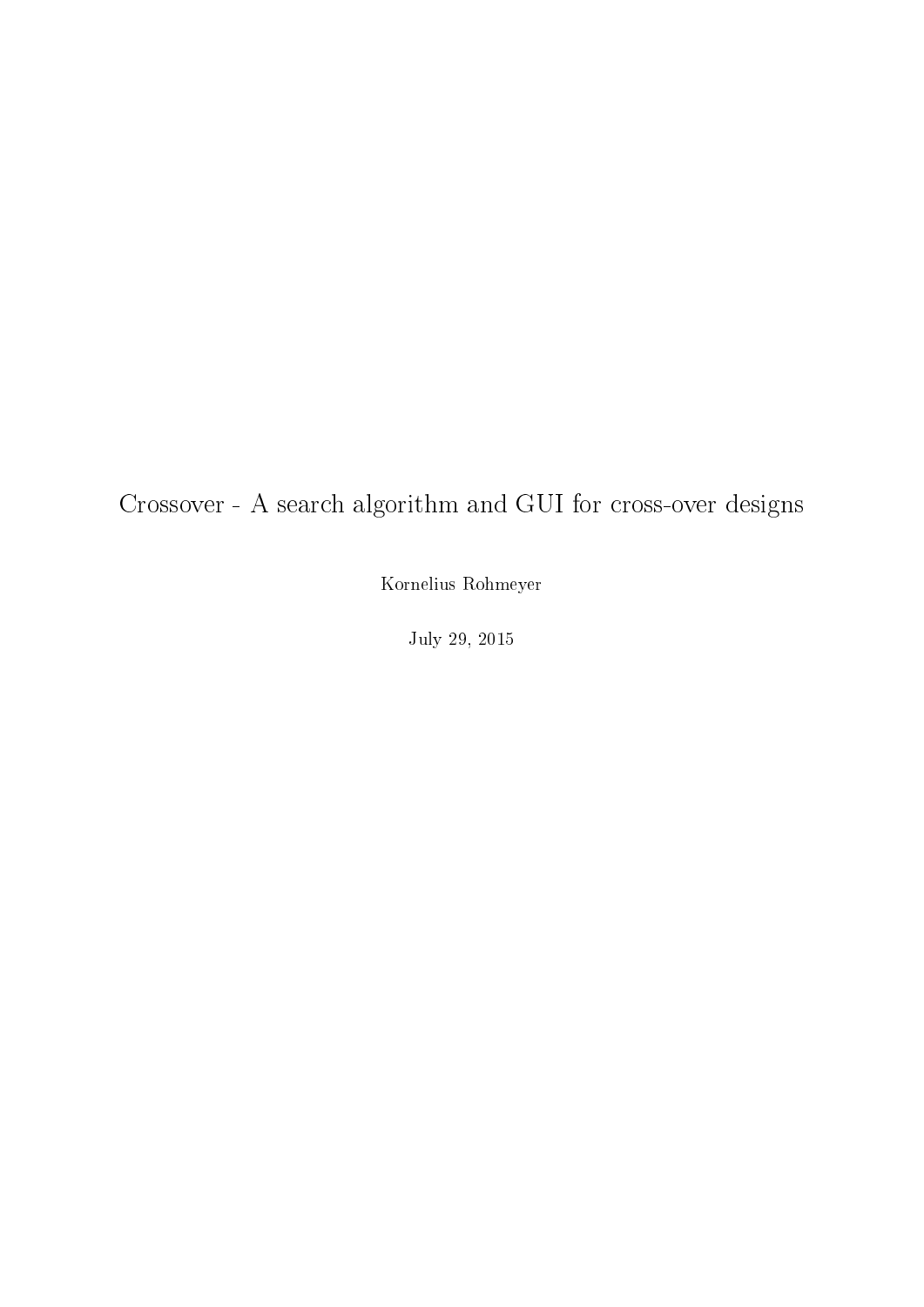# **Contents**

| $\mathbf{1}$   |        | Introduction           |                                                                                                                                                                                                                                | $\mathbf 2$    |
|----------------|--------|------------------------|--------------------------------------------------------------------------------------------------------------------------------------------------------------------------------------------------------------------------------|----------------|
|                | 1.1    |                        | Installation the contract of the contract of the contract of the contract of the contract of the contract of the contract of the contract of the contract of the contract of the contract of the contract of the contract of t | $\overline{2}$ |
|                | 1.2    |                        |                                                                                                                                                                                                                                | 3              |
|                |        | 1.2.1                  |                                                                                                                                                                                                                                | 3              |
|                |        | 1.2.2                  | Designs in R and a subsequently and a subsequently contact the contact of the contact of the contact of the contact of the contact of the contact of the contact of the contact of the contact of the contact of the contact o | $\overline{4}$ |
|                |        | 1.2.3                  |                                                                                                                                                                                                                                | 6              |
| $\overline{2}$ | Models |                        |                                                                                                                                                                                                                                | 7              |
|                | 2.1    |                        |                                                                                                                                                                                                                                | $\overline{7}$ |
|                | 2.2    |                        | Full set of interactions responses in the contract of the contract of the contract of the contract of the contract of the contract of the contract of the contract of the contract of the contract of the contract of the cont | -9             |
|                | 23     |                        |                                                                                                                                                                                                                                | 11             |
|                | 2.4    |                        | Placebo model and an annual and an annual and an annual and an annual and an annual and an annual and an annual and an annual and an annual and an annual and an annual and an annual and an annual and an annual and an annua | 11             |
|                | 2.5    |                        | No carry-over into self model entering the series of the series of the series of the series of the series of the series of the series of the series of the series of the series of the series of the series of the series of t | 12             |
|                | 2.6    |                        |                                                                                                                                                                                                                                | 13             |
|                | 2.7    |                        | Proportionality model the contract of the contract of the contract of the contract of the contract of the contract of the contract of the contract of the contract of the contract of the contract of the contract of the cont | 14             |
|                | 2.8    |                        | Second-order carry-over effects resources in the second order $\alpha$ . The second order $\alpha$ is a second order $\alpha$                                                                                                  | 15             |
| 3              |        | <b>Search strategy</b> |                                                                                                                                                                                                                                | 19             |
|                | 3.1    |                        |                                                                                                                                                                                                                                | 23             |
|                |        | A Appendix             |                                                                                                                                                                                                                                | 24             |
|                | A.1    |                        |                                                                                                                                                                                                                                | 24             |
|                | A 2    |                        |                                                                                                                                                                                                                                | 24             |
|                |        | A 2.1                  |                                                                                                                                                                                                                                | 24             |
|                |        | A.2.2                  | Fisher information the contract of the contract of the contract of the contract of the contract of the contract of the contract of the contract of the contract of the contract of the contract of the contract of the contrac | 25             |
|                |        | A.2.3                  |                                                                                                                                                                                                                                | 25             |
|                | A 3    |                        |                                                                                                                                                                                                                                | 26             |
|                |        |                        |                                                                                                                                                                                                                                | 26             |
|                | Index  |                        |                                                                                                                                                                                                                                | 27             |
|                |        | Literatur              | in distribution de la constitución de la constitución de la constitución de la constitución de la constitución                                                                                                                 | 28             |
|                |        |                        |                                                                                                                                                                                                                                | 29             |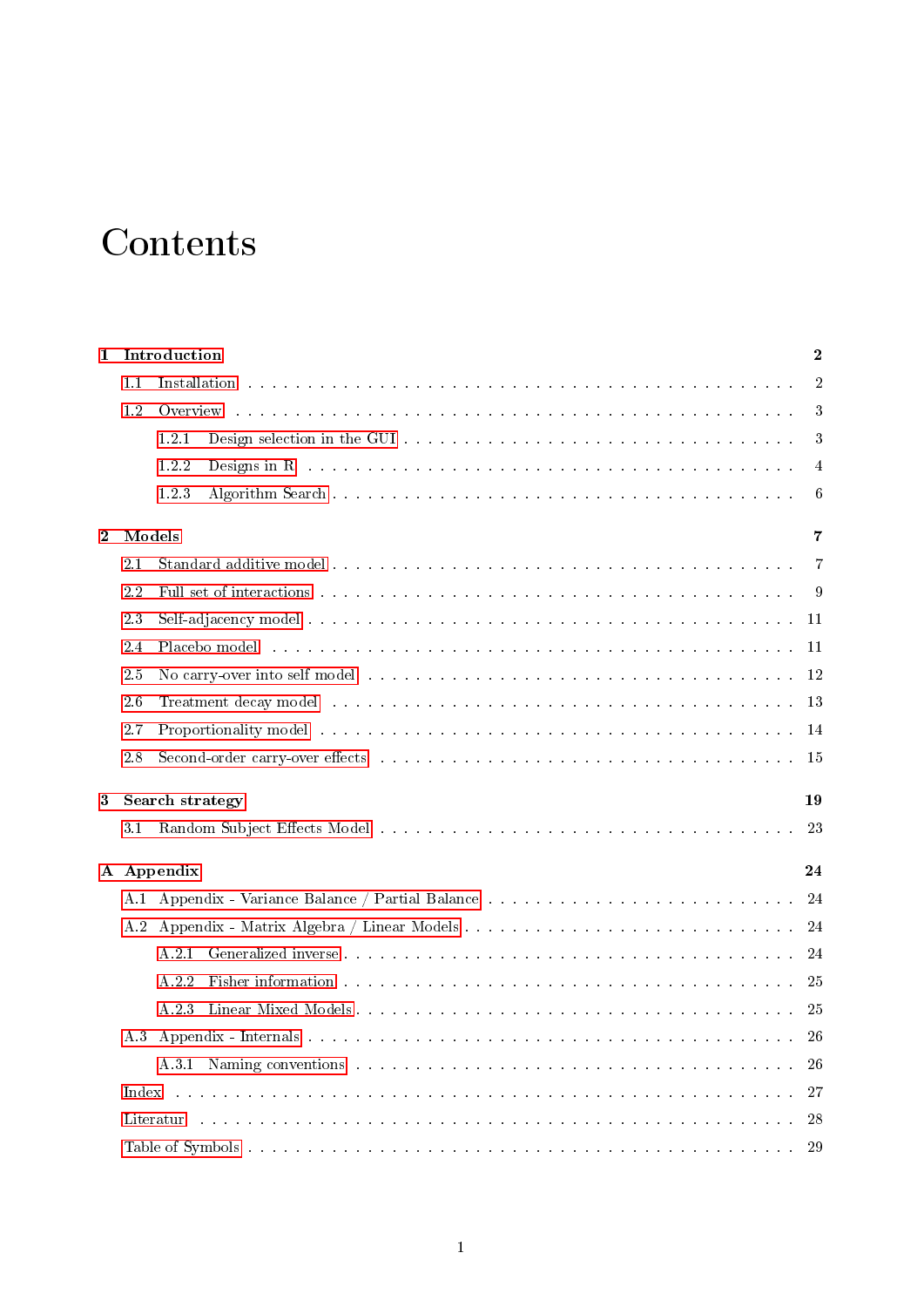## <span id="page-2-0"></span>Chapter 1

# Introduction

This package provides more than two hundred cross-over design from literature, a search algorithm to find efficient cross-over designs for various models and a graphical user interface (GUI) to find/generate appropriate designs.

The computationally intensive parts of the package, i.e. the search algorithm, is written using the R packages Rcpp and RcppArmadillo [\(Eddelbuettel and François](#page-28-1) [\[2011\]](#page-28-1) and [Eddelbuettel and Sanderson](#page-28-2) [\[2013\]](#page-28-2)). The GUI is written in Java and uses package rJava [\(Urbanek](#page-29-0) [\[2013\]](#page-29-0)).

## <span id="page-2-1"></span>1.1 Installation

Once it is installed, whenever you start R you can load the Crossover package by entering library(Crossover) into the R Console. The graphical user interface as shown in figure [1.1](#page-2-2) is started with the command CrossoverGUI().

| CROSS-OVER DESIGN SEARCH TOOL 0.1.13                                                           |               |                           |       |                |                             |                               |                         |                                         |                                |                                                                     |   |
|------------------------------------------------------------------------------------------------|---------------|---------------------------|-------|----------------|-----------------------------|-------------------------------|-------------------------|-----------------------------------------|--------------------------------|---------------------------------------------------------------------|---|
| Eile Analysis Extras Help                                                                      |               |                           |       |                |                             |                               |                         |                                         |                                |                                                                     |   |
| $4 -$<br><b>Number of treatments:</b>                                                          |               |                           | Model |                |                             |                               |                         |                                         |                                | <b>Standard additive model</b>                                      | ▼ |
| $4 -$<br><b>Number of periods:</b>                                                             |               |                           |       |                | Further model parameters: 1 |                               |                         |                                         |                                |                                                                     |   |
| Number of sequences: Min:<br>$5 -$<br>$ 12-$<br>Max:                                           |               |                           |       |                |                             |                               |                         |                                         |                                |                                                                     |   |
| <b>Algorithm Search</b>                                                                        |               |                           |       |                |                             |                               |                         |                                         |                                |                                                                     |   |
| Input own design<br>Catalogue                                                                  |               |                           |       |                |                             |                               |                         |                                         |                                |                                                                     |   |
| List of designs:                                                                               |               |                           |       |                | Selected design:            |                               |                         |                                         |                                |                                                                     |   |
| Title                                                                                          |               | Sequences av.eff.trt.pair |       |                |                             |                               |                         |                                         |                                | FLETCHER FACTORIAL 2 x 2 DESIGN 4 ( $p = 4$ , $n = 8$ , $t = 4$ )   |   |
| FLETCHER FACTORIAL 2 x 2 DESIGN 4<br>LEWIS. FLETCHER AND MATTHEWS 2 x 2 DESIGN 3               | $\bf{8}$<br>8 | 0.538<br>0.909            |       |                |                             |                               |                         |                                         |                                |                                                                     |   |
| LEWIS, FLETCHER AND MATTHEWS 2 x 2 DESIGN 4                                                    | 8             | 0.826                     |       |                | s1<br> s2                   | s3                            | $s4$ s5                 | $s6$ s7                                 | $_{\rm s8}$                    |                                                                     |   |
| LEWIS, FLETCHER AND MATTHEWS 2 x 2 DESIGN 5                                                    | 8             | 0.826                     |       | p <sub>1</sub> | $\mathbf{1}$                | $\overline{\mathbf{2}}$<br>3  | 4                       | $\overline{\mathbf{2}}$<br>$\mathbf{1}$ | 3<br>4                         |                                                                     |   |
| LEWIS, FLETCHER AND MATTHEWS 2 x 2 DESIGN 6                                                    | 8             | 0.826                     |       |                |                             |                               |                         |                                         |                                |                                                                     |   |
| ORTHOGONAL LATIN SQUARE DESIGN FOUR TREATM                                                     | 12            | 0.909<br>0.833            |       | p <sub>2</sub> | $\overline{a}$              | $\mathbf{1}$<br>4             | 3                       | з<br>4                                  | $\mathbf{1}$<br>$\overline{a}$ |                                                                     |   |
| PATTERSON AND LUCAS EXTRA-PERIOD DESIGN 33 (<br>Search Result n=(2000,20), model=0, 2014-10-31 | 12<br>10      | 0.885                     |       | p3             | $\overline{4}$              | 3<br>2                        | $\,1\,$                 | 3<br>4                                  | $\overline{a}$<br>$\,1\,$      |                                                                     |   |
|                                                                                                |               |                           |       | p <sub>4</sub> | з                           | $\overline{4}$<br>$\mathbf 1$ | $\overline{\mathbf{2}}$ | $\overline{a}$<br>$\,1\,$               | $\overline{4}$<br>3            |                                                                     |   |
|                                                                                                |               |                           |       |                |                             |                               |                         |                                         |                                |                                                                     |   |
|                                                                                                |               |                           |       |                |                             |                               |                         | Av.eff.trt.pair.adj: 0.5385             |                                |                                                                     |   |
|                                                                                                |               |                           |       |                |                             |                               |                         |                                         |                                |                                                                     |   |
|                                                                                                |               |                           |       |                |                             |                               |                         |                                         |                                | Reference: Fletcher, D.J. (1987) A new class of change-over designs |   |
|                                                                                                |               |                           |       |                |                             |                               |                         |                                         |                                | for factorial experiments. Biometrika, 74, 649--654.                |   |
|                                                                                                |               |                           |       |                |                             |                               |                         |                                         |                                |                                                                     |   |
|                                                                                                |               |                           |       |                |                             |                               |                         | Model: Standard additive model          |                                |                                                                     |   |
|                                                                                                |               |                           |       |                | Var.trt.pair:               |                               |                         |                                         |                                |                                                                     |   |
|                                                                                                |               |                           |       |                | t1                          |                               | t2                      | t3                                      | t4                             |                                                                     |   |
|                                                                                                |               |                           |       |                |                             |                               |                         | t1 0,0000 0,8125 0,8125 0,2500          |                                |                                                                     |   |
|                                                                                                |               |                           |       |                |                             |                               |                         | t2 0,8125 0,0000 0,2500 0,8125          |                                |                                                                     |   |
|                                                                                                |               |                           |       |                |                             |                               |                         | t3 0,8125 0,2500 0,0000 0,8125          |                                |                                                                     |   |
|                                                                                                |               |                           |       |                |                             |                               |                         | t4 0.2500 0.8125 0.8125 0.0000          |                                |                                                                     |   |
|                                                                                                |               |                           |       |                | Eff.trt.pair:               |                               |                         |                                         |                                |                                                                     |   |
|                                                                                                |               |                           |       |                | t1                          | t2                            |                         | t3                                      | t4                             |                                                                     |   |
| Designs from package archive                                                                   |               |                           |       |                | t1 0,0000 0,3077            |                               |                         | $0.3077$ 1.0000                         |                                |                                                                     |   |
| Designs generated by package crossdes                                                          |               |                           |       |                |                             |                               |                         | t2 0.3077 0.0000 1.0000 0.3077          |                                |                                                                     |   |
| Designs manually entered                                                                       |               |                           |       |                |                             |                               |                         | t3 0,3077 1,0000 0,0000 0,3077          |                                |                                                                     |   |
| $V$ Designs from previous search runs                                                          |               |                           |       |                | t4 1,0000 0,3077            |                               |                         | 0,3077 0,0000                           |                                |                                                                     |   |
|                                                                                                |               |                           |       |                |                             |                               |                         |                                         |                                |                                                                     |   |

<span id="page-2-2"></span>Figure 1.1: Cross-Over Design GUI.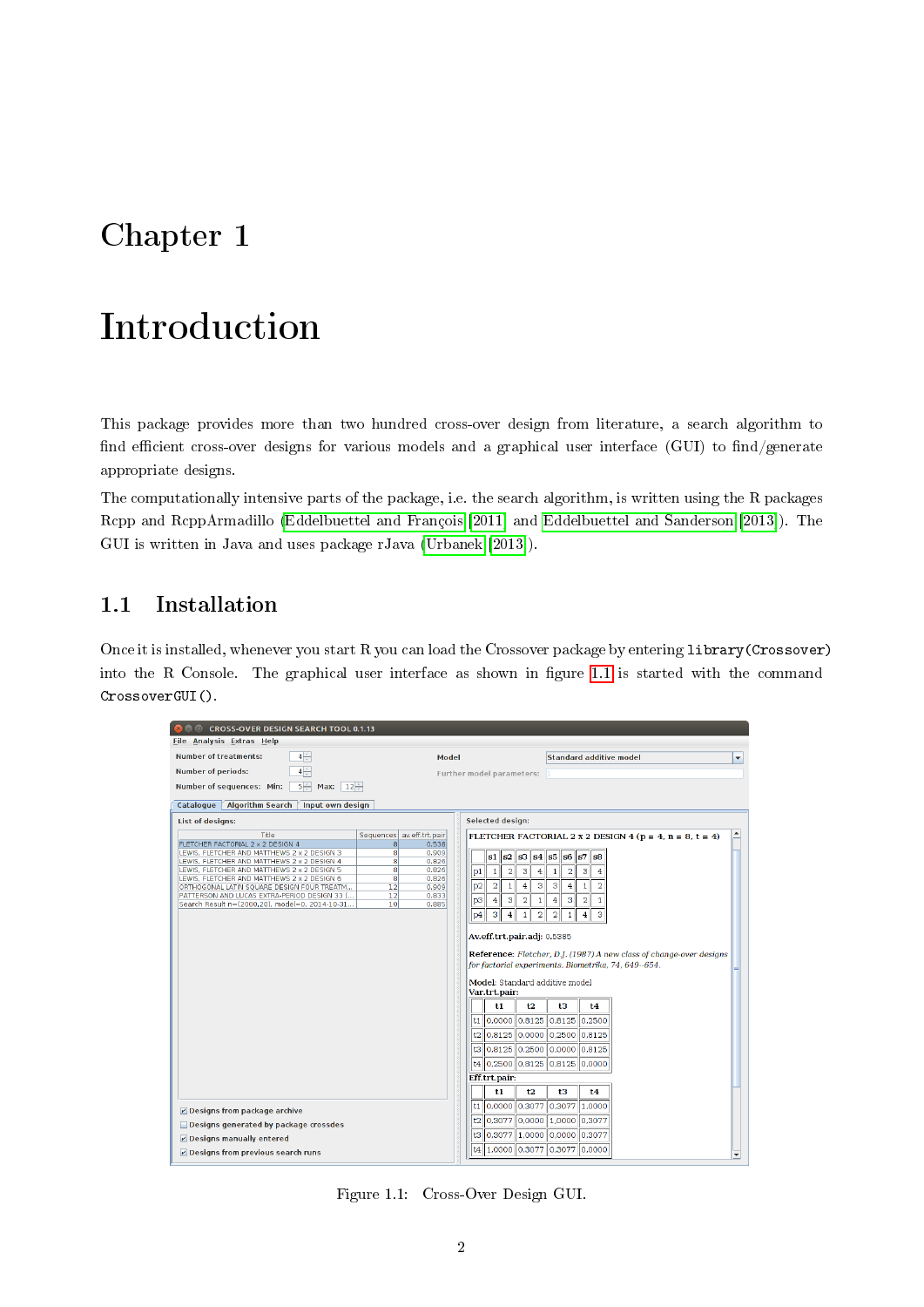### <span id="page-3-0"></span>1.2 Overview

The catalogue, collected and compiled by Professor Byron Jones, contains 241 designs from the following literature: [Anderson and Preece](#page-28-3) [\[2002\]](#page-28-3), [Archdeacon et al.](#page-28-4) [\[1980\]](#page-28-4), [Atkinson](#page-28-5) [\[1966\]](#page-28-5), [Balaam](#page-28-6) [\[1968\]](#page-28-6), [Berenblut](#page-28-7) [\[1964\]](#page-28-7), [Blaisdell Jr and Raghavarao](#page-28-8) [\[1980\]](#page-28-8), [Davis and Hall](#page-28-9) [\[1969\]](#page-28-9), [Federer and Atkinson](#page-28-10) [\[1964\]](#page-28-10), [Fletcher](#page-28-11) [\[1987\]](#page-28-11), [Iqbal and Jones](#page-28-12) [\[1994\]](#page-28-12), [Lewis et al.](#page-29-1) [\[1988\]](#page-29-1), [Cochran et al.](#page-28-13) [\[1941\]](#page-28-13), [Patterson and Lucas](#page-29-2) [\[1962\]](#page-29-2), [Pigeon](#page-29-3) [\[1985\]](#page-29-3), [Prescott](#page-29-4) [\[1999\]](#page-29-4), [Quenouille](#page-29-5) [\[1953\]](#page-29-5), [Russell](#page-29-6) [\[1991\]](#page-29-6), [Lucas](#page-29-7) [\[1956\]](#page-29-7), [Williams](#page-29-8) [\[1949\]](#page-29-8), [Prescott](#page-29-9) [\[1994\]](#page-29-9), [Bate](#page-28-14) [and Jones](#page-28-14) [\[2002\]](#page-28-14)

Further 149 designs are constructed from partially balanced incomplete block designs from [Clatworthy et al.](#page-28-15) [\[1973\]](#page-28-15) and balanced crossover designs.

#### <span id="page-3-1"></span>1.2.1 Design selection in the GUI

The GUI will show appropriate designs from the catalogue according to the number of treatments, periods and the range of sequences the user enters.<sup>[1](#page-0-0)</sup> Further functions from package crossdes [\(Sailer](#page-29-10) [\[2013\]](#page-29-10)) are called to create designs for the specified values if possible.

In figure [1.1](#page-2-2) you can see the following four checkboxes, that allow you to see only specific subsets:

Designs from package archive The previously noted designs from literature are shown.

Designs generated by package crossdes Activating this option will result in short delays when displaying the catalogue, since the crossdes algorithms are called.

Designs manually entered All designs entered on tab "Input own design" are shown.

Designs from previous search runs All designs from previous search runs are shown.

The column av.eff.trt.pair shows the *average effiency of pairwise treatment parameter differences*.

To define these efficiencies we compare a design D with an "ideal design"  $D_I$  without period, subject or carry-over effects, where each treatment  $i \in \{1, \ldots, v\}$  occurs  $n_i$  times in D and  $D_I$ . For  $D_I$  the variance of the treatment parameter difference estimate  $\hat{\tau}_i - \hat{\tau}_j$  for treatment i and j is  $1/n_i + 1/n_j$ . We define the efficiency for a design  $D$  as the quotient of the variances under  $D_I$  and  $D$ , i.e.

$$
\frac{\text{Var}_{D_I}(\hat{\tau}_i - \hat{\tau}_j)}{\text{Var}_D(\hat{\tau}_i - \hat{\tau}_j)} = \frac{\frac{1}{n_i} + \frac{1}{n_j}}{\text{Var}_D(\hat{\tau}_i - \hat{\tau}_j)}.
$$

The tab "Input own design" provides you with the possibility to analyse and save your own designs easily or to use them as starting points for the search algorithm.

The drop-down menu for model let you specify which model you are interested. These models are described in detail in chapter [2.](#page-7-0) In case of the placebo or proportionality model you can specify further model parameters (namely the number of placebos and the proportionality parameter, respectively).

 $1A$  table referencing all available designs and the respective number of treatments, periods and sequences is available by calling buildSummaryTable().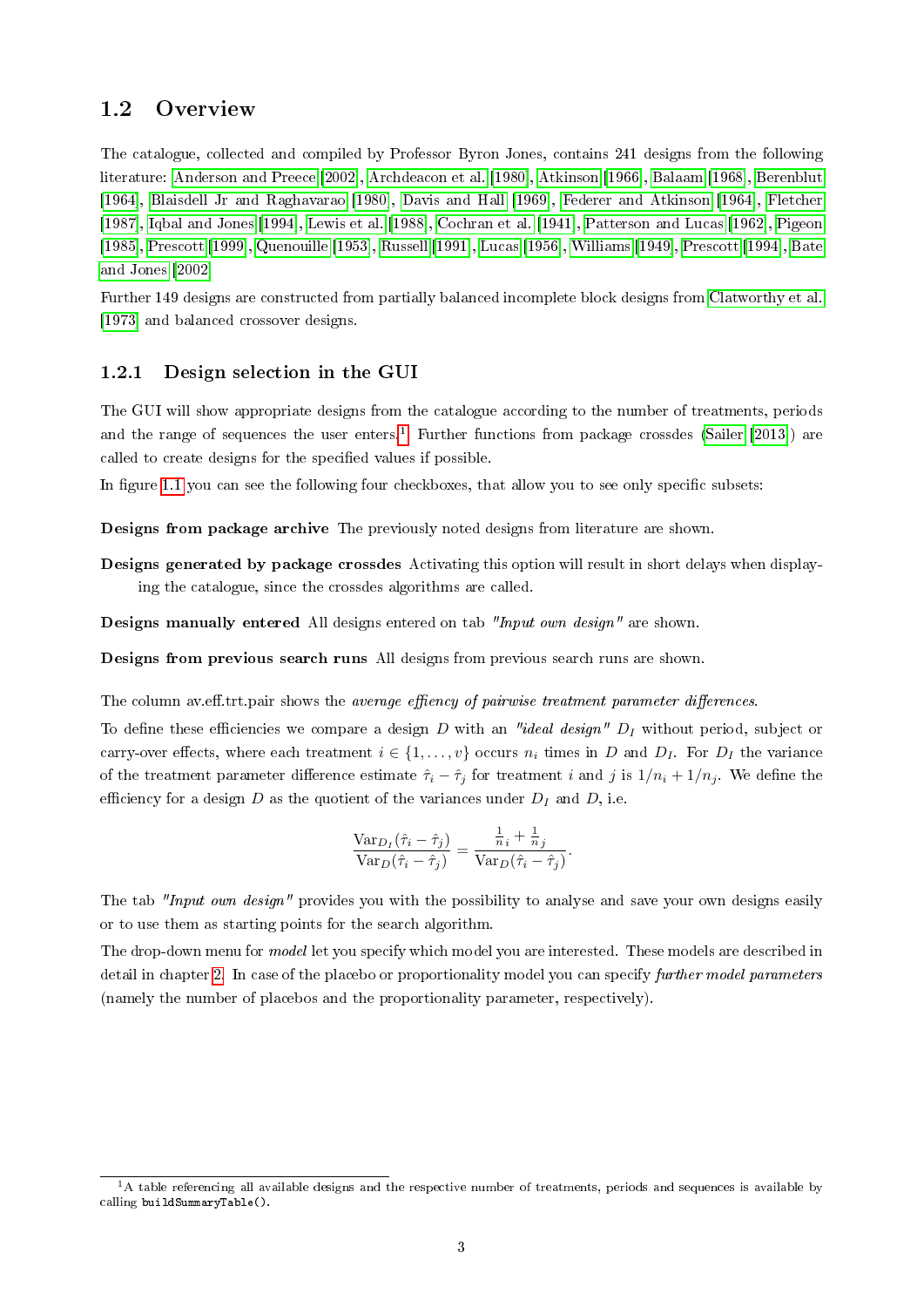#### <span id="page-4-0"></span>1.2.2 Designs in R

Our crossover designs in R are numeric matrices, where the elements represent the treatments, the rows represent the periods and the columns the subjects.

A data frame referencing all available designs and the respective number of treatments, periods and sequences is available by calling the buildSummaryTable() function.

Designs referenced in this table can be accessed via the getDesign() function. For example the Williams design for three treatments is represented by a  $3 \times 6$ -matrix and assigns each of the three treatments once to each of the six subjects:

```
getDesign("williams3t")
```

```
## s1 s2 s3 s4 s5 s6
## p1 1 2 3 3 1 2
## p2 2 3 1 2 3 1
## p3 3 1 2 1 2 3
## attr(,"reference")
## [1] "Williams, E.J. (1949) Experimental designs balanced for the estimation of residual effects of
## attr(,"signature")
## [1] "p = 3, n = 6, t = 3"
## attr(,"title")
## [1] "WILLIAMS DESIGN THREE TREATMENTS"
```
Each treatment occurs six times, two times in the each period and each treatment follows each other treatment exactly two times.

If we are interested in the variance of the treatment parameter difference estimates, we can use the function general.carryover:

```
design <- getDesign("williams3t")
general.carryover(design, model=1)
```

```
## $Var.trt.pair
## [,1] [,2] [,3]
## [1,] 0.0000 0.4167 0.4167
## [2,] 0.4167 0.0000 0.4167
## [3,] 0.4167 0.4167 0.0000
##
## $Var.car.pair
## [,1] [,2] [,3]
## [1,] 0.00 0.75 0.75
## [2,] 0.75 0.00 0.75
## [3,] 0.75 0.75 0.00
##
## $model
## [1] 1
```
We see that the Williams design is a balanced design.

The following nine models which are discussed in chapter [2](#page-7-0) are implemented: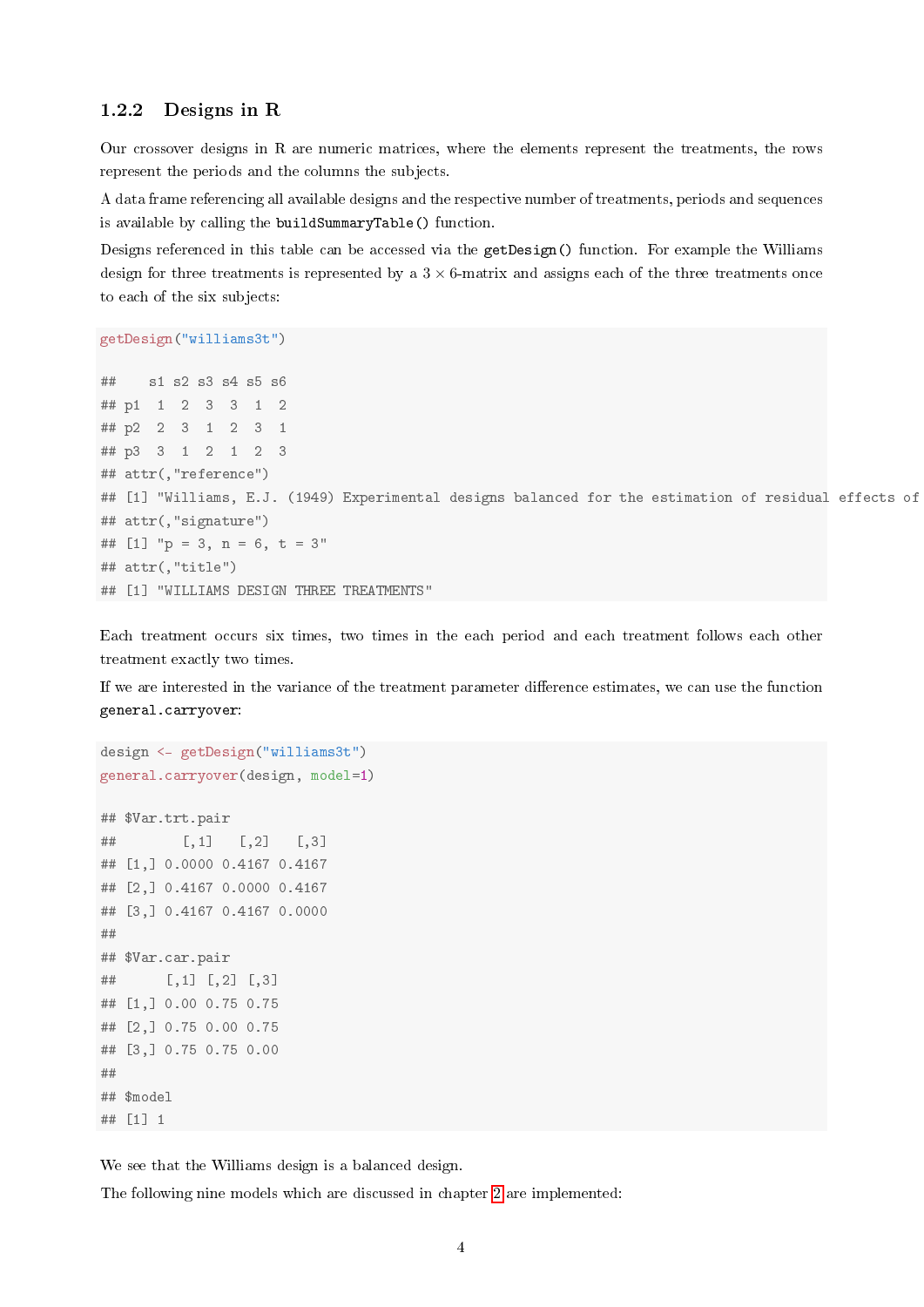## 1: "Standard additive model" ## 2: "Self-adjacency model" ## 3: "Proportionality model" ## 4: "Placebo model" ## 5: "No carry-over into self model" ## 6: "Treatment decay model" ## 7: "Full set of interactions" ## 8: "Second-order carry-over effects"

## 9: "No carry-over effects"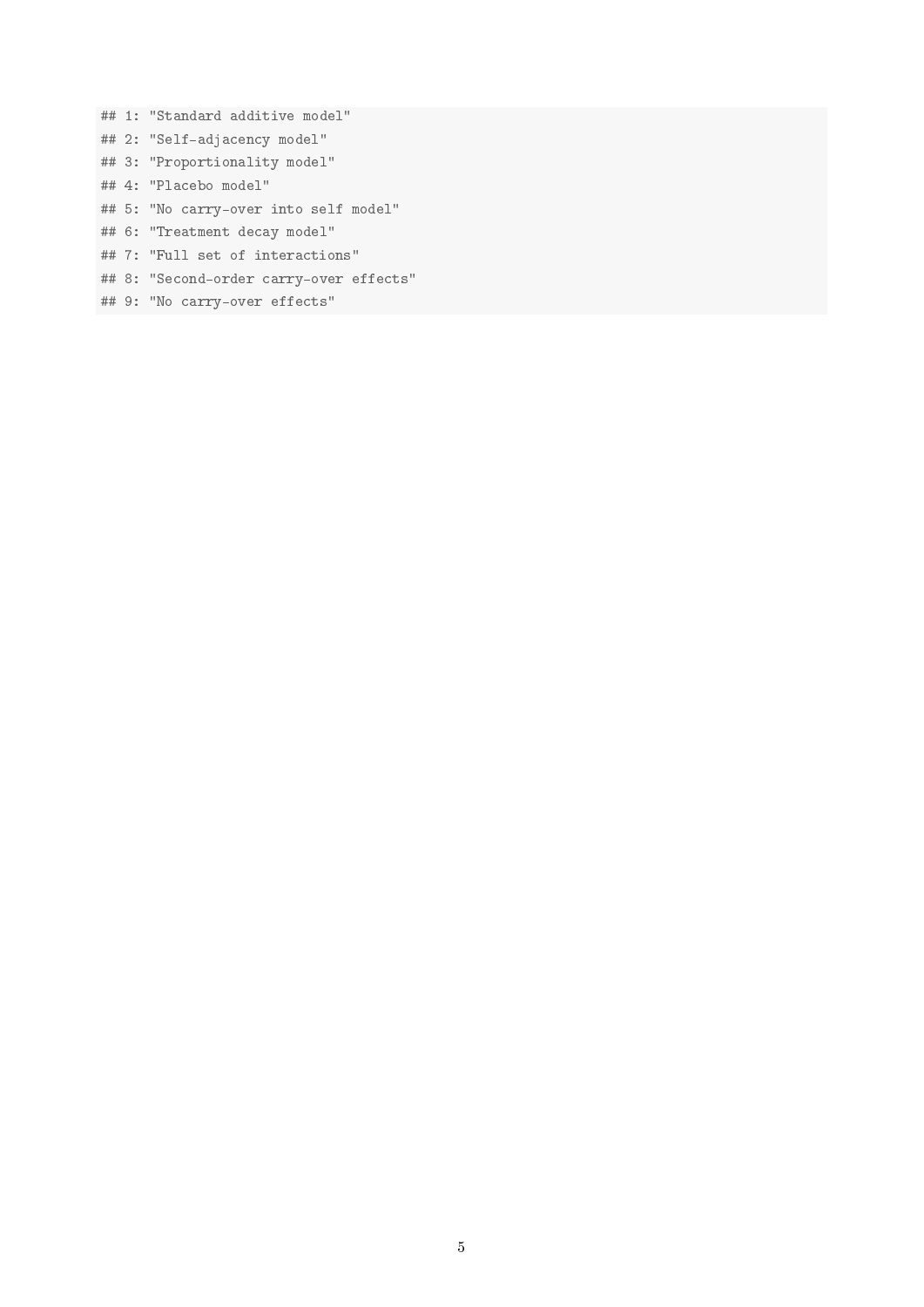### <span id="page-6-0"></span>1.2.3 Algorithm Search

| Covariance pattern                                                                                                         | <b>Autoregressive Error</b> |
|----------------------------------------------------------------------------------------------------------------------------|-----------------------------|
| Covariance pattern coefficient                                                                                             | 0.8                         |
| $\triangledown$ Include fixed subject effects in design matrix.                                                            |                             |
| <b>Number of sequences:</b>                                                                                                | 11 ÷                        |
| Specify exact number of treatment assignments:<br>Treatment 1: 16<br>Treatment 2: 16<br>Treatment 4: 15<br>Treatment 5: 15 | Treatment 3: 15             |
| <b>O</b> No balancing restrictions                                                                                         |                             |
| $\bigcirc$ Balance treatments in regard to sequences                                                                       |                             |
| $\bigcirc$ Balance treatments in regard to periods                                                                         |                             |
| Contrasts:                                                                                                                 |                             |
| All pair comparisons (Tukey)                                                                                               |                             |
| Weights:<br>1<br><b>Treatment</b>                                                                                          | 1<br>Carry-over             |
| $\triangledown$ Use designs from catalogue as starting point                                                               |                             |
| <b>Number of search runs:</b>                                                                                              | 25                          |
| Number of steps per run:                                                                                                   | 5000                        |
| <b>Compute Design</b>                                                                                                      |                             |

<span id="page-6-1"></span>Figure 1.2: Panel for algorthmic search of cross-over designs.

In figure [1.2](#page-6-1) the preliminary graphical interface for the search algorithm is shown with the following options:

- The covariance pattern can be "Independence", "Autoregressive Error" or "Autoregressive Error". Except for "Independence" a covariance pattern coefficient  $\rho$  has to be specified.
- Specify the exact number of sequences. (The number of treatments and periods is already specified in the top panel of the GUI.)
- Optionally specify the exact number of treatment assignments. The GUI default is to let the algorithm figure out good/optimal assignments. But depending on further information (information from theoretical results or treatments more important than the others<sup>[2](#page-0-0)</sup>, etc.) the number of treatment assignments can be specified.
- $\bullet$  You can specify that the design should be constructed in a way that in each sequence/period a treatment occur as evenly as possible. This restriction will normally decrease the efficiency of the algorithm.
- The GUI default is an all-pair comparison of all treatments with equal weights. Change the *contrast*  $weights$  accordingly if you are interested in other contrasts or different weights.
- Pressing the "Compute Design" button will start the search algorithm described in section [3.](#page-19-0) After a few seconds the result will be shown in the previous empty text area on the right.

 $2$ Different weights of treatment importance should be specified as weighted contrasts. See item *contrasts*.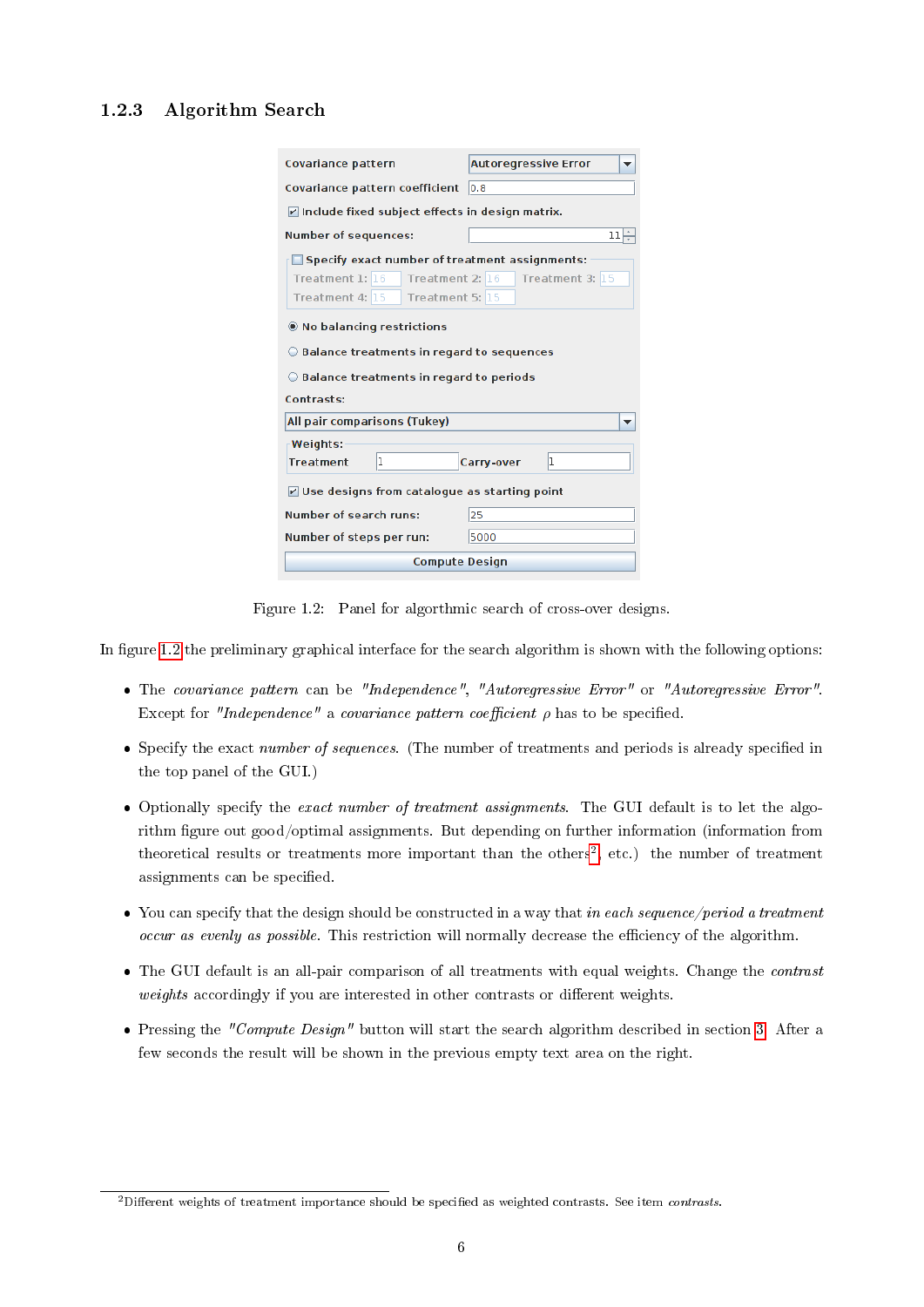## <span id="page-7-2"></span><span id="page-7-0"></span>Chapter 2

# Models

The package and GUI support the following eight models.

### <span id="page-7-1"></span>2.1 Standard additive model

 $Y_{ijk} = \mu + \pi_j + \tau_{d[i,j]} + \lambda_{d[i,j-1]} + s_{ik} + e_{ijk}$ 

 $with<sup>1</sup>$  $with<sup>1</sup>$  $with<sup>1</sup>$ 

 $\mu$  intercept,

 $\pi_i$  period effect for period j,

 $\tau_{d[i,j]}$  direct treatment effect for treatment  $d[i,j]$  in period j of sequence i,

 $\lambda_{d[i,j-1]}$  first-order carry-over effect (0 for  $j - 1=0$ ),

 $s_{ik}$  kth subject effect on sequence i,

 $e_{ijk}$  random error with zero mean and variance  $\sigma^2$ .

which we can write as

$$
E(Y) = \mu + X(\tbinom{\tau}{\lambda}) + Z(\tfrac{\pi}{s})
$$

with  $X$  and  $Z$  called the *treatment* and *block design matrices*, respectively.

We call H a link matrix if  $X = X_rH$  were  $X_r$  is the design matrix for the row-column design. The rows of the link matrix specify all possible parameter combinations. Therefore  $H$  has as many columns as there are parameters and in the row-column-setting i parameter  $j$  is included  $h_{ij}$  times.

```
# Design:
design \le rbind(c(3,2,1),
                c(2,1,3),
                c(1,2,3),
                 c(3,2,1)design
```
<sup>&</sup>lt;sup>1</sup>cf. [Jones and Kenward](#page-29-11) [\[2003\]](#page-29-11), page 8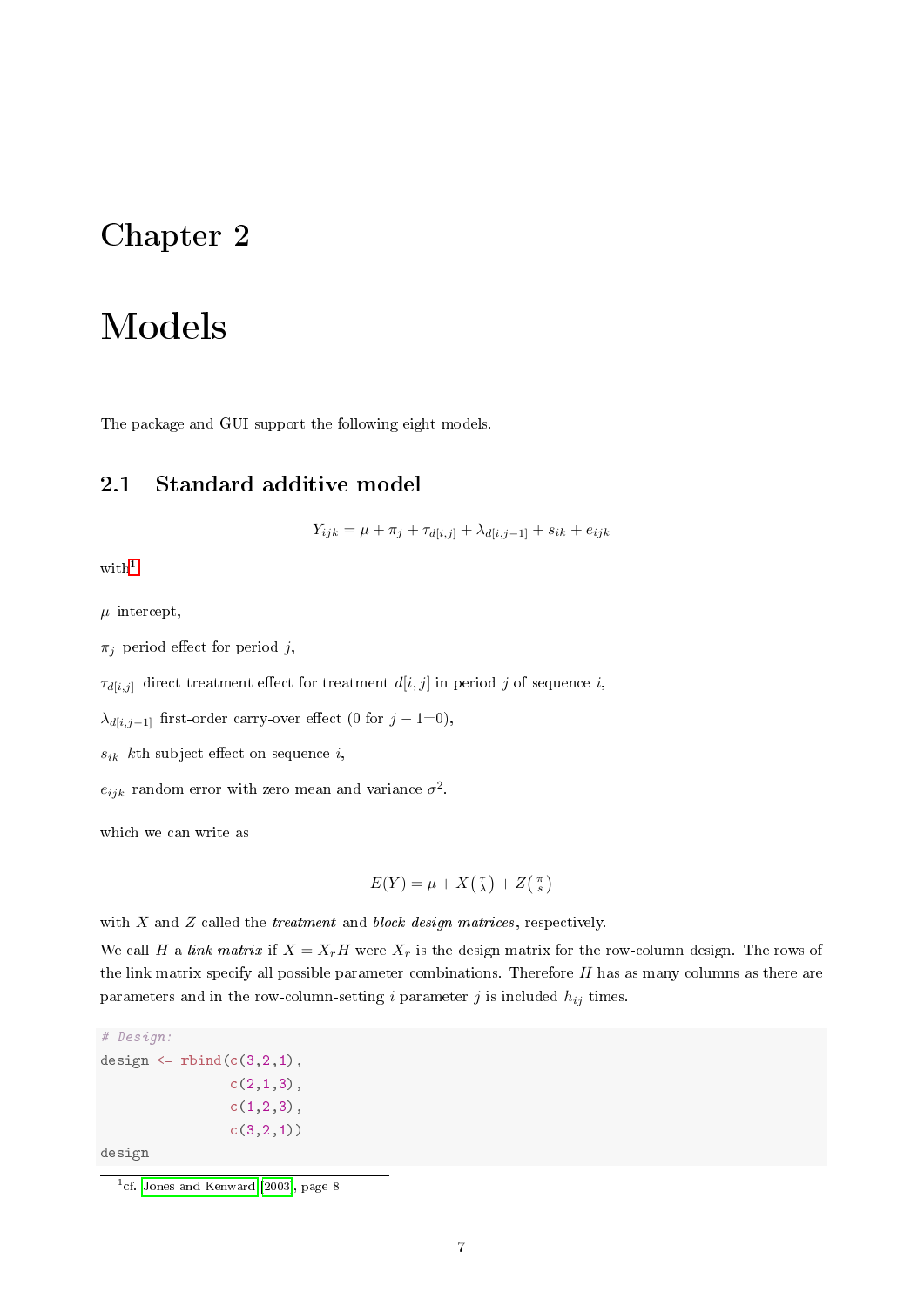```
## [,1] [,2] [,3]
## [1,] 3 2 1
\# [2,] 2 1 3
\# [3,] 1 2 3
\## [4,] 3 2 1
v <- 3 # number of treatments
# Link matrix:
H <- Crossover:::linkMatrix(model="Standard additive model", v)
H
## [,1] [,2] [,3] [,4] [,5] [,6]
## [1,] 1 0 0 0 0 0
## [2,] 0 1 0 0 0 0
## [3,] 0 0 1 0 0 0
## [4,] 1 0 0 1 0 0
## [5,] 0 1 0 1 0 0
## [6,] 0 0 1 1 0 0
## [7,] 1 0 0 0 1 0
## [8,] 0 1 0 0 1 0
## [9,] 0 0 1 0 1 0
## [10,] 1 0 0 0 0 1
## [11,] 0 1 0 0 0 1
## [12,] 0 0 1 0 0 1
# Row-Column-Design: (cf. John et al. 2004, Table II and page 2649f.)
rcDesign <- Crossover:::rcd(design, v=v, model=1)
rcDesign
\# [ ,1] [ ,2] [ ,3]## [1,] 3 2 1
## [2,] 11 7 6
## [3,] 7 5 12
## [4,] 6 8 10
# Design Matrix of Row-Column Design:
Xr <- Crossover:::rcdMatrix(rcDesign, v, model=1)
Xr
## [,1] [,2] [,3] [,4] [,5] [,6] [,7] [,8] [,9] [,10] [,11] [,12]
## [1,] 0 0 1 0 0 0 0 0 0 0 0 0
## [2,] 0 1 0 0 0 0 0 0 0 0 0 0
## [3,] 1 0 0 0 0 0 0 0 0 0 0 0
## [4,] 0 0 0 0 0 0 0 0 0 0 1 0
## [5,] 0 0 0 0 0 0 1 0 0 0 0 0
## [6,] 0 0 0 0 0 1 0 0 0 0 0 0
## [7,] 0 0 0 0 0 0 1 0 0 0 0 0
## [8,] 0 0 0 0 1 0 0 0 0 0 0 0
## [9,] 0 0 0 0 0 0 0 0 0 0 0 1
```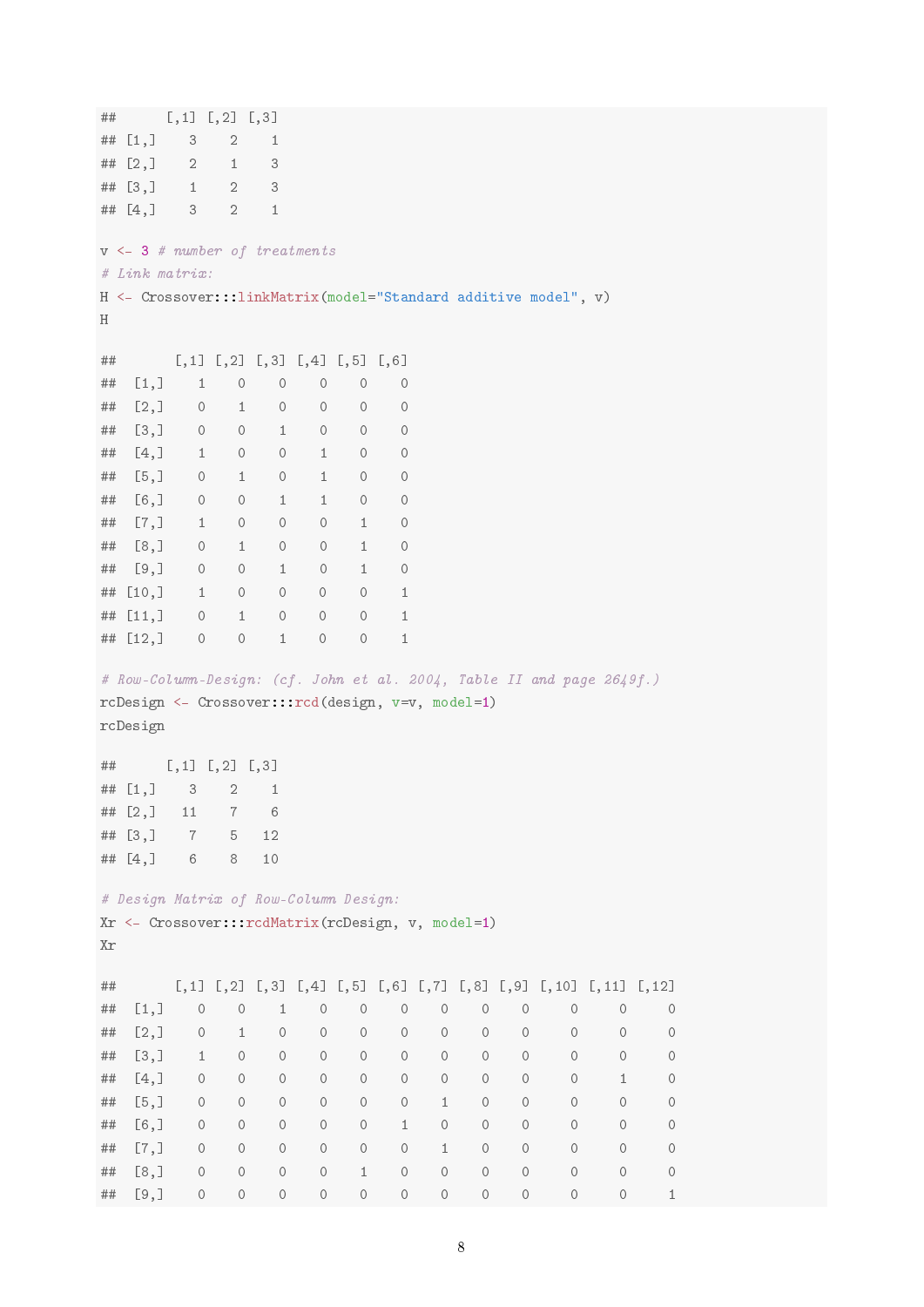<span id="page-9-1"></span>

|         | ## [10,]                              | $\circ$                                   | $\circ$      | $\circ$      | $\circ$      | $\circ$      | 1                   | $\circ$      | $\circ$ | $\circ$  | $\circ$ | $\circ$  | $\circ$      |  |
|---------|---------------------------------------|-------------------------------------------|--------------|--------------|--------------|--------------|---------------------|--------------|---------|----------|---------|----------|--------------|--|
|         | ## $[11, ]$                           | $\circ$                                   | $\circ$      | $\circ$      | $\circ$      | $\cal O$     | $\cal O$            | $\cal O$     | $\,1\,$ | $\circ$  | $\circ$ | $\circ$  | 0            |  |
|         | ## $[12,]$                            | $\cal O$                                  | $\cal O$     | $\circ$      | $\cal O$     | $\mathcal O$ | $\cal O$            | $\mathcal O$ | $\circ$ | $\cal O$ | $1\,$   | $\cal O$ | $\mathcal O$ |  |
|         |                                       |                                           |              |              |              |              |                     |              |         |          |         |          |              |  |
|         | # Design Matrix of Cross-Over Design: |                                           |              |              |              |              |                     |              |         |          |         |          |              |  |
|         | $X \leftarrow Xr$ %*% H               |                                           |              |              |              |              |                     |              |         |          |         |          |              |  |
| X       |                                       |                                           |              |              |              |              |                     |              |         |          |         |          |              |  |
|         |                                       |                                           |              |              |              |              |                     |              |         |          |         |          |              |  |
| $\# \#$ |                                       | $[,1]$ $[,2]$ $[,3]$ $[,4]$ $[,5]$ $[,6]$ |              |              |              |              |                     |              |         |          |         |          |              |  |
| $\# \#$ | [1,]                                  | $\cal O$                                  | $\cal O$     | $\mathbf{1}$ | $\circ$      | $\circ$      | $\circ$             |              |         |          |         |          |              |  |
| $\# \#$ | [2,]                                  | $\cal O$                                  | $1\,$        | $\bigcirc$   | $\cal O$     | $\circ$      | $\cal O$            |              |         |          |         |          |              |  |
| ##      | [3,]                                  | $\mathbf{1}$                              | $\circ$      | $\cal O$     | $\cal O$     | $\circ$      | $\mathsf{O}\xspace$ |              |         |          |         |          |              |  |
| $\# \#$ | [4,]                                  | $\cal O$                                  | $\,1\,$      | $\cal O$     | $\cal O$     | $\mathcal O$ | $\mathbf{1}$        |              |         |          |         |          |              |  |
| ##      | [5,]                                  | $\,1\,$                                   | $\cal O$     | $\cal O$     | $\cal O$     | $\,1\,$      | $\mathsf{O}\xspace$ |              |         |          |         |          |              |  |
| $\# \#$ | $[6,$ ]                               | $\circ$                                   | $\circ$      | $\mathbf{1}$ | $\mathbf{1}$ | $\cal O$     | $\cal O$            |              |         |          |         |          |              |  |
| $\# \#$ | [7,]                                  | $\mathbf{1}$                              | $\circ$      | $\bigcirc$   | $\cal O$     | $\mathbf 1$  | $\cal O$            |              |         |          |         |          |              |  |
| ##      | [8,]                                  | $\circ$                                   | $\mathbf{1}$ | $\circ$      | $\mathbf{1}$ | $\circ$      | $\mathsf{O}\xspace$ |              |         |          |         |          |              |  |
| ##      | [9,]                                  | $\cal O$                                  | $\circ$      | $\mathbf{1}$ | $\cal O$     | $\circ$      | $\mathbf{1}$        |              |         |          |         |          |              |  |
|         | ## $[10, ]$                           | $\cal O$                                  | $\cal O$     | $\mathbf{1}$ | $1\,$        | $\circ$      | $\cal O$            |              |         |          |         |          |              |  |
| ##      | [11,]                                 | $\mathsf{O}\xspace$                       | $1\,$        | $\cal O$     | $\circ$      | $\mathbf{1}$ | $\cal O$            |              |         |          |         |          |              |  |
|         | ## [12,]                              | $\mathbf{1}$                              | $\cal O$     | $\circ$      | $\cal O$     | $\cal O$     | $\mathbf{1}$        |              |         |          |         |          |              |  |

## <span id="page-9-0"></span>2.2 Full set of interactions

This model has further interaction parameters  $\gamma_{ij}$  and a design matrix X with  $2 * v + v^2$  columns:

$$
E(Y) = \mu + X\left(\begin{matrix} \tau \\ \lambda \\ \gamma \end{matrix}\right) + Z\left(\begin{matrix} \pi \\ s \end{matrix}\right)
$$

| H  |       |              |              |              |              |              |                |              |              |              | H <- Crossover:::linkMatrix(model="Full set of interactions", v)                                                                                                                                                                                                        |              |              |               |  |
|----|-------|--------------|--------------|--------------|--------------|--------------|----------------|--------------|--------------|--------------|-------------------------------------------------------------------------------------------------------------------------------------------------------------------------------------------------------------------------------------------------------------------------|--------------|--------------|---------------|--|
| ## |       |              |              |              |              |              |                |              |              |              | $\lbrack ,1\rbrack$ $\lbrack ,2\rbrack$ $\lbrack ,3\rbrack$ $\lbrack ,4\rbrack$ $\lbrack ,5\rbrack$ $\lbrack ,6\rbrack$ $\lbrack ,7\rbrack$ $\lbrack ,8\rbrack$ $\lbrack ,9\rbrack$ $\lbrack ,10\rbrack$ $\lbrack ,11\rbrack$ $\lbrack ,12\rbrack$ $\lbrack ,13\rbrack$ |              |              |               |  |
| ## | [1,]  | 1            | $\circ$      | $\circ$      | $\circ$      | $\circ$      | $\circ$        | $\circ$      | $\circ$      | $\circ$      | $\circ$                                                                                                                                                                                                                                                                 | $\circ$      | $\circ$      | $\circ$       |  |
| ## | [2,]  | $\circ$      | $\mathbf{1}$ | $\circ$      | $\circ$      | $\circ$      | $\circ$        | $\circ$      | $\circ$      | $\circ$      | $\circ$                                                                                                                                                                                                                                                                 | $\circ$      | $\Omega$     | $\circ$       |  |
| ## | [3,]  | $\circ$      | $\circ$      | $\mathbf{1}$ | $\circ$      | $\circ$      | 0              | $\circ$      | $\circ$      | $\circ$      | $\Omega$                                                                                                                                                                                                                                                                | $\Omega$     | $\Omega$     | $\circ$       |  |
| ## | [4,]  | $\mathbf{1}$ | $\circ$      | $\circ$      | $\mathbf{1}$ | $\circ$      | $\circ$        | $\mathbf{1}$ | $\circ$      | $\Omega$     | $\Omega$                                                                                                                                                                                                                                                                | $\circ$      | $\Omega$     | $\mathcal{O}$ |  |
| ## | [5,]  | $\circ$      | $\mathbf{1}$ | $\circ$      | $\mathbf{1}$ | $\circ$      | 0              | $\circ$      | $\circ$      | $\circ$      | $\mathbf{1}$                                                                                                                                                                                                                                                            | $\circ$      | $\circ$      | $\circ$       |  |
| ## | [6,]  | 0            | $\circ$      | $\mathbf{1}$ | $\mathbf{1}$ | $\circ$      | 0              | $\circ$      | $\circ$      | $\circ$      | $\circ$                                                                                                                                                                                                                                                                 | $\circ$      | $\circ$      | $\mathbf{1}$  |  |
| ## | [7,]  | 1            | $\circ$      | $\circ$      | $\circ$      | $\mathbf{1}$ | $\circ$        | $\circ$      | $\mathbf{1}$ | $\circ$      | $\circ$                                                                                                                                                                                                                                                                 | $\circ$      | $\circ$      | $\circ$       |  |
| ## | [8,]  | $\circ$      | $\mathbf{1}$ | $\circ$      | $\circ$      | $\mathbf{1}$ | $\overline{O}$ | $\circ$      | $\circ$      | $\Omega$     | $\Omega$                                                                                                                                                                                                                                                                | $\mathbf{1}$ | $\Omega$     | $\Omega$      |  |
| ## | [9,]  | $\circ$      | $\circ$      | $\mathbf{1}$ | $\circ$      | $\mathbf{1}$ | $\overline{O}$ | $\circ$      | $\circ$      | $\Omega$     | $\Omega$                                                                                                                                                                                                                                                                | $\Omega$     | $\Omega$     | $\circ$       |  |
| ## | [10,  | $\mathbf{1}$ | $\circ$      | $\circ$      | $\circ$      | $\circ$      | $\mathbf{1}$   | $\circ$      | $\circ$      | $\mathbf{1}$ | $\circ$                                                                                                                                                                                                                                                                 | $\circ$      | $\Omega$     | $\circ$       |  |
| ## | [11,] | $\circ$      | $\mathbf{1}$ | $\circ$      | $\circ$      | $\circ$      | $\mathbf{1}$   | $\circ$      | $\Omega$     | $\circ$      | $\Omega$                                                                                                                                                                                                                                                                | $\Omega$     | $\mathbf{1}$ | $\circ$       |  |
| ## | [12,] | $\circ$      | $\circ$      | $\mathbf{1}$ | $\circ$      | $\circ$      | $\mathbf{1}$   | $\circ$      | $\circ$      | $\circ$      | $\circ$                                                                                                                                                                                                                                                                 | $\circ$      | $\circ$      | $\circ$       |  |
| ## |       | [, 14]       | [, 15]       |              |              |              |                |              |              |              |                                                                                                                                                                                                                                                                         |              |              |               |  |
| ## | [1,]  | $\circ$      |              | $\circ$      |              |              |                |              |              |              |                                                                                                                                                                                                                                                                         |              |              |               |  |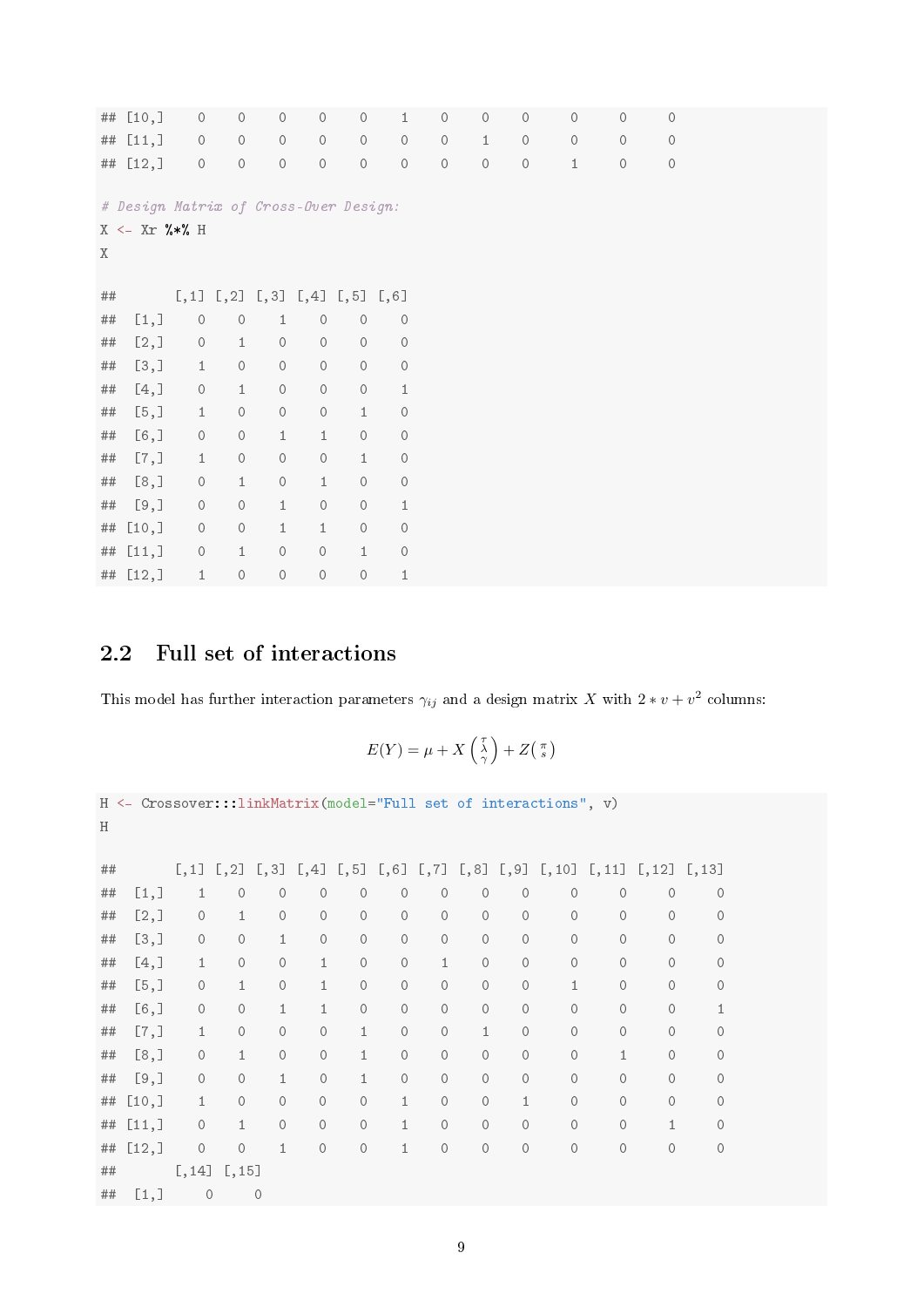| ##      | [2,]                    | $\circ$                               |              | 0            |              |          |              |                     |          |              |              |                                                                                                             |         |                     |  |
|---------|-------------------------|---------------------------------------|--------------|--------------|--------------|----------|--------------|---------------------|----------|--------------|--------------|-------------------------------------------------------------------------------------------------------------|---------|---------------------|--|
| ##      | [3,]                    | $\bigcirc$                            |              | 0            |              |          |              |                     |          |              |              |                                                                                                             |         |                     |  |
| ##      | [4,]                    | $\bigcirc$                            |              | 0            |              |          |              |                     |          |              |              |                                                                                                             |         |                     |  |
| ##      | [5,]                    | $\bigcirc$                            |              | $\circ$      |              |          |              |                     |          |              |              |                                                                                                             |         |                     |  |
| ##      | $[6,$ ]                 | $\bigcirc$                            |              | 0            |              |          |              |                     |          |              |              |                                                                                                             |         |                     |  |
| ##      | [7,]                    | $\bigcirc$                            |              | 0            |              |          |              |                     |          |              |              |                                                                                                             |         |                     |  |
| ##      | [8,]                    | $\bigcirc$                            |              | 0            |              |          |              |                     |          |              |              |                                                                                                             |         |                     |  |
| ##      | [9,]                    | $\mathbf{1}$                          |              | $\circ$      |              |          |              |                     |          |              |              |                                                                                                             |         |                     |  |
| ##      | [10,                    | $\bigcirc$                            |              | 0            |              |          |              |                     |          |              |              |                                                                                                             |         |                     |  |
| $\# \#$ | [11,]                   | $\bigcirc$                            |              | $\circ$      |              |          |              |                     |          |              |              |                                                                                                             |         |                     |  |
| $\# \#$ | [12,]                   | $\bigcirc$                            |              | $\mathbf{1}$ |              |          |              |                     |          |              |              |                                                                                                             |         |                     |  |
| Χ       | $X \leftarrow Xr$ %*% H | # Design Matrix of Cross-Over Design: |              |              |              |          |              |                     |          |              |              |                                                                                                             |         |                     |  |
| ##      |                         |                                       |              |              |              |          |              |                     |          |              |              | $[0,1]$ $[0,2]$ $[0,3]$ $[0,4]$ $[0,5]$ $[0,6]$ $[0,7]$ $[0,8]$ $[0,9]$ $[0,10]$ $[0,11]$ $[0,12]$ $[0,13]$ |         |                     |  |
| ##      | [1,]                    | $\cal O$                              | $\bigcirc$   | $1\,$        | $\circ$      | $\circ$  | $\circ$      | $\cal O$            | $\circ$  | $\circ$      | $\circ$      | $\bigcirc$                                                                                                  | $\circ$ | $\circ$             |  |
| ##      | [2,]                    | $\circ$                               | $\mathbf{1}$ | $\circ$      | $\circ$      | $\circ$  | $\circ$      | $\cal O$            | $\circ$  | $\circ$      | $\circ$      | $\circ$                                                                                                     | $\circ$ | $\circ$             |  |
| ##      | [3,]                    | $\mathbf{1}$                          | $\cal O$     | $\cal O$     | $\cal O$     | $\cal O$ | $\cal O$     | $\cal O$            | $\cal O$ | $\cal O$     | $\circ$      | $\circ$                                                                                                     | $\circ$ | $\circ$             |  |
| $\# \#$ | [4,]                    | $\circ$                               | $\mathbf{1}$ | $\circ$      | $\circ$      | $\circ$  | $\mathbf{1}$ | $\mathsf{O}\xspace$ | $\circ$  | $\circ$      | $\circ$      | $\circ$                                                                                                     | $1\,$   | $\circ$             |  |
| ##      | [5,]                    | $\mathbf{1}$                          | $\circ$      | $\cal O$     | $\cal O$     | $1\,$    | $\circ$      | $\cal O$            | $1\,$    | $\circ$      | $\circ$      | $\circ$                                                                                                     | $\circ$ | $\circ$             |  |
| ##      | $[6,$ ]                 | $\circ$                               | $\circ$      | $\mathbf{1}$ | $\mathbf{1}$ | $\circ$  | $\circ$      | $\mathsf{O}\xspace$ | $\circ$  | $\circ$      | $\circ$      | $\circ$                                                                                                     | $\circ$ | $\mathbf{1}$        |  |
| ##      | [7,]                    | $\mathbf{1}$                          | $\cal O$     | $\cal O$     | $\cal O$     | $1\,$    | $\cal O$     | $\cal O$            | $1\,$    | $\cal O$     | $\circ$      | $\circ$                                                                                                     | $\circ$ | $\circ$             |  |
| ##      | [8,]                    | $\circ$                               | $\mathbf{1}$ | $\circ$      | $\mathbf{1}$ | $\circ$  | $\circ$      | $\circ$             | $\circ$  | $\circ$      | $\mathbf{1}$ | $\circ$                                                                                                     | $\circ$ | $\circ$             |  |
| ##      | [9,]                    | $\circ$                               | $\cal O$     | $\,1\,$      | $\cal O$     | $\circ$  | $\,1\,$      | $\cal O$            | $\cal O$ | $\circ$      | $\circ$      | $\circ$                                                                                                     | $\circ$ | $\circ$             |  |
| ##      | [10,                    | $\circ$                               | $\bigcirc$   | $\mathbf{1}$ | $\mathbf{1}$ | $\circ$  | $\circ$      | $\cal O$            | $\circ$  | $\circ$      | 0            | $\circ$                                                                                                     | $\circ$ | $\mathbf{1}$        |  |
| $\# \#$ | [11,]                   | $\cal O$                              | $\,1\,$      | $\cal O$     | $\cal O$     | $1\,$    | $\cal O$     | $\cal O$            | $\cal O$ | $\cal O$     | $\circ$      | $\mathbf{1}$                                                                                                | $\circ$ | $\mathsf{O}\xspace$ |  |
| ##      | [12,]                   | $\mathbf{1}$                          | $\cal O$     | $\cal O$     | $\cal O$     | $\cal O$ | $\,1\,$      | $\cal O$            | $\cal O$ | $\mathbf{1}$ | $\bigcirc$   | $\cal O$                                                                                                    | $\circ$ | $\cal O$            |  |
| ##      |                         | [, 14]                                | $[$ ,15]     |              |              |          |              |                     |          |              |              |                                                                                                             |         |                     |  |
| $\# \#$ | [1,]                    | $\cal O$                              |              | $\bigcirc$   |              |          |              |                     |          |              |              |                                                                                                             |         |                     |  |
| $\# \#$ | [2,]                    | $\circ$                               |              | $\bigcirc$   |              |          |              |                     |          |              |              |                                                                                                             |         |                     |  |
| $\# \#$ | [3,]                    | $\circ$                               |              | 0            |              |          |              |                     |          |              |              |                                                                                                             |         |                     |  |
| $\# \#$ | [4,]                    | $\circ$                               |              | $\bigcirc$   |              |          |              |                     |          |              |              |                                                                                                             |         |                     |  |
| $\# \#$ | [5,]                    | $\bigcirc$                            |              | 0            |              |          |              |                     |          |              |              |                                                                                                             |         |                     |  |
| $\# \#$ | $[6,$ ]                 | $\circ$                               |              | $\cal O$     |              |          |              |                     |          |              |              |                                                                                                             |         |                     |  |
| $\# \#$ | [7,]                    | $\bigcirc$                            |              | 0            |              |          |              |                     |          |              |              |                                                                                                             |         |                     |  |
| $\# \#$ | [8,]                    | $\circ$                               |              | $\bigcirc$   |              |          |              |                     |          |              |              |                                                                                                             |         |                     |  |
| $\# \#$ | [9,]                    | $\bigcirc$                            |              | $\mathbf{1}$ |              |          |              |                     |          |              |              |                                                                                                             |         |                     |  |
|         | ## [10,]                | $\circ$                               |              | $\circ$      |              |          |              |                     |          |              |              |                                                                                                             |         |                     |  |
|         | ## [11,]                | $\circ$                               |              | $\bigcirc$   |              |          |              |                     |          |              |              |                                                                                                             |         |                     |  |
|         | ## [12,]                | $\cal O$                              |              | $\circ$      |              |          |              |                     |          |              |              |                                                                                                             |         |                     |  |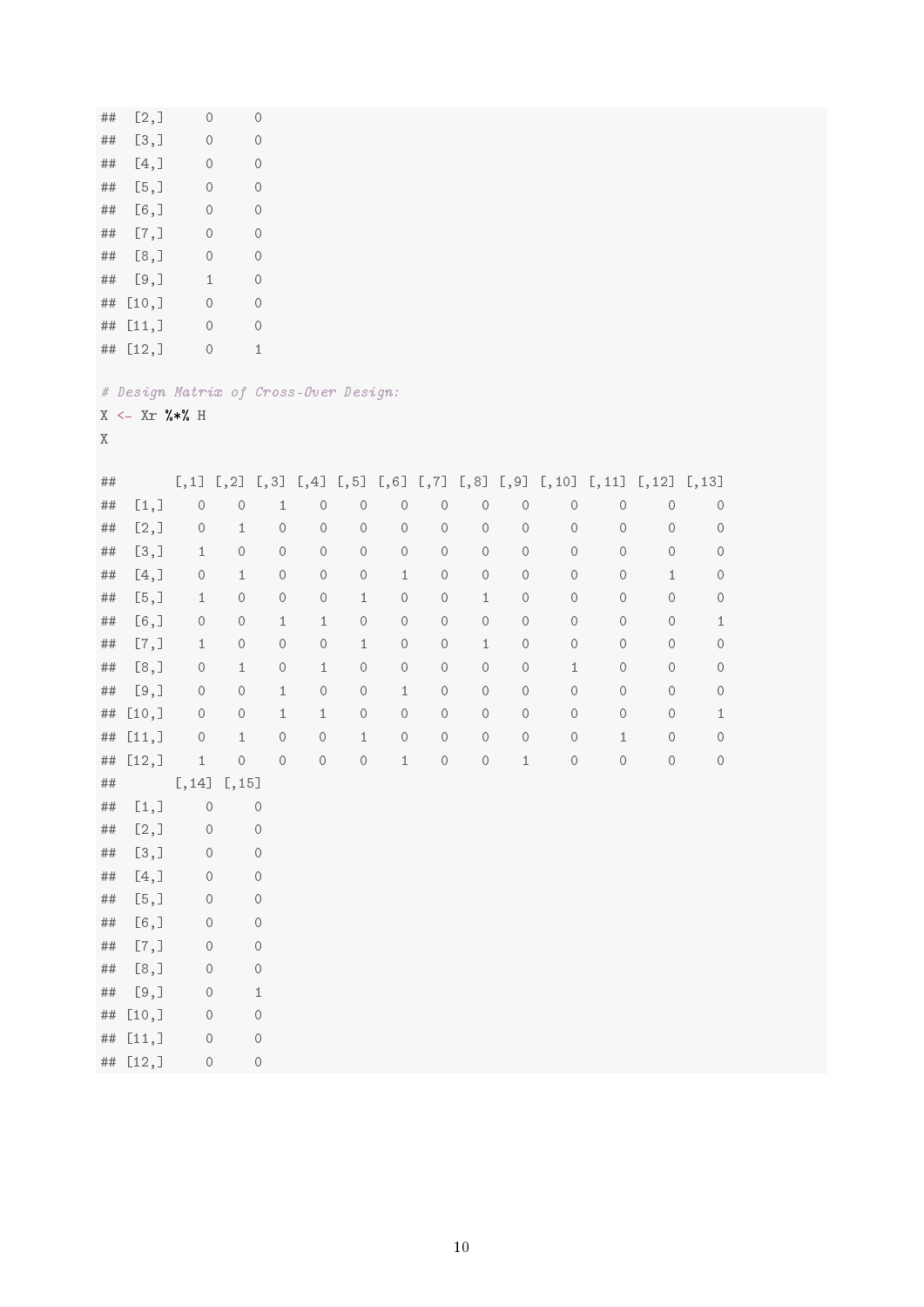## <span id="page-11-2"></span><span id="page-11-0"></span>2.3 Self-adjacency model

In the self-adjacency model  $\lambda_i$  is replaced by  $\varphi_i$  in case of carry-over into itself. The case  $\varphi = 0$  represents the no carry-over into self model.

$$
E(Y) = \mu + X\left(\begin{smallmatrix} \tau \\ \lambda \\ \varphi \end{smallmatrix}\right) + Z\left(\begin{smallmatrix} \pi \\ s \end{smallmatrix}\right)
$$

## <span id="page-11-1"></span>2.4 Placebo model

In the placebo model there are no carry-over effects for the placebo treatment(s).

$$
E(Y) = \mu + X(\tfrac{\tau}{\lambda}) + Z(\tfrac{\pi}{s})
$$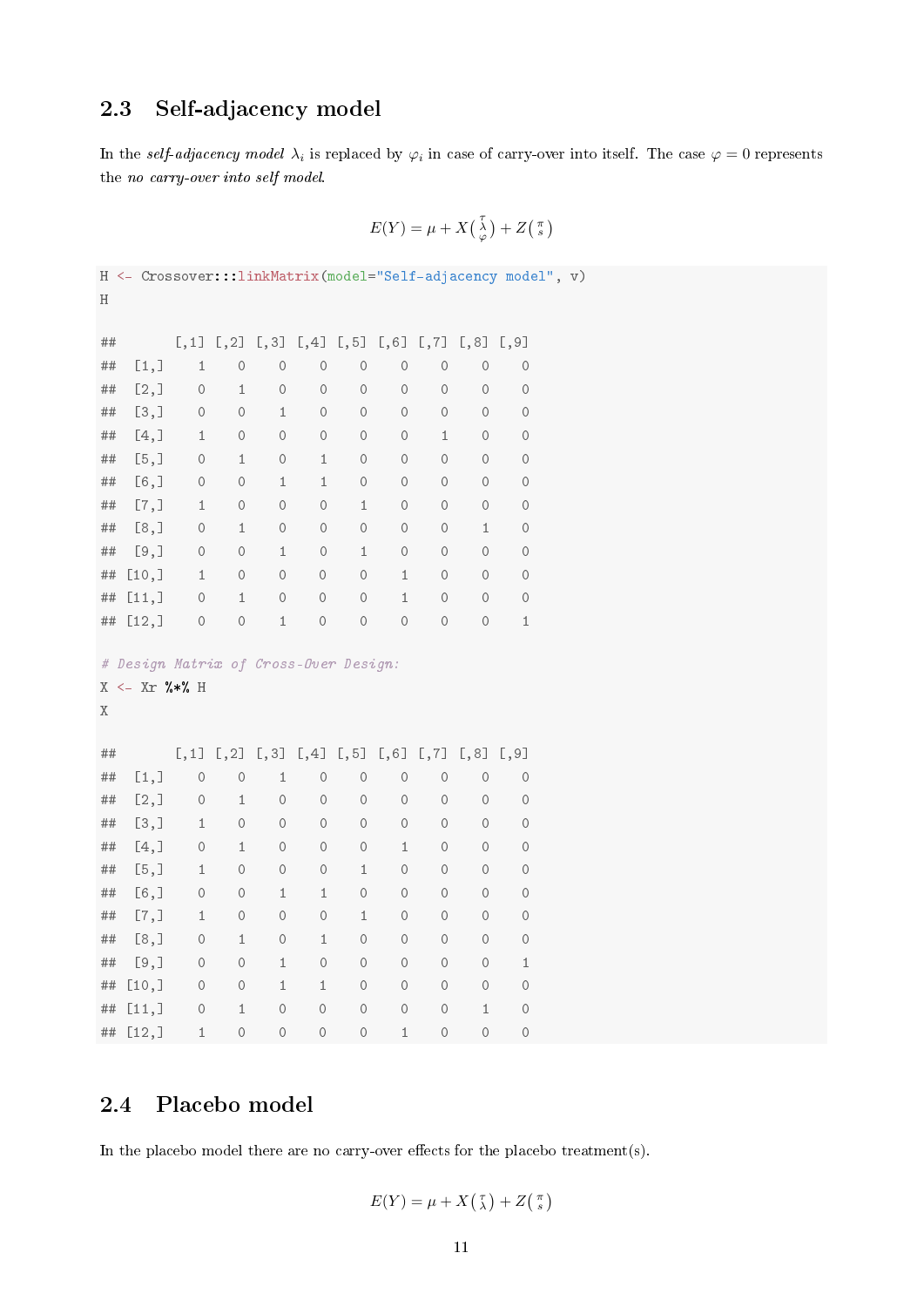```
# Link matrix:
H <- Crossover:::linkMatrix(model="Placebo model", v, placebos=1)
H
## [,1] [,2] [,3] [,4] [,5] [,6]
## [1,] 1 0 0 0 0 0
## [2,] 0 1 0 0 0 0
## [3,] 0 0 1 0 0 0
## [4,] 1 0 0 0 0 0
## [5,] 0 1 0 0 0 0
## [6,] 0 0 1 0 0 0
## [7,] 1 0 0 0 1 0
## [8,] 0 1 0 0 1 0
## [9,] 0 0 1 0 1 0
## [10,] 1 0 0 0 0 1
## [11,] 0 1 0 0 0 1
## [12,] 0 0 1 0 0 1
# Design Matrix of Cross-Over Design:
X <- Xr %*% H
X
## [,1] [,2] [,3] [,4] [,5] [,6]
## [1,] 0 0 1 0 0 0
## [2,] 0 1 0 0 0 0
## [3,] 1 0 0 0 0 0
## [4,] 0 1 0 0 0 1
## [5,] 1 0 0 0 1 0
## [6,] 0 0 1 0 0 0
## [7,] 1 0 0 0 1 0
## [8,] 0 1 0 0 0 0
## [9,] 0 0 1 0 0 1
## [10,] 0 0 1 0 0 0
## [11,] 0 1 0 0 1 0
## [12,] 1 0 0 0 0 1
```
## <span id="page-12-0"></span>2.5 No carry-over into self model

This model differs from the standard additive model in the assumption that in the no carry-over into self model no carry-over effect occurs if current and previous treatment are the same.

$$
E(Y) = \mu + X(\tfrac{\tau}{\lambda}) + Z(\tfrac{\pi}{s})
$$

H <- Crossover:::linkMatrix(model="No carry-over into self model", v)

H

## [,1] [,2] [,3] [,4] [,5] [,6]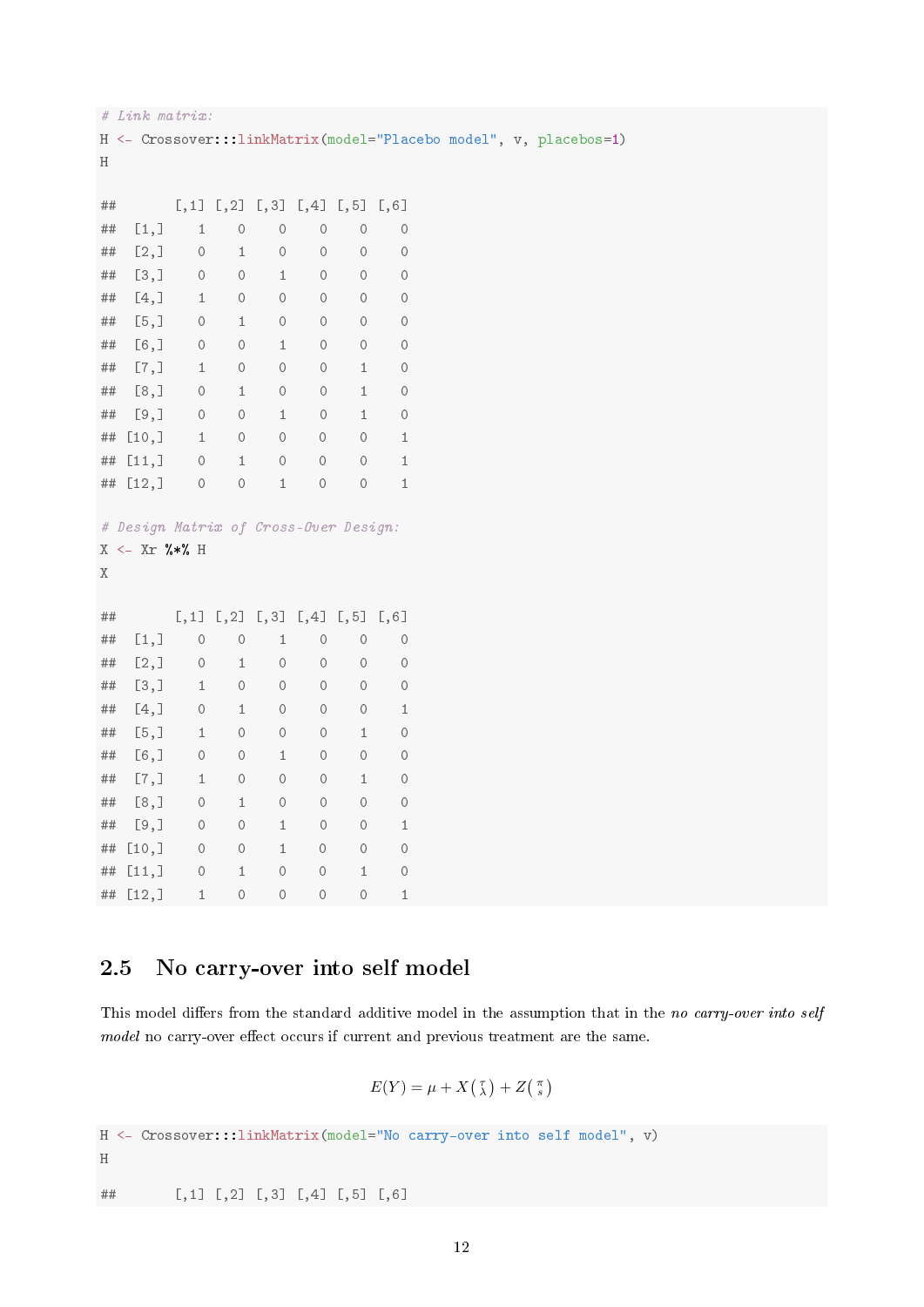<span id="page-13-1"></span>

| ##     | [1,]                                | $\mathbf 1$  | 0                        | 0            | 0            | $\circ$      | 0           |  |
|--------|-------------------------------------|--------------|--------------------------|--------------|--------------|--------------|-------------|--|
| ##     | [2,]                                | 0            | $\mathbf 1$              | $\circ$      | $\circ$      | $\circ$      | 0           |  |
| ##     | [3,]                                | 0            | 0                        | $\mathbf 1$  | 0            | 0            | 0           |  |
| ##     | [4,]                                | $\mathbf{1}$ | 0                        | $\circ$      | $\circ$      | $\circ$      | 0           |  |
| ##     | [5,]                                | 0            | $\mathbf 1$              | $\circ$      | $\mathbf 1$  | $\circ$      | 0           |  |
| ##     | [6,]                                | 0            | $\circ$                  | $1\,$        | $\mathbf 1$  | $\circ$      | $\circ$     |  |
| ##     | [7,]                                | $\mathbf 1$  | 0                        | $\circ$      | $\circ$      | $\mathbf 1$  | 0           |  |
| ##     | [8,]                                | 0            | $\,1\,$                  | $\circ$      | $\circ$      | $\circ$      | $\circ$     |  |
| ##     | [9,]                                | 0            | 0                        | $\mathbf{1}$ | 0            | $\mathbf{1}$ | 0           |  |
| ##     | [10,]                               | $\mathbf{1}$ | 0                        | $\circ$      | $\circ$      | $\circ$      | $\mathbf 1$ |  |
| ##     | [11,]                               | 0            | $\mathbf 1$              | $\circ$      | $\circ$      | $\circ$      | $\mathbf 1$ |  |
| ##     | [12,]                               | $\circ$      | 0                        | $\mathbf 1$  | $\circ$      | $\circ$      | 0           |  |
| #      | Design Matrix of Cross-Over Design: |              |                          |              |              |              |             |  |
| Χ<br>Χ | $\leftarrow$ Xr %*%                 | H            |                          |              |              |              |             |  |
| ##     |                                     | [,1]         | $\left[\right.,2\right]$ | [, 3]        | [,4]         | [, 5]        | [, 6]       |  |
| ##     | [1,]                                | 0            | 0                        | $\mathbf 1$  | $\circ$      | $\circ$      | $\circ$     |  |
| ##     | [2,]                                | 0            | $\mathbf 1$              | 0            | 0            | $\circ$      | 0           |  |
| ##     | [3,]                                | $\mathbf{1}$ | 0                        | $\circ$      | 0            | $\circ$      | 0           |  |
| ##     | [4,]                                | 0            | $\mathbf{1}$             | $\circ$      | $\circ$      | $\circ$      | $\mathbf 1$ |  |
| ##     | $[5,$ ]                             | $\mathbf 1$  | $\bigcirc$               | $\circ$      | $\bigcirc$   | $\mathbf 1$  | $\circ$     |  |
| ##     | $[6,$ ]                             | 0            | 0                        | $\mathbf 1$  | $\mathbf{1}$ | $\circ$      | $\circ$     |  |
| ##     | [7,]                                | $\mathbf 1$  | 0                        | $\bigcirc$   | 0            | $\mathbf 1$  | $\circ$     |  |
| ##     | [8,]                                | 0            | $\mathbf 1$              | $\circ$      | $\mathbf 1$  | $\circ$      | $\circ$     |  |
| ##     | [9,]                                | 0            | 0                        | $\mathbf{1}$ | 0            | 0            | 0           |  |
| ##     | [10,]                               | 0            | 0                        | $\mathbf 1$  | $\mathbf 1$  | $\circ$      | 0           |  |
| ##     | [11,]<br>[12,]                      | 0            | $\mathbf 1$              | 0            | 0            | $\circ$      | $\circ$     |  |

## <span id="page-13-0"></span>2.6 Treatment decay model

In contrast to the no carry-over into self model in the *treatment decay model* we assume there are only (negative) carry-over effects if the current and previous treatment are the same.

$$
E(Y) = \mu + X(\tfrac{\tau}{\lambda}) + Z(\tfrac{\pi}{s})
$$

```
H <- Crossover:::linkMatrix(model="Treatment decay model", v)
H
## [,1] [,2] [,3] [,4] [,5] [,6]
## [1,] 1 0 0 0 0 0
## [2,] 0 1 0 0 0 0
## [3,] 0 0 1 0 0 0
## [4,] 1 0 0 -1 0 0
```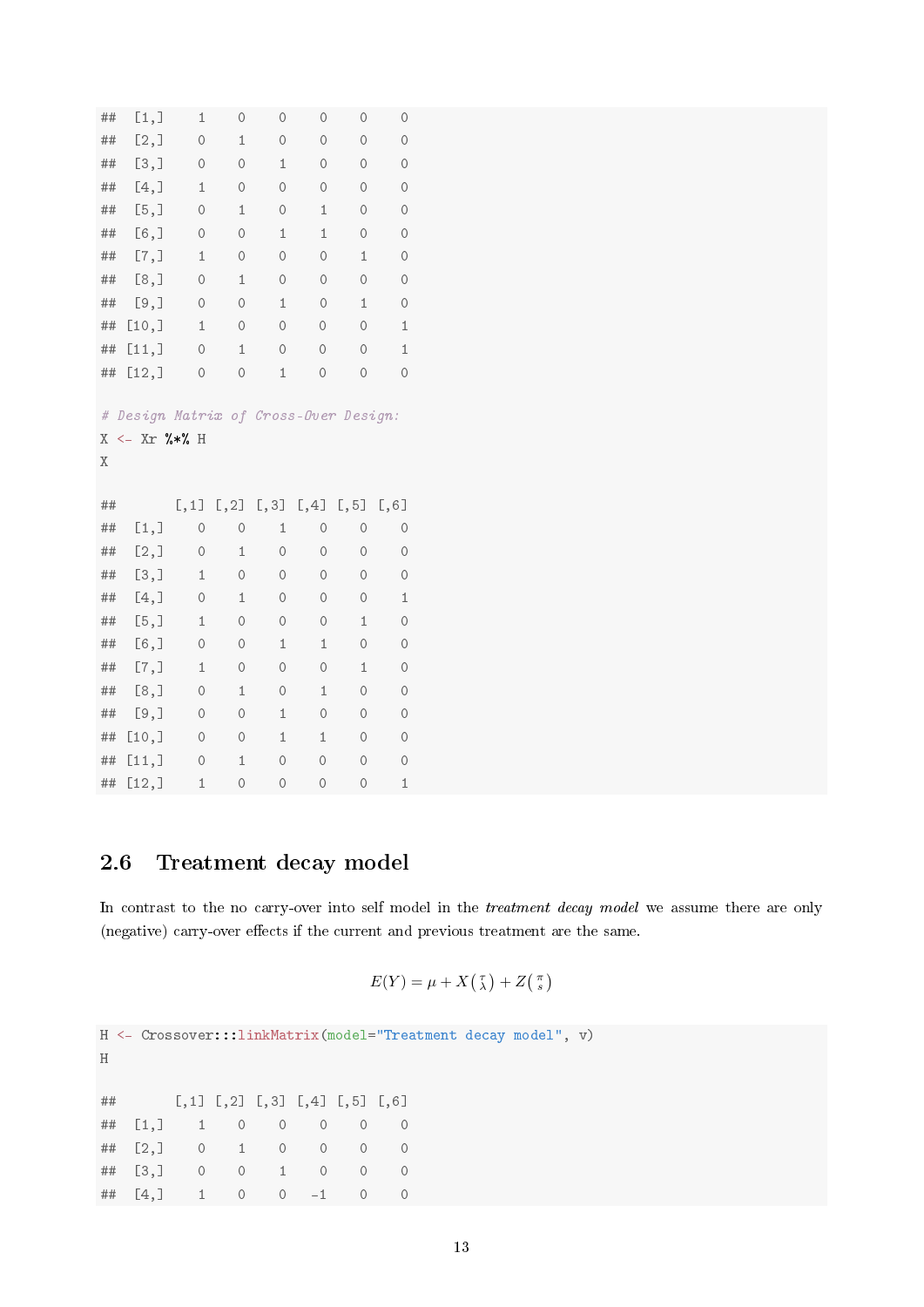<span id="page-14-1"></span>

| ##          | [5,]                                                       | 0              | $\mathbf{1}$             | 0                  | 0              | 0              | 0       |
|-------------|------------------------------------------------------------|----------------|--------------------------|--------------------|----------------|----------------|---------|
| ##          | [6,]                                                       | 0              | 0                        | $\mathbf{1}$       | 0              | $\circ$        | $\circ$ |
| ##          | [7,]                                                       | $\mathbf 1$    | 0                        | 0                  | $\circ$        | $\mathcal{O}$  | $\circ$ |
| ##          | [8,]                                                       | $\circ$        | $\mathbf{1}$             | $\overline{O}$     | $\circ$        | $-1$           | $\circ$ |
| ##          | [9,]                                                       | 0              | 0                        | $\mathbf{1}$       | 0              | $\circ$        | 0       |
| ##          | [10,                                                       | $\mathbf{1}$   | $\circ$                  | $\overline{O}$     | $\overline{O}$ | $\overline{O}$ | $\circ$ |
| ##          | [11,]                                                      | $\overline{O}$ | $\mathbf 1$              | $\overline{O}$     | $\overline{O}$ | $\overline{O}$ | $\circ$ |
| ##          | [12,]                                                      | 0              | $\circ$                  | $\mathbf 1$        | 0              | 0              | $-1$    |
| #<br>Χ<br>Χ | Design Matrix of Cross-Over Design:<br>$\leftarrow$ Xr %*% | H              |                          |                    |                |                |         |
|             |                                                            |                |                          |                    |                |                |         |
| ##          |                                                            | [,1]           | $\left[\right.,2\right]$ | $\left[ ,3\right]$ | [,4]           | [, 5]          | [, 6]   |
| ##          | [1,]                                                       | 0              | $\circ$                  | $\mathbf{1}$       | $\circ$        | $\circ$        | 0       |
| ##          | [2,]                                                       | 0              | $\mathbf 1$              | 0                  | $\circ$        | 0              | $\circ$ |
| ##          | [3,]                                                       | 1              | 0                        | $\circ$            | 0              | 0              | 0       |
| ##          | [4,]                                                       | 0              | 1                        | $\circ$            | 0              | 0              | 0       |
| ##          | [5,]                                                       | 1              | 0                        | 0                  | $\circ$        | 0              | 0       |
| ##          | $[6,$ ]                                                    | 0              | $\circ$                  | $\mathbf{1}$       | $\circ$        | 0              | 0       |
| ##          | [7,]                                                       | 1              | $\circ$                  | 0                  | 0              | 0              | 0       |
| ##          | [8,]                                                       | 0              | 1                        | 0                  | 0              | 0              | 0       |
| ##          | [9,]                                                       | 0              | 0                        | $\mathbf{1}$       | 0              | 0              | $-1$    |
| ##          | [10,]                                                      | 0              | 0                        | $\mathbf{1}$       | 0              | 0              | 0       |
| ##          | [11,                                                       | 0              | 1                        | 0                  | 0              | $-1$           | 0       |

## <span id="page-14-0"></span>2.7 Proportionality model

For the proportionality model we have no separate carry-over effects, but assume for period  $i > 1$  an additive proportion p of the effect  $\tau_{d(i-1,j)}$  from the previous treatment  $d(i-1,j)$ . This model is non-linear in p, therefore we assume  $p$  is known.

$$
E(Y) = \mu + X_p \tau + Z\left(\begin{matrix} \pi \\ s \end{matrix}\right)
$$

```
H <- Crossover:::linkMatrix(model="Proportionality model", v)
```

```
H
```
 $\#$  [,1] [,2] [,3] ## [1,] 1.0 0.0 0.0 ## [2,] 0.0 1.0 0.0 ## [3,] 0.0 0.0 1.0 ## [4,] 1.5 0.0 0.0 ## [5,] 0.5 1.0 0.0 ## [6,] 0.5 0.0 1.0 ## [7,] 1.0 0.5 0.0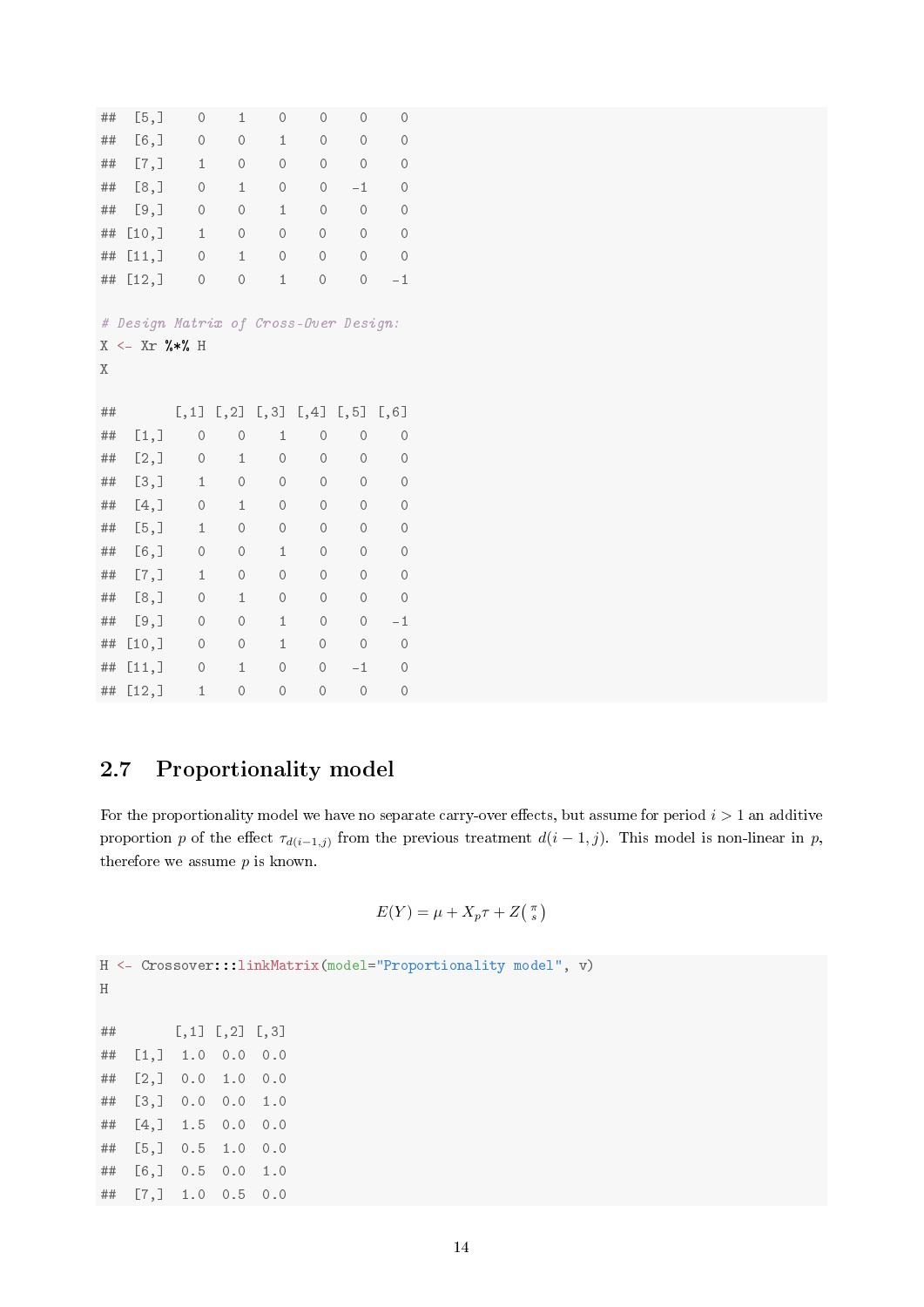```
## [8,] 0.0 1.5 0.0
## [9,] 0.0 0.5 1.0
## [10,] 1.0 0.0 0.5
## [11,] 0.0 1.0 0.5
## [12,] 0.0 0.0 1.5
# Design Matrix of Cross-Over Design:
X \leftarrow Xr %*% H
X
\# [,1] [,2] [,3]
## [1,] 0.0 0.0 1.0
## [2,] 0.0 1.0 0.0
## [3,] 1.0 0.0 0.0
## [4,] 0.0 1.0 0.5
## [5,] 1.0 0.5 0.0
## [6,] 0.5 0.0 1.0
## [7,] 1.0 0.5 0.0
## [8,] 0.5 1.0 0.0
## [9,] 0.0 0.0 1.5
## [10,] 0.5 0.0 1.0
## [11,] 0.0 1.5 0.0
## [12,] 1.0 0.0 0.5
```
## <span id="page-15-0"></span>2.8 Second-order carry-over effects

In the model with second-order carry-over effects we do have another vector  $\lambda_2$  of carry-over effects:

$$
E(Y) = \mu + X \begin{pmatrix} \tau \\ \lambda_1 \\ \lambda_2 \end{pmatrix} + Z \begin{pmatrix} \pi \\ s \end{pmatrix}
$$

Therefore the link matrix has  $3 * v$  columns.

|    | $#$ Link matrix: |              |                                                                |               |                |              |              |          |         |                                                                         |  |  |
|----|------------------|--------------|----------------------------------------------------------------|---------------|----------------|--------------|--------------|----------|---------|-------------------------------------------------------------------------|--|--|
|    |                  |              |                                                                |               |                |              |              |          |         | H <- Crossover:::linkMatrix(model="Second-order carry-over effects", v) |  |  |
| H  |                  |              |                                                                |               |                |              |              |          |         |                                                                         |  |  |
|    |                  |              |                                                                |               |                |              |              |          |         |                                                                         |  |  |
| ## |                  |              | $[,1]$ $[,2]$ $[,3]$ $[,4]$ $[,5]$ $[,6]$ $[,7]$ $[,8]$ $[,9]$ |               |                |              |              |          |         |                                                                         |  |  |
| ## | [1,]             | $\mathbf{1}$ | $\circ$                                                        | $\circ$       | $\circ$        | $\circ$      | $\circ$      | $\circ$  | $\circ$ | $\Omega$                                                                |  |  |
| ## | [2,]             | $\circ$      | $\mathbf{1}$                                                   | $\circ$       | $\mathcal{O}$  | $\circ$      | $\circ$      | $\circ$  | $\circ$ | $\mathcal{O}$                                                           |  |  |
| ## | [3,]             | $\circ$      | $\circ$                                                        | $\mathbf{1}$  | $\mathcal{O}$  | $\circ$      | $\circ$      | $\circ$  | $\circ$ | $\mathcal{O}$                                                           |  |  |
| ## | [4,]             | $1\,$        | $\circ$                                                        | $\circ$       | $\mathbf{1}$   | $\circ$      | $\circ$      | $\circ$  | $\circ$ | $\mathcal{O}$                                                           |  |  |
| ## | [5,]             | $\circ$      | $\mathbf{1}$                                                   | $\circ$       | $\mathbf{1}$   | $\circ$      | $\circ$      | $\circ$  | $\circ$ | $\Omega$                                                                |  |  |
| ## | $[6,$ ]          | $\circ$      | $\circ$                                                        | $\mathbf{1}$  | $\mathbf{1}$   | $\circ$      | $\circ$      | $\circ$  | $\circ$ | $\mathcal{O}$                                                           |  |  |
| ## | [7,]             | $\mathbf{1}$ | $\circ$                                                        | $\circ$       | $\overline{O}$ | $\mathbf{1}$ | $\Omega$     | $\circ$  | $\circ$ | $\Omega$                                                                |  |  |
| ## | [8,]             | $\circ$      | $\mathbf{1}$                                                   | $\circ$       | $\mathcal{O}$  | $\mathbf{1}$ | $\circ$      | $\circ$  | $\circ$ | $\mathcal{O}$                                                           |  |  |
| ## | [9,]             | $\circ$      | $\circ$                                                        | $\mathbf{1}$  | $\overline{O}$ | $\mathbf{1}$ | $\circ$      | $\circ$  | $\circ$ | $\Omega$                                                                |  |  |
| ## | [10,             | $\mathbf{1}$ | $\circ$                                                        | $\mathcal{O}$ | $\mathcal{O}$  | $\circ$      | $\mathbf{1}$ | $\Omega$ | $\circ$ | $\Omega$                                                                |  |  |
|    |                  |              |                                                                |               |                |              |              |          |         |                                                                         |  |  |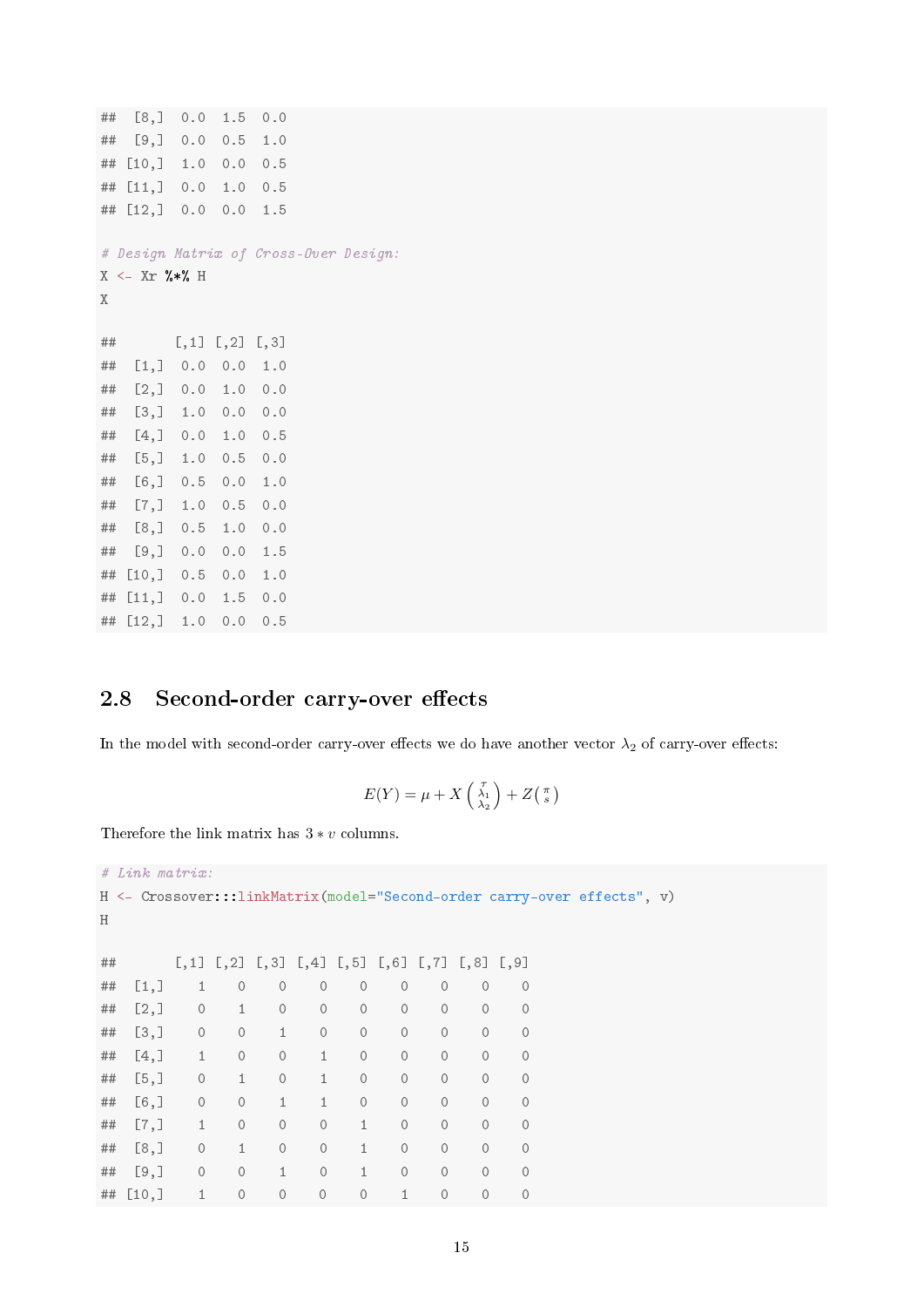| ##      | [11,]      | $\circ$                                                                                        | $\,1\,$        | $\cal O$     | 0            | $\cal O$ | $\,1\,$        | $\bigcirc$     | $\cal O$     | $\cal O$   |         |         |         |         |  |
|---------|------------|------------------------------------------------------------------------------------------------|----------------|--------------|--------------|----------|----------------|----------------|--------------|------------|---------|---------|---------|---------|--|
| ##      | [12,]      | $\circ$                                                                                        | $\cal O$       | $\,1\,$      | $\bigcirc$   | $\cal O$ | $1\,$          | $\bigcirc$     | $\cal O$     | 0          |         |         |         |         |  |
| ##      | [13,       | $\mathbf{1}$                                                                                   | $\cal O$       | $\cal O$     | $\,1\,$      | $\rm{O}$ | $\rm{O}$       | $\,1\,$        | $\cal O$     | $\bigcirc$ |         |         |         |         |  |
| ##      | [14,]      | $\circ$                                                                                        | $\,1\,$        | $\circ$      | $1\,$        | $\cal O$ | $\cal O$       | $1\,$          | $\cal O$     | $\bigcirc$ |         |         |         |         |  |
| ##      | [15,]      | $\circ$                                                                                        | $\cal O$       | $\,1\,$      | $\,1\,$      | $\cal O$ | $\bigcirc$     | $\,1\,$        | $\cal O$     | $\bigcirc$ |         |         |         |         |  |
| ##      | [16,       | $\mathbf{1}$                                                                                   | $\cal O$       | $\cal O$     | $\circ$      | $1\,$    | $\bigcirc$     | $1\,$          | $\cal O$     | $\bigcirc$ |         |         |         |         |  |
| ##      | [17,]      | $\circ$                                                                                        | $\,1\,$        | $\cal O$     | $\bigcirc$   | $\,1\,$  | $\bigcirc$     | $1\,$          | $\cal O$     | $\bigcirc$ |         |         |         |         |  |
| ##      | [18,]      | $\circ$                                                                                        | $\cal O$       | $1\,$        | $\circ$      | $\,1\,$  | $\circ$        | $\mathbf{1}$   | $\cal O$     | $\bigcirc$ |         |         |         |         |  |
| ##      | [19,       | $\mathbf{1}$                                                                                   | $\cal O$       | $\cal O$     | $\rm{O}$     | $\cal O$ | $\,1\,$        | $\,1\,$        | $\cal O$     | $\bigcirc$ |         |         |         |         |  |
| ##      | [20,]      | $\circ$                                                                                        | $\,1\,$        | $\cal O$     | $\bigcirc$   | $\cal O$ | $1\,$          | $1\,$          | $\cal O$     | $\bigcirc$ |         |         |         |         |  |
|         | [21,]      |                                                                                                | $\cal O$       | $\,1\,$      | $\cal O$     | $\cal O$ |                | $\,1\,$        | $\cal O$     |            |         |         |         |         |  |
| ##      |            | $\circ$                                                                                        |                |              |              |          | $1\,$          |                |              | $\bigcirc$ |         |         |         |         |  |
| ##      | [22,]      | $\mathbf{1}$                                                                                   | $\circ$        | $\cal O$     | $1\,$        | $\cal O$ | $\circ$        | $\circ$        | $\mathbf{1}$ | $\circ$    |         |         |         |         |  |
| ##      | [23,]      | $\circ$                                                                                        | $\mathbf{1}$   | $\cal O$     | $\,1\,$      | $\cal O$ | $\circ$        | $\bigcirc$     | $\mathbf{1}$ | $\bigcirc$ |         |         |         |         |  |
| ##      | [24,]      | $\circ$                                                                                        | $\cal O$       | $\mathbf{1}$ | $\mathbf{1}$ | $\cal O$ | $\bigcirc$     | $\bigcirc$     | $\mathbf{1}$ | $\bigcirc$ |         |         |         |         |  |
| ##      | [25,]      | $\mathbf{1}$                                                                                   | $\cal O$       | $\cal O$     | $\bigcirc$   | $\,1\,$  | $\cal O$       | $\bigcirc$     | $\,1\,$      | 0          |         |         |         |         |  |
| ##      | [26,]      | $\circ$                                                                                        | $\mathbf{1}$   | $\circ$      | $\circ$      | $1\,$    | $\cal O$       | $\circ$        | $\mathbf{1}$ | 0          |         |         |         |         |  |
| ##      | [27,]      | $\cal O$                                                                                       | $\cal O$       | $1\,$        | $\bigcirc$   | $\,1\,$  | $\bigcirc$     | $\bigcirc$     | $\mathbf 1$  | $\bigcirc$ |         |         |         |         |  |
| ##      | [28,]      | $\mathbf{1}$                                                                                   | $\cal O$       | $\cal O$     | $\circ$      | $\cal O$ | $1\,$          | $\bigcirc$     | $\mathbf{1}$ | $\bigcirc$ |         |         |         |         |  |
| ##      | [29,]      | $\circ$                                                                                        | $\,1\,$        | $\cal O$     | $\bigcirc$   | $\cal O$ | $1\,$          | $\bigcirc$     | $\,1\,$      | 0          |         |         |         |         |  |
| ##      | [30,       | $\circ$                                                                                        | $\circ$        | $\,1\,$      | $\bigcirc$   | $\cal O$ | $1\,$          | $\circ$        | $\mathbf{1}$ | $\bigcirc$ |         |         |         |         |  |
| $\# \#$ | [31,]      | $\mathbf{1}$                                                                                   | $\cal O$       | $\cal O$     | $1\,$        | $\cal O$ | $\cal O$       | $\circ$        | $\cal O$     | $\,1\,$    |         |         |         |         |  |
| ##      | [32,]      | $\circ$                                                                                        | $\,1\,$        | $\cal O$     | $1\,$        | $\cal O$ | $\cal O$       | $\bigcirc$     | $\cal O$     | $\,1\,$    |         |         |         |         |  |
| ##      | [33,]      | $\circ$                                                                                        | $\cal O$       | $\,1\,$      | $1\,$        | $\cal O$ | $\cal O$       | $\bigcirc$     | $\cal O$     | $\,1\,$    |         |         |         |         |  |
| ##      | [34,]      | $\mathbf{1}$                                                                                   | $\circ$        | $\cal O$     | $\circ$      | $\,1\,$  | $\circ$        | $\circ$        | $\circ$      | $\,1\,$    |         |         |         |         |  |
| ##      | [35,]      | $\circ$                                                                                        | $1\,$          | $\cal O$     | 0            | $\,1\,$  | $\bigcirc$     | $\circ$        | $\cal O$     | $\,1\,$    |         |         |         |         |  |
| ##      | [36,]      | $\circ$                                                                                        | $\circ$        | $\mathbf{1}$ | $\circ$      | $1\,$    | $\bigcirc$     | $\bigcirc$     | $\cal O$     | $\,1\,$    |         |         |         |         |  |
| ##      | [37,]      | $\mathbf{1}$                                                                                   | $\cal O$       | $\cal O$     | $\circ$      | $\cal O$ | $\,1\,$        | $\bigcirc$     | $\cal O$     | $\,1\,$    |         |         |         |         |  |
| ##      | [38,]      | $\circ$                                                                                        | $1\,$          | $\cal O$     | $\circ$      | $\cal O$ | $1\,$          | 0              | $\bigcirc$   | $\,1\,$    |         |         |         |         |  |
| $\# \#$ | [39,]      | $\circ$                                                                                        | $\circ$        | $\,1\,$      | $\bigcirc$   | $\cal O$ | $1\,$          | $\bigcirc$     | $\cal O$     | $\,1\,$    |         |         |         |         |  |
|         |            | # Row-Column-Design: (cf. John et al. 2004, Table II and page 2649f.)                          |                |              |              |          |                |                |              |            |         |         |         |         |  |
|         |            | rcDesign <- Crossover:::rcd(design, v=v, model=8)                                              |                |              |              |          |                |                |              |            |         |         |         |         |  |
|         | rcDesign   |                                                                                                |                |              |              |          |                |                |              |            |         |         |         |         |  |
|         |            |                                                                                                |                |              |              |          |                |                |              |            |         |         |         |         |  |
| ##      |            | $[,1]$ $[,2]$ $[,3]$                                                                           |                |              |              |          |                |                |              |            |         |         |         |         |  |
|         | ## $[1,]$  | $\sqrt{3}$                                                                                     | $\sqrt{2}$     | 1            |              |          |                |                |              |            |         |         |         |         |  |
|         | ## $[2,]$  | 11                                                                                             | $\overline{7}$ | $\,6\,$      |              |          |                |                |              |            |         |         |         |         |  |
|         | ## $[3, ]$ | 34                                                                                             | 23             | 21           |              |          |                |                |              |            |         |         |         |         |  |
|         |            |                                                                                                |                |              |              |          |                |                |              |            |         |         |         |         |  |
|         | ## $[4,]$  | 24                                                                                             | 17             | 37           |              |          |                |                |              |            |         |         |         |         |  |
|         |            | # Design Matrix of Row-Column Design:                                                          |                |              |              |          |                |                |              |            |         |         |         |         |  |
|         |            |                                                                                                |                |              |              |          |                |                |              |            |         |         |         |         |  |
|         |            | Xr <- Crossover:::rcdMatrix(rcDesign, v, model=8)                                              |                |              |              |          |                |                |              |            |         |         |         |         |  |
| Χr      |            |                                                                                                |                |              |              |          |                |                |              |            |         |         |         |         |  |
|         |            |                                                                                                |                |              |              |          |                |                |              |            |         |         |         |         |  |
| ##      |            | $[,1]$ $[,2]$ $[,3]$ $[,4]$ $[,5]$ $[,6]$ $[,7]$ $[,8]$ $[,9]$ $[,10]$ $[,11]$ $[,12]$ $[,13]$ |                |              |              |          |                |                |              |            |         |         |         |         |  |
| ##      | [1,]       | $\cal O$                                                                                       | $\circ$        | $\mathbf{1}$ | $\circ$      | $\cal O$ | $\circledcirc$ | $\circledcirc$ | $\circ$      | $\circ$    | $\circ$ | 0       | $\circ$ | 0       |  |
| ##      | [2,]       | $\circ$                                                                                        | $\mathbf{1}$   | $\circ$      | $\circ$      | $\circ$  | $\circ$        | $\circ$        | $\circ$      | $\cal O$   | $\circ$ | $\circ$ | $\circ$ | 0       |  |
| ##      | [3,]       | $\mathbf{1}$                                                                                   | $\circ$        | $\circ$      | $\circ$      | $\circ$  | $\circ$        | $\circ$        | $\cal O$     | $\circ$    | $\circ$ | $\circ$ | $\circ$ | $\circ$ |  |
|         |            |                                                                                                |                |              |              |          |                |                |              |            |         |         |         |         |  |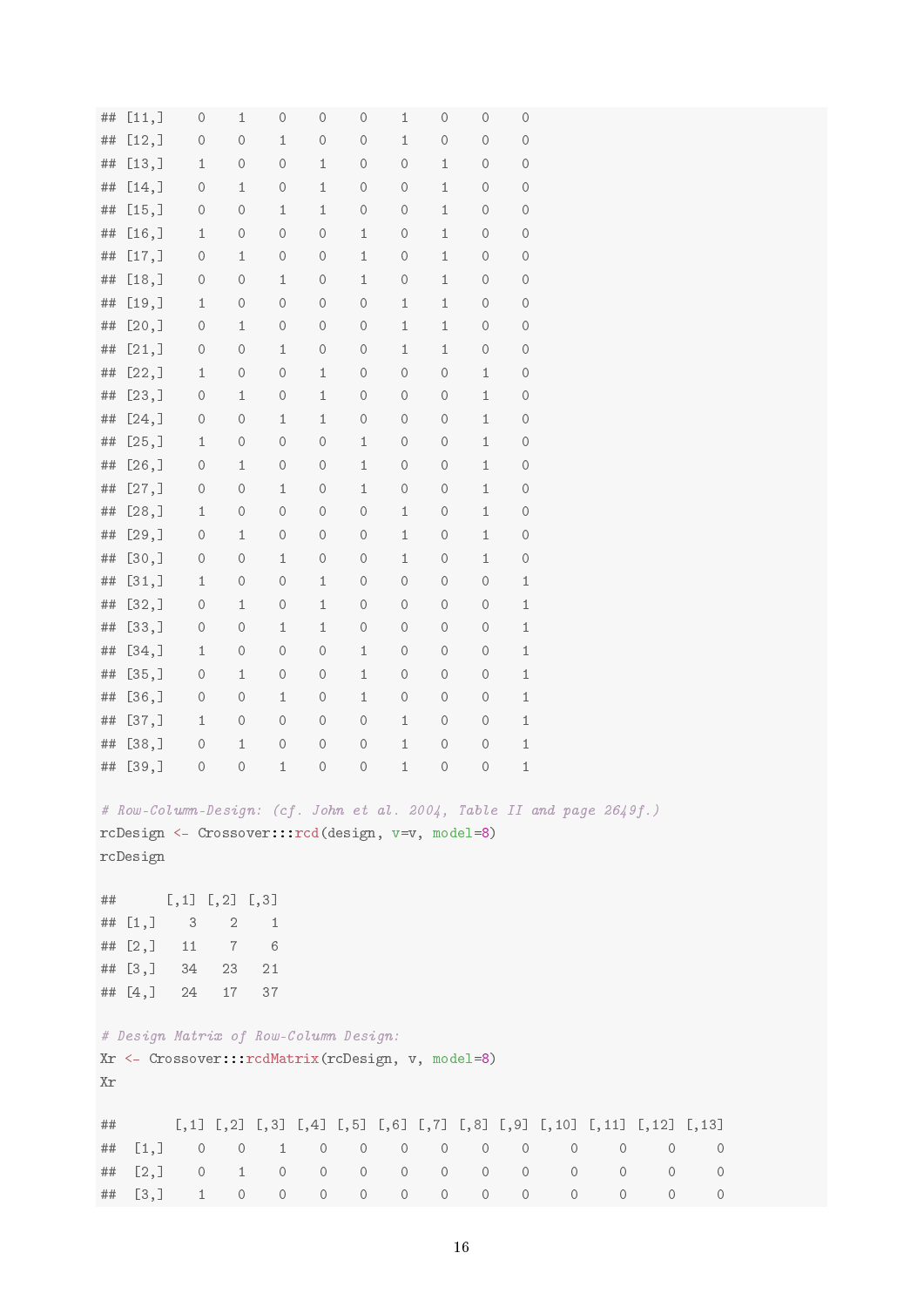| ##       | [4,]         | 0               | 0                  | 0                            | $\circ$                    | 0<br>$\circ$             | 0                  | $\circ$            | 0                       | 0                  | 1                  | 0                  | 0                  |  |
|----------|--------------|-----------------|--------------------|------------------------------|----------------------------|--------------------------|--------------------|--------------------|-------------------------|--------------------|--------------------|--------------------|--------------------|--|
| ##       | [5,]         | 0               | $\circ$            | 0                            | $\bigcirc$                 | $\circ$<br>$\circ$       | $1\,$              | $\circ$            | $\circ$                 | 0                  | $\cal O$           | $\circ$            | 0                  |  |
| ##       | $[6,$ ]      | $\circ$         | $\circ$            | 0                            | $\circ$                    | $1\,$<br>0               | 0                  | $\circ$            | 0                       | 0                  | 0                  | 0                  | 0                  |  |
| ##       | [7,]         | $\mathcal O$    | $\circ$            | 0                            | $\circ$                    | $\bigcirc$<br>$\cal O$   | $\circ$            | $\circ$            | 0                       | 0                  | $\mathcal O$       | 0                  | 0                  |  |
| ##       | [8,]         | 0               | $\circ$            | 0                            | $\circ$                    | $\circ$<br>0             | $\circ$            | $\circ$            | 0                       | $\circ$            | $\mathcal O$       | 0                  | 0                  |  |
| ##       | [9,]         | $\circ$         | $\circ$            | $\circ$                      | $\circ$                    | $\circ$<br>$\circ$       | $\circ$            | $\circ$            | 0                       | 0                  | $\mathcal O$       | 0                  | 0                  |  |
| ##       | [10,         | $\circ$         | $\circ$            | 0                            | $\circ$                    | $\circ$<br>$\circ$       | 0                  | $\circ$            | 0                       | 0                  | $\mathcal O$       | 0                  | 0                  |  |
| ##       | [11,]        | $\circ$         | $\circ$            | $\cal O$                     | $\bigcirc$                 | $\bigcirc$<br>$\bigcirc$ | $\circ$            | $\cal O$           | $\bigcirc$              | $\circ$            | $\cal O$           | 0                  | $\mathcal O$       |  |
| ##       | [12,]        | $\mathcal O$    | $\circ$            | $\cal O$                     | $\bigcirc$                 | $\circ$<br>$\circ$       | $\circ$            | $\cal O$           | $\mathcal O$            | $\circ$            | $\mathcal O$       | $\circ$            | $\circ$            |  |
| ##       |              | [,14]           | [,15]              |                              | $[, 16]$ $[, 17]$ $[, 18]$ |                          | [, 19]             | [, 20]             | [, 21]                  | [, 22]             | [, 23]             | [, 24]             | [, 25]             |  |
| ##       | [1,]         | $\circ$         | $\circ$            | $\bigcirc$                   | $\circ$                    | $\circ$                  | $\circ$            | $\circ$            | $\bigcirc$              | $\circ$            | $\bigcirc$         | $\bigcirc$         | $\circ$            |  |
| ##       | [2,]         | 0               | $\bigcirc$         | $\cal O$                     | $\cal O$                   | $\circ$                  | $\bigcirc$         | 0                  | $\circ$                 | $\circ$            | $\mathcal O$       | $\circ$            | $\circ$            |  |
| ##       | [3,]         | 0               | $\circ$            | $\mathcal O$                 | $\circ$                    | $\mathcal O$             | $\circ$            | $\circ$            | $\circ$                 | $\circ$            | $\circ$            | $\circ$            | $\circ$            |  |
| ##       | [4,]         | 0               | $\circ$            | $\mathcal O$                 | $\circ$                    | $\mathcal O$             | $\circ$            | $\mathcal O$       | $\mathcal O$            | $\circ$            | $\mathcal O$       | $\circ$            | $\circ$            |  |
| ##       | [5,]         | 0               | $\circ$            | $\mathcal O$                 | $\circ$                    | $\cal O$                 | $\circ$            | $\mathcal O$       | $\circ$                 | $\circ$            | $\circ$            | $\circ$            | $\circ$            |  |
| ##       | $[6,$ ]      | $\circ$         | $\cal O$           | $\mathcal O$                 | $\cal O$                   | $\circ$                  | $\circ$            | $\circ$            | $\mathcal O$            | $\circ$            | $\circ$            | $\circ$            | $\circ$            |  |
| ##       | [7,]         | 0               | $\circ$            | $\mathcal O$                 | $\circ$                    | $\mathcal O$             | $\circ$            | $\circ$            | $\circ$                 | $\circ$            | $\circ$            | $\circ$            | $\circ$            |  |
| ##       | [8,]         | 0               | $\cal O$           | $\mathcal O$                 | $\bigcirc$                 | $\mathcal O$             | $\circ$            | $\mathsf O$        | $\circ$                 | $\circ$            | $\mathbf{1}$       | $\circ$            | $\circ$            |  |
| ##       | [9,]         | 0               | $\circ$            | 0                            | $\cal O$                   | $\cal O$                 | $\circ$            | $\mathsf O$        | $1\,$                   | $\circ$            | $\circ$            | $\circ$            | 0                  |  |
| ##       | [10,         | 0               | $\circ$            | $\mathcal O$                 | $\circ$                    | $\circ$                  | $\circ$            | $\mathcal O$       | $\mathcal O$            | $\circ$            | $\mathcal O$       | 1                  | 0                  |  |
| ##       | [11,]        | $\circ$         | $\circ$            | $\cal O$                     | $\mathbf{1}$               | $\cal O$                 | $\bigcirc$         | $\mathcal O$       | $\bigcirc$              | $\circ$            | $\circ$            | $\circ$            | $\circ$            |  |
| ##       | [12,]        | $\circ$         | $\cal O$           | $\cal O$                     | $\cal O$                   | $\bigcirc$               | $\cal O$           | $\cal O$           | $\circ$                 | $\cal O$           | $\cal O$           | $\cal O$           | $\circ$            |  |
| ##       |              | [, 26]          | [, 27]             | [, 28]                       | [, 29]                     | [, 30]                   | [, 31]             | [, 32]             | [, 33]                  | [, 34]             | [, 35]             | [, 36]             | [, 37]             |  |
| ##       | [1,]         | $\circ$         | $\circ$            | $\bigcirc$                   | $\circ$                    | $\circ$                  | $\circ$            | $\circ$            | $\bigcirc$              | $\cal O$           | $\bigcirc$         | $\bigcirc$         | $\circ$            |  |
| ##       | [2,]         | 0               | $\circ$            | $\mathcal O$                 | $\circ$                    | $\circ$                  | $\bigcirc$         | $\circ$            | $\circ$                 | $\circ$            | $\circ$            | $\circ$            | $\circ$            |  |
| ##       | [3,]         | 0               | $\circ$<br>$\circ$ | $\mathcal O$                 | $\circ$                    | $\circ$<br>$\mathcal O$  | $\circ$<br>$\circ$ | $\mathcal O$       | $\circ$<br>$\mathcal O$ | $\circ$            | $\circ$            | $\circ$<br>$\circ$ | $\circ$            |  |
| ##<br>## | [4,]<br>[5,] | 0<br>0          | $\circ$            | $\mathcal O$<br>$\mathcal O$ | $\circ$                    | $\circ$                  | $\circ$            | $\circ$            | $\mathcal O$            | $\circ$<br>$\circ$ | $\circ$<br>$\circ$ | $\circ$            | $\circ$            |  |
| ##       | $[6,$ ]      | 0               | $\circ$            | $\mathcal O$                 | $\circ$<br>$\circ$         | $\cal O$                 | $\circ$            | $\circ$<br>$\circ$ | $\cal O$                | $\circ$            | $\circ$            | $\circ$            | $\circ$<br>$\circ$ |  |
| ##       | [7,]         | $\circ$         | $\mathcal O$       | $\cal O$                     | $\circ$                    | $\mathcal O$             | $\circ$            | $\cal O$           | $\bigcirc$              | 1                  | $\cal O$           | 0                  | $\mathcal O$       |  |
| ##       | [8,]         | 0               | $\cal O$           | $\cal O$                     | $\circ$                    | $\mathcal O$             | $\circ$            | $\mathcal O$       | $\bigcirc$              | $\circ$            | $\cal O$           | 0                  | $\circ$            |  |
| $\# \#$  | [9,]         | $\circ$         | $\cal O$           | $\cal O$                     | $\cal O$                   | $\cal O$                 | $\rm{O}$           | $\bigcirc$         | $\cal O$                | $\cal O$           | $\cal O$           | $\bigcirc$         | $\circ$            |  |
| $\# \#$  | [10,         | $\bigcirc$      | $\cal O$           | $\cal O$                     | $\circ$                    | $\cal O$                 | $\cal O$           | $\cal O$           | $\bigcirc$              | $\cal O$           | $\cal O$           | $\cal O$           | $\cal O$           |  |
| $\# \#$  | [11,]        | $\circ$         | $\bigcirc$         | $\cal O$                     | $\circ$                    | $\cal O$                 | $\cal O$           | $\cal O$           | $\cal O$                | $\cal O$           | $\cal O$           | $\cal O$           | $\cal O$           |  |
| ##       | [12,]        | $\circ$         | $\bigcirc$         | $\rm{O}$                     | $\cal O$                   | $\rm{O}$                 | $\cal O$           | $\cal O$           | $\bigcirc$              | $\cal O$           | $\cal O$           | $\cal O$           | $\,1\,$            |  |
| ##       |              | $[,38]$ $[,39]$ |                    |                              |                            |                          |                    |                    |                         |                    |                    |                    |                    |  |
| ##       | [1,]         | $\circ$         | $\cal O$           |                              |                            |                          |                    |                    |                         |                    |                    |                    |                    |  |
| $\# \#$  | [2,]         | $\bigcirc$      | $\cal O$           |                              |                            |                          |                    |                    |                         |                    |                    |                    |                    |  |
| $\# \#$  | [3,]         | $\bigcirc$      | $\cal O$           |                              |                            |                          |                    |                    |                         |                    |                    |                    |                    |  |
| $\# \#$  | [4,]         | $\bigcirc$      | $\cal O$           |                              |                            |                          |                    |                    |                         |                    |                    |                    |                    |  |
| $\# \#$  | [5,]         | $\bigcirc$      | $\cal O$           |                              |                            |                          |                    |                    |                         |                    |                    |                    |                    |  |
| $\# \#$  | $[6,$ ]      | $\bigcirc$      | $\bigcirc$         |                              |                            |                          |                    |                    |                         |                    |                    |                    |                    |  |
| $\# \#$  | [7,]         | $\bigcirc$      | $\bigcirc$         |                              |                            |                          |                    |                    |                         |                    |                    |                    |                    |  |
| $\# \#$  | [8,]         | $\bigcirc$      | $\cal O$           |                              |                            |                          |                    |                    |                         |                    |                    |                    |                    |  |
| $\# \#$  | [9,]         | $\bigcirc$      | $\circ$            |                              |                            |                          |                    |                    |                         |                    |                    |                    |                    |  |
| $\# \#$  | [10,         | $\circ$         | $\bigcirc$         |                              |                            |                          |                    |                    |                         |                    |                    |                    |                    |  |
|          | ## [11,]     | $\bigcirc$      | $\cal O$           |                              |                            |                          |                    |                    |                         |                    |                    |                    |                    |  |
|          |              |                 |                    |                              |                            |                          |                    |                    |                         |                    |                    |                    |                    |  |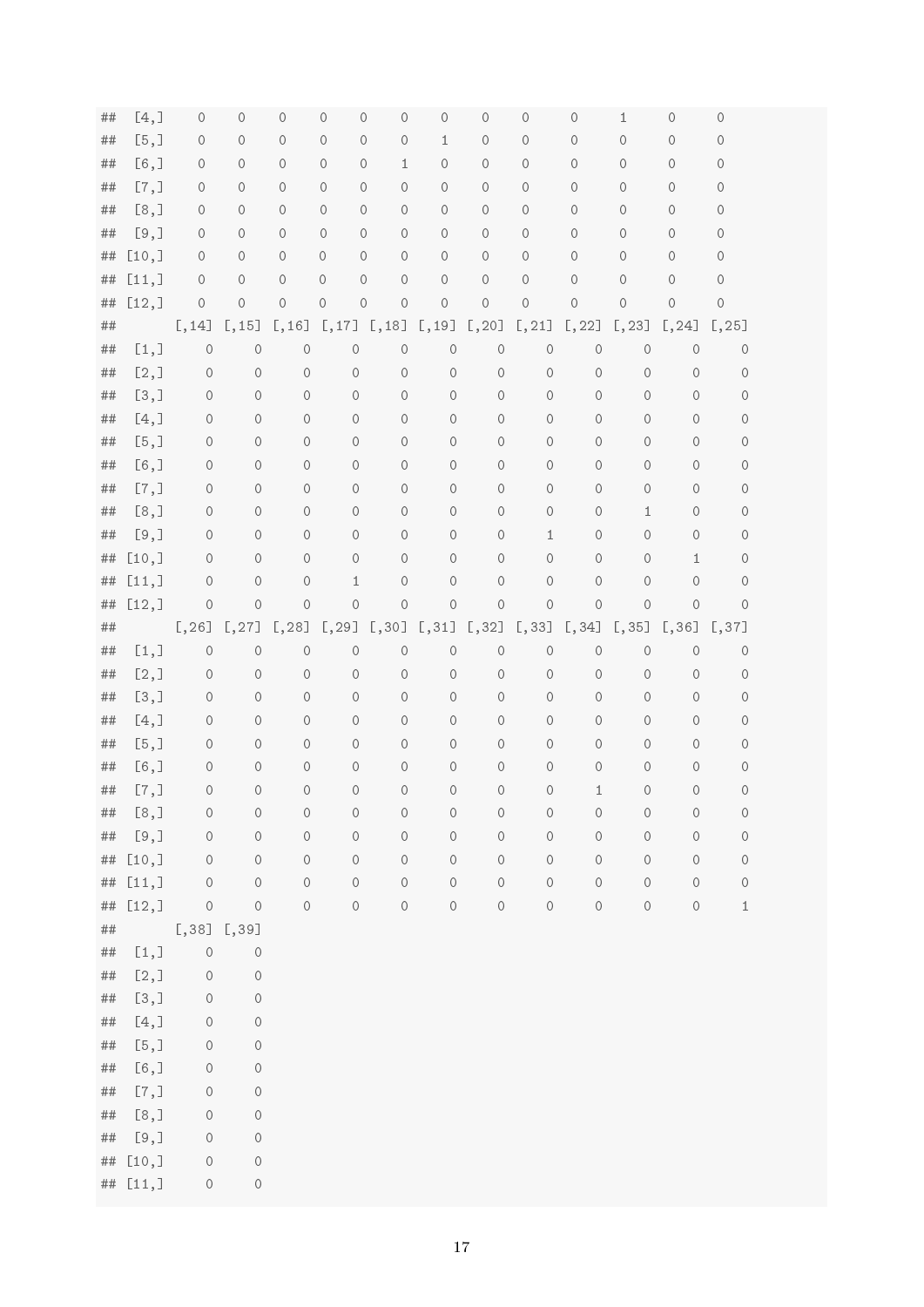|    | ## $[12,]$                            |              | $\circ$                                                        | $\circ$      |              |              |              |              |               |              |
|----|---------------------------------------|--------------|----------------------------------------------------------------|--------------|--------------|--------------|--------------|--------------|---------------|--------------|
|    | # Design Matrix of Cross-Over Design: |              |                                                                |              |              |              |              |              |               |              |
|    | $X \leftarrow Xr$ %*% H               |              |                                                                |              |              |              |              |              |               |              |
| X  |                                       |              |                                                                |              |              |              |              |              |               |              |
|    |                                       |              |                                                                |              |              |              |              |              |               |              |
| ## |                                       |              | $[,1]$ $[,2]$ $[,3]$ $[,4]$ $[,5]$ $[,6]$ $[,7]$ $[,8]$ $[,9]$ |              |              |              |              |              |               |              |
| ## | [1,]                                  | $\circ$      | $\circ$                                                        | $\mathbf{1}$ | $\circ$      | $\circ$      | $\circ$      | 0            | $\circ$       | $\circ$      |
| ## | [2,]                                  | $\circ$      | $\mathbf{1}$                                                   | $\circ$      | $\circ$      | $\circ$      | $\circ$      | $\circ$      | $\mathcal{O}$ | $\circ$      |
| ## | [3,]                                  | $\mathbf{1}$ | $\circ$                                                        | $\circ$      | $\circ$      | $\cal O$     | $\circ$      | $\circ$      | $\mathcal{O}$ | $\circ$      |
| ## | [4,]                                  | $\circ$      | $\mathbf{1}$                                                   | $\cal O$     | $\mathcal O$ | $\cal O$     | $\mathbf{1}$ | $\circ$      | $\circ$       | $\circ$      |
| ## | [5,]                                  | $\mathbf{1}$ | $\circ$                                                        | $\cal O$     | $\mathcal O$ | $\mathbf{1}$ | $\circ$      | $\circ$      | $\circ$       | $\bigcirc$   |
| ## | $[6,$ ]                               | $\circ$      | $\circ$                                                        | $\mathbf{1}$ | $\mathbf{1}$ | $\cal O$     | $\cal O$     | $\circ$      | $\cal O$      | $\circ$      |
| ## | [7,]                                  | $\mathbf{1}$ | $\circ$                                                        | $\circ$      | $\circ$      | $\mathbf{1}$ | $\circ$      | $\circ$      | $\circ$       | $1\,$        |
| ## | [8,]                                  | $\circ$      | $\mathbf{1}$                                                   | $\cal O$     | $\mathbf{1}$ | $\cal O$     | $\cal O$     | $\circ$      | $\mathbf{1}$  | $\circ$      |
| ## | [9,]                                  | $\circ$      | $\circ$                                                        | $\mathbf{1}$ | $\circ$      | $\cal O$     | $\mathbf{1}$ | $\mathbf{1}$ | $\circ$       | $\circ$      |
| ## | [10,                                  | $\circ$      | $\circ$                                                        | $\mathbf{1}$ | $\mathbf{1}$ | $\cal O$     | $\cal O$     | $\circ$      | $\mathbf{1}$  | $\circ$      |
| ## | [11,]                                 | $\circ$      | $\mathbf{1}$                                                   | $\circ$      | $\circ$      | $\mathbf{1}$ | $\circ$      | $\mathbf{1}$ | $\mathcal{O}$ | $\circ$      |
| ## | [12,]                                 | $\mathbf{1}$ | 0                                                              | $\cal O$     | $\circ$      | $\cal O$     | $\mathbf{1}$ | $\cal O$     | 0             | $\mathbf{1}$ |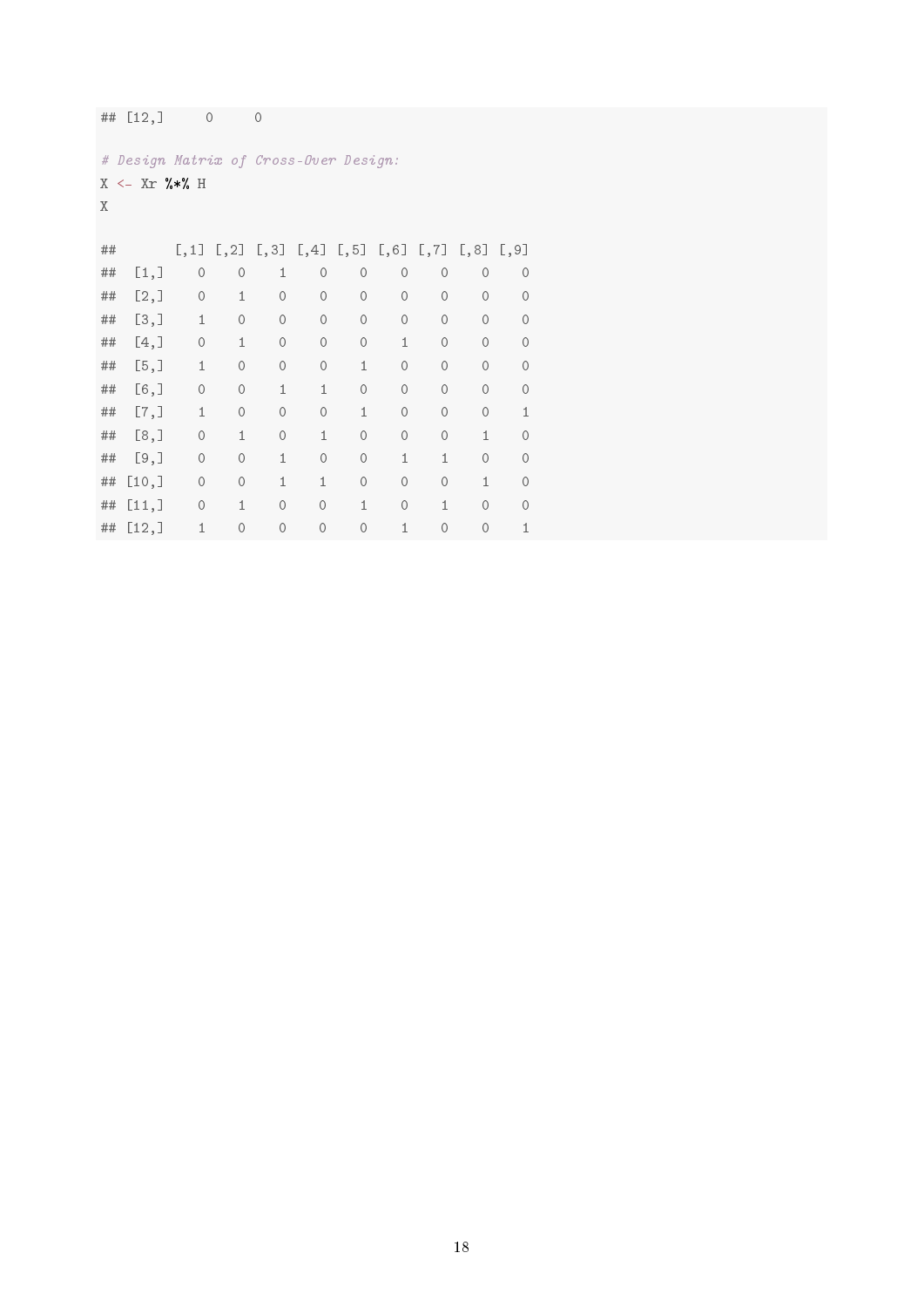## <span id="page-19-0"></span>Chapter 3

# Search strategy

Monte-Carlo search for first candidates, followed by parallel hill climbing search, extended by long jumps. In the following graphic we see 100.000 design evaluations (that take less than 7 seconds on my computer), consisting out of 20 hill climbing search runs from 20 different designs as starting point which were selected by a Monte-Carlo search. We can see that 10 out of the 20 search runs were not able to achieve the efficieny the other 10 achieved. We can see, that there were most likely at least four local maxima the hill climbing search found and got stuck:

set.seed(42) x <- searchCrossOverDesign(s=9, p=5, v=4, model=4) plot(x)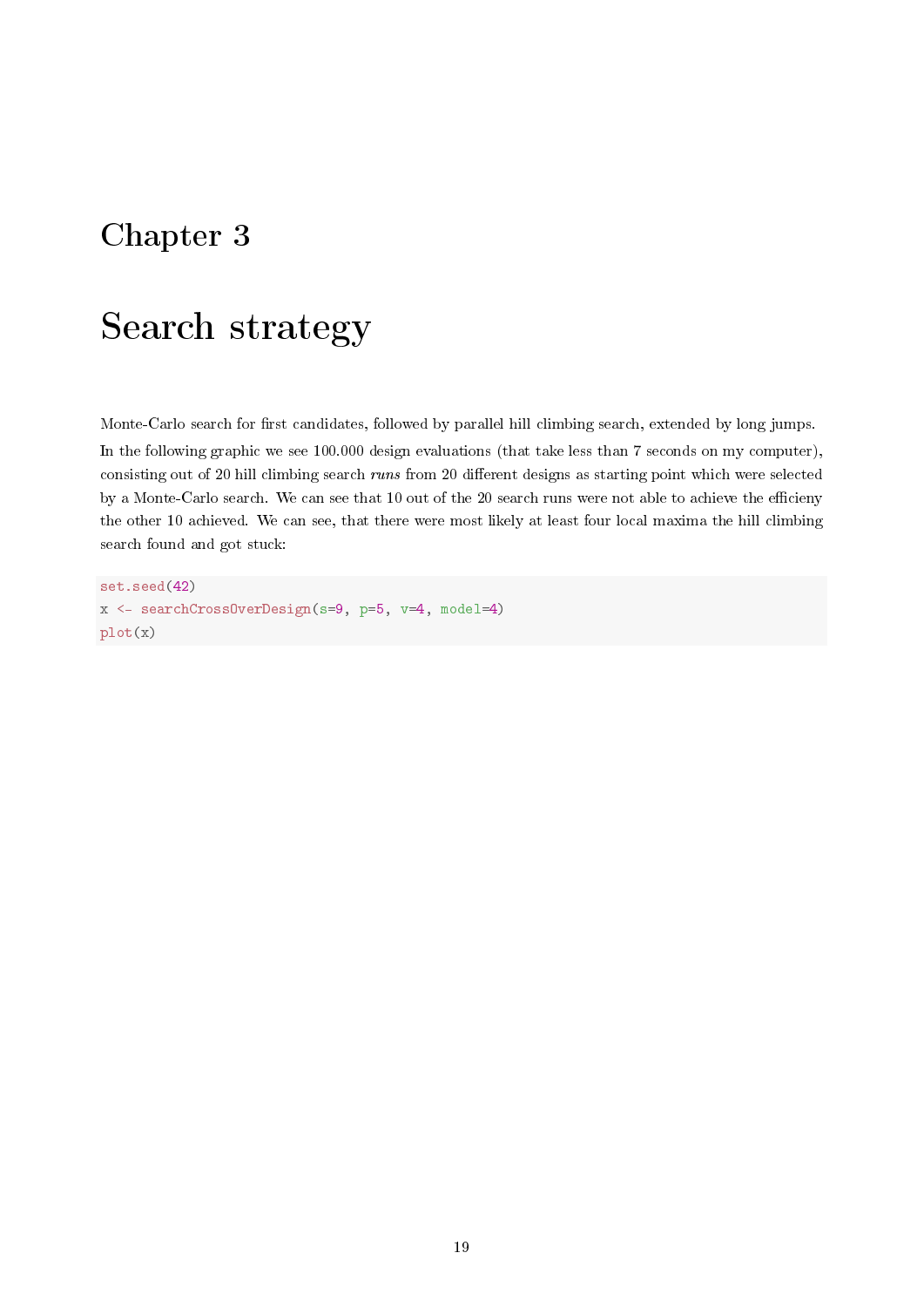

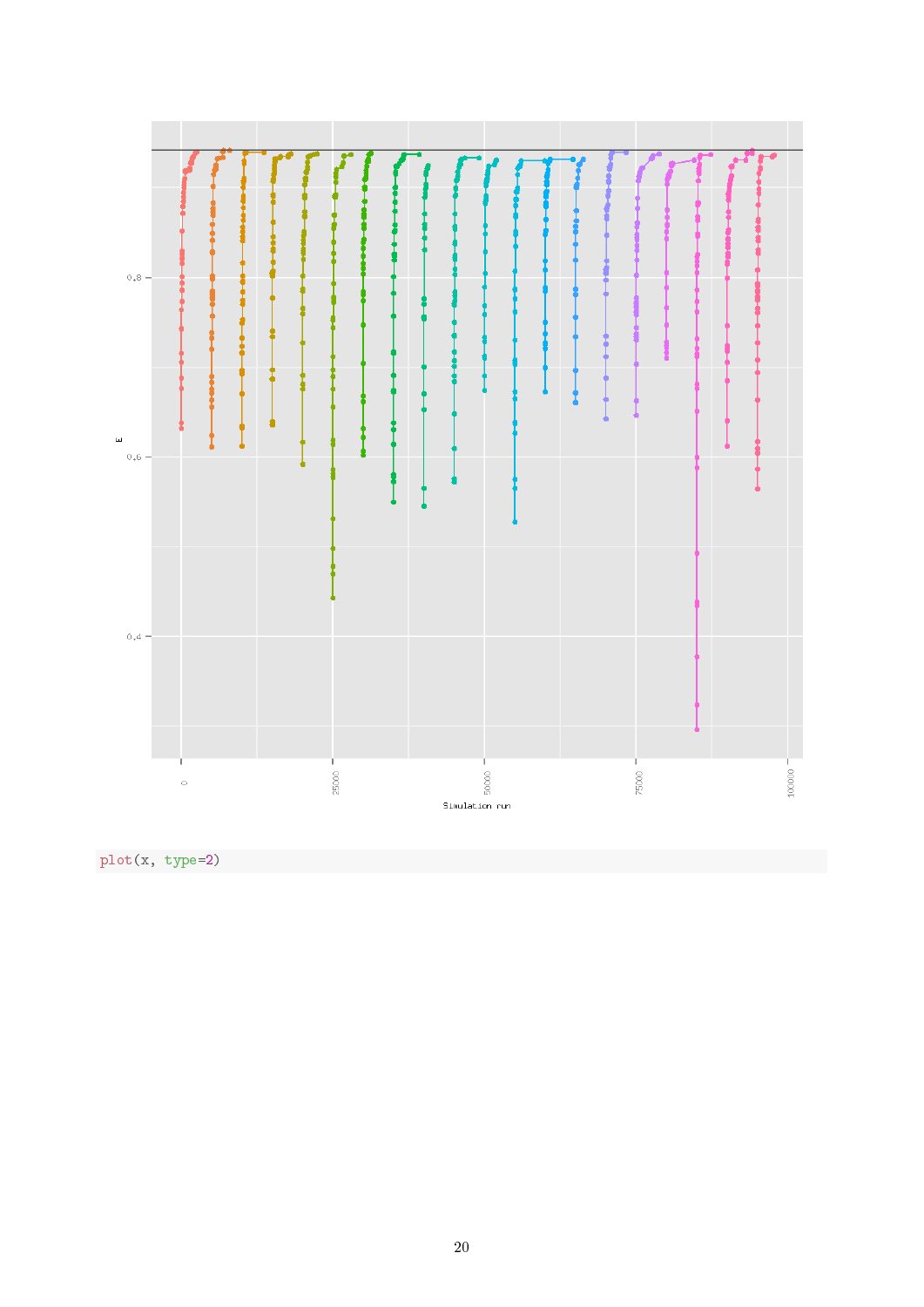<span id="page-21-0"></span>

**Definition 3.0.1** (Efficiency). If the difference of two treatments, replicated  $r_1$  and  $r_2$  times, is estimated in an *ideal design* with residual variance  $\sigma^2$ , the variance of the estimated difference  $\overline{y}_A - \overline{y}_B$  is

$$
V_I = \left(\frac{1}{r_1} + \frac{1}{r_2}\right)\sigma^2.
$$

In a cross-over design the variance of a parameter estimates for  $A$  and  $B$  are given by the corresponding elements  $\sigma^2 x_A$  and  $\sigma^2 x_B$  of

$$
\sigma^2 (X^T X)^{-1}
$$

with X the crossover design matrix. The variance of the difference is  $\sigma^2(x_A + x_B - 2*x_{AB})$  where  $x_{AB}$  is the element of  $X^T X$  specifying the covariance of the two treatment parameter estimates. The efficiency is

$$
E := \frac{V_I}{V_C} = \frac{r_1 + r_2}{r_1 r_2 (x_A + x_B - 2 * x_{AB})} \in [0, 1].
$$

If we have a model with n parameters and a contrast matrix  $C \in \mathbb{R}^{n \times n}$ , the sum of the variances of the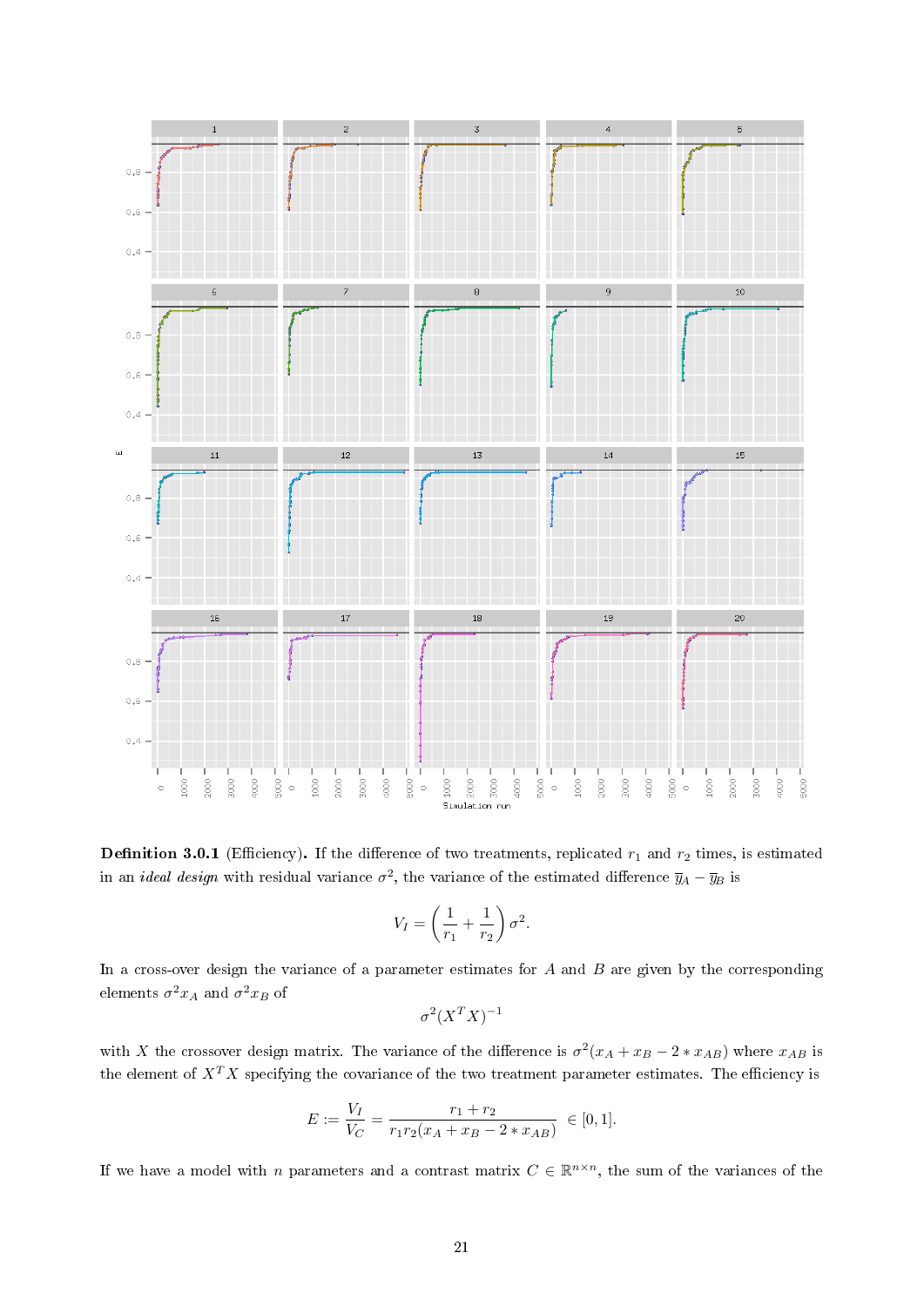linear combinations given by C is

$$
trace(CH^T A_r H C^T).
$$

### Example for two treatments

We compare our results with results from the algorithm of [John et al.](#page-29-12) [\[2004\]](#page-29-12) that are presented in [\[Jones](#page-29-11) [and Kenward, 2003,](#page-29-11) table 4.35-4.38, p. 202ff] for  $s=6$  sequences, p=4 periods and v=2 treatments under the constraint that each treatment should occur 12 times.

The following shows all designs that were found. For some models the algorithm always returned only one design, but for some 2 or even 3 equally good designs were found.

Here are all the designs as found by the above code. Actually there are only 11 different designs, since the following designs were already found for other models: 7, 8, 9, 12, 13.

| Design $1$ :  | 1                | 1                     | $\mathbf{1}$        | $\overline{2}$             | $\overline{2}$   | $\overline{2}$                 | Design $2\,$ :               | $\mathbf{1}$     | 1              | $\mathbf{1}$     | $\sqrt{2}$       | $\sqrt{2}$     | $\overline{2}$   | Design $3% \left( \left\langle \cdot ,\cdot \right\rangle \right)$ : |                  | 1                | $\mathbf{1}$     | $\overline{2}$   | $\overline{2}$   | $\,2$        |
|---------------|------------------|-----------------------|---------------------|----------------------------|------------------|--------------------------------|------------------------------|------------------|----------------|------------------|------------------|----------------|------------------|----------------------------------------------------------------------|------------------|------------------|------------------|------------------|------------------|--------------|
|               | 1                | $\boldsymbol{2}$      | $\overline{2}$      | 1                          | 1                | $\overline{2}$                 |                              | 1                |                | $\boldsymbol{2}$ | $\mathbf{1}$     | $\overline{2}$ | $\boldsymbol{2}$ |                                                                      | 1                | 1                | $\boldsymbol{2}$ | 1                | $\overline{2}$   | $\,2$        |
|               | $\overline{2}$   | $\sqrt{2}$            | $\overline{2}$      | 1                          | 1                | $\mathbf 1$                    |                              | $\overline{2}$   | $\overline{2}$ | $\overline{2}$   | 1                | 1              | $\mathbf 1$      |                                                                      | $\overline{2}$   | $\overline{2}$   | 1                | $\overline{2}$   | 1                | $\mathbf 1$  |
|               | $\overline{2}$   | 1                     | $\mathbf 1$         | $\boldsymbol{2}$           | $\overline{2}$   | 1                              |                              | $\overline{2}$   | $\sqrt{2}$     | $\mathbf{1}$     | $\boldsymbol{2}$ | 1              | $\mathbf{1}$     |                                                                      | $\overline{2}$   | $\overline{2}$   | $\overline{2}$   | 1                | 1                | $\mathbf{1}$ |
| Design 4 :    | $\mathbf{1}$     | $\mathbf{1}$          | $\mathbf{1}$        | $\overline{2}$             | $\overline{2}$   | $\overline{2}$                 |                              | $\mathbf{1}$     | 1              | $\mathbf{1}$     | $\overline{2}$   | $\sqrt{2}$     | $\sqrt{2}$       |                                                                      | $\mathbf{1}$     | $\mathbf{1}$     | $\mathbf{1}$     | $\overline{2}$   | $\overline{2}$   | $\sqrt{2}$   |
|               | $\boldsymbol{2}$ | 2                     | $\overline{2}$      | 1                          | 1                | 1                              |                              | 1                | 2              | $\boldsymbol{2}$ | 1                | 1              | $\overline{2}$   |                                                                      | 1                | 1                | 1                | 2                | $\boldsymbol{2}$ | $\sqrt{2}$   |
|               | $\mathbf{1}$     | $\mathbf{1}$          | $\sqrt{2}$          | $\mathbf 1$                | $\overline{2}$   | $\overline{2}$                 | Design 5 :                   | $\overline{2}$   | 1              | $\sqrt{2}$       | $\mathbf{1}$     | $\sqrt{2}$     | $\mathbf{1}$     | Design $6$ :                                                         | $\overline{2}$   | $\overline{2}$   | $\sqrt{2}$       | 1                | $\mathbf{1}$     | $\mathbf 1$  |
|               | 1                | $\sqrt{2}$            | $\mathbf 1$         | $\sqrt{2}$                 | 1                | $\boldsymbol{2}$               |                              | 1                | $\overline{2}$ | $\mathbf{1}$     | $\,2$            | 1              | $\sqrt{2}$       |                                                                      | $\boldsymbol{2}$ | $\overline{2}$   | $\sqrt{2}$       | 1                | 1                | 1            |
| Design 7 :    | $\mathbf{1}$     | 1                     | 1                   | $\overline{2}$             | $\sqrt{2}$       | $\overline{2}$                 |                              | $\mathbf{1}$     | 1              | $\mathbf{1}$     | $\sqrt{2}$       | $\sqrt{2}$     | $\overline{2}$   | Design 9:                                                            | $\mathbf{1}$     | $\mathbf{1}$     | $\mathbf{1}$     | $\overline{2}$   | $\overline{2}$   | $\,2$        |
|               | 1                | 1                     | $\overline{2}$      | 1                          | $\boldsymbol{2}$ | $\overline{c}$                 |                              | $\mathbf 1$      | $\overline{2}$ | $\boldsymbol{2}$ | $\mathbf{1}$     | 1              | $\boldsymbol{2}$ |                                                                      | 1                | 1                | $\boldsymbol{2}$ | 1                | $\boldsymbol{2}$ | $\sqrt{2}$   |
|               | $\overline{2}$   | $\sqrt{2}$            | $\overline{2}$      | $\mathbf{1}$               | $\mathbf{1}$     | $\mathbf{1}$                   | Design 8 :                   | $\sqrt{2}$       | $\overline{2}$ | $\sqrt{2}$       | $\mathbf{1}$     | $\mathbf{1}$   | $\mathbf{1}$     |                                                                      | $\overline{2}$   | $\sqrt{2}$       | $\mathbf{1}$     | $\boldsymbol{2}$ | $\mathbf{1}$     | $\mathbf 1$  |
|               | 2                | $\boldsymbol{2}$      | $\mathbf 1$         | $\boldsymbol{2}$           | 1                | 1                              |                              | $\boldsymbol{2}$ | 1              | $\mathbf{1}$     | $\boldsymbol{2}$ | $\overline{2}$ | $\mathbf{1}$     |                                                                      | $\overline{2}$   | $\boldsymbol{2}$ | $\overline{2}$   | 1                | 1                | $\mathbf{1}$ |
|               | $\mathbf{1}$     | $\mathbf{1}$          | $\mathbf{1}$        | $\sqrt{2}$                 | $\sqrt{2}$       | $\,2$                          |                              | $\mathbf{1}$     | $\mathbf{1}$   | $\mathbf{1}$     | $\sqrt{2}$       | $\,2$          | $\sqrt{2}$       |                                                                      | $\mathbf{1}$     | $\mathbf{1}$     | $\mathbf{1}$     | $\overline{2}$   | $\overline{2}$   | $\sqrt{2}$   |
|               |                  |                       |                     |                            |                  |                                |                              |                  |                |                  |                  |                |                  |                                                                      |                  |                  |                  |                  |                  |              |
|               |                  |                       |                     |                            |                  |                                |                              |                  |                |                  |                  |                |                  |                                                                      |                  |                  |                  |                  |                  |              |
| Design $10$ : | 1                | 1                     | $\boldsymbol{2}$    | $\mathbf{1}$               | $\,2$            | $\boldsymbol{2}$               | $\it Design\;11$ :           | $\boldsymbol{2}$ | $\sqrt{2}$     | $\sqrt{2}$       | $\mathbf{1}$     | 1              | $\mathbf{1}$     | Design $12% \left( \mathcal{N}_{\mathrm{H}}\right)$ :                | $\boldsymbol{2}$ | $\overline{2}$   | $\sqrt{2}$       | 1                | 1                | $\mathbf 1$  |
|               | $\overline{2}$   | $\overline{2}$        | $\sqrt{2}$          | 1                          | 1                | $\mathbf{1}$                   |                              | 1                | 1              | $\mathbf 1$      | $\overline{2}$   | $\sqrt{2}$     | $\sqrt{2}$       |                                                                      | 1                | 1                | $\sqrt{2}$       | 1                | $\overline{2}$   | $\,2$        |
|               | $\overline{2}$   | $\overline{2}$        | $\overline{2}$      | $\mathbf{1}$               | $\mathbf{1}$     | $\mathbf{1}$                   |                              | $\overline{2}$   | $\overline{2}$ | $\overline{2}$   | $\mathbf{1}$     | $\mathbf{1}$   | $\mathbf 1$      |                                                                      |                  | $\overline{2}$   | $\mathbf{1}$     | $\overline{2}$   | $\mathbf{1}$     | $\,2$        |
|               | $\mathbf{1}$     | $\mathbf{1}$          | $\mathbf{1}$        | $\sqrt{2}$                 | $\sqrt{2}$       | $\overline{2}$                 |                              | $\mathbf{1}$     | $\mathbf{1}$   | $\mathbf{1}$     | $\overline{2}$   | $\sqrt{2}$     | $\sqrt{2}$       |                                                                      | $\mathbf{1}$     | $\mathbf{1}$     | $\mathbf{1}$     | $\overline{2}$   | $\overline{2}$   | $\sqrt{2}$   |
| Design 13:    | 1                | $\boldsymbol{2}$      | $\sqrt{2}$          | $\mathbf 1$                | $\mathbf{1}$     | $\overline{\mathbf{c}}$        | $\operatorname{Design}$ 14 : | $\mathbf 1$      | $\overline{2}$ | $\sqrt{2}$       | $\mathbf{1}$     | $\mathbf{1}$   | $\sqrt{2}$       | Design $15$ :                                                        | $\boldsymbol{2}$ | $\overline{2}$   | $\sqrt{2}$       | 1                | $\mathbf{1}$     | $\mathbf{1}$ |
|               | $\overline{2}$   | $\mathbf{1}$          | $\overline{2}$      | 1                          | $\,2$            | $\mathbf{1}$                   |                              | $\overline{2}$   | 1              | $\overline{2}$   | 1                | $\overline{2}$ | $\mathbf{1}$     |                                                                      | $\mathbf{1}$     | $\mathbf{1}$     | $\mathbf{1}$     | $\overline{2}$   | $\overline{2}$   | $\sqrt{2}$   |
|               | 1                | $\overline{2}$        | $\mathbf{1}$        | $\boldsymbol{2}$           | $\mathbf{1}$     | $\boldsymbol{2}$               |                              | $\overline{2}$   | $\overline{2}$ | $\overline{2}$   | $\mathbf{1}$     | $\mathbf{1}$   | $\,1$            |                                                                      | 1                | $\overline{2}$   | $\overline{2}$   | $\mathbf{1}$     | $\mathbf{1}$     | $\,2$        |
|               | $\mathbf{1}$     | $\mathbf{1}$          | $\mathbf{1}$        | $\overline{2}$             | $\overline{2}$   | $\overline{2}$                 |                              |                  |                |                  |                  |                |                  |                                                                      |                  |                  |                  |                  |                  |              |
|               | 1                | 2                     | $\overline{2}$      | $\mathbf{1}$               | $\mathbf{1}$     | $\overline{2}$                 |                              |                  |                |                  |                  |                |                  |                                                                      |                  |                  |                  |                  |                  |              |
| Design $16$ : | $\overline{2}$   | 1<br>$\boldsymbol{2}$ | 1<br>$\overline{2}$ | $\sqrt{2}$<br>$\mathbf{1}$ | $\overline{2}$   | $\mathbf{1}$<br>$\overline{2}$ |                              |                  |                |                  |                  |                |                  |                                                                      |                  |                  |                  |                  |                  |              |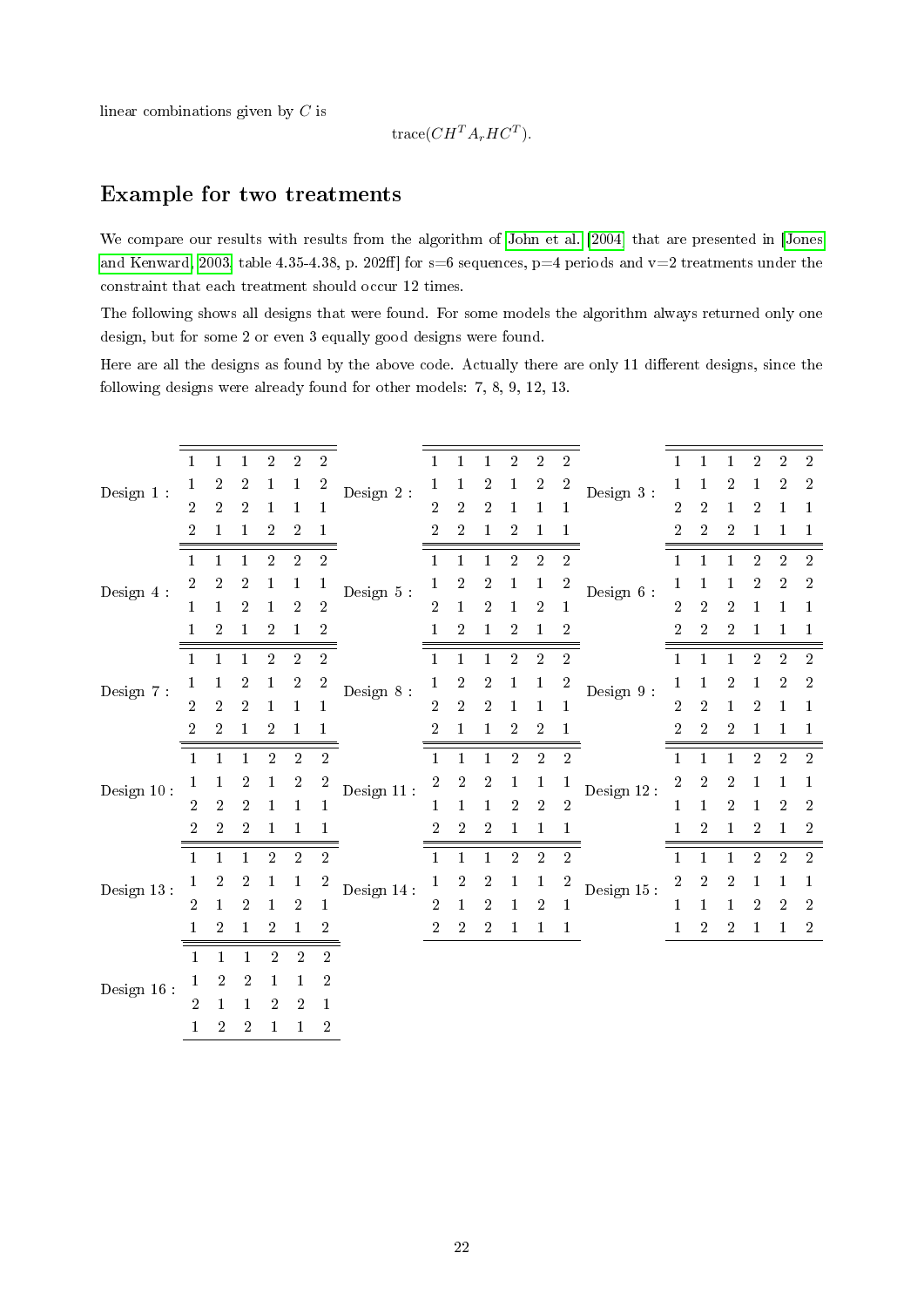| Design           | Additive | Self-adjacency | Proportional | Placebo | No into self | Decay | Interaction | 2nd-order carry-over |
|------------------|----------|----------------|--------------|---------|--------------|-------|-------------|----------------------|
| 1                | 0.042    | 0.231          | 0.038        | 0.042   | 0.074        | 0.067 | 0.231       | 0.111                |
| $\boldsymbol{2}$ | 0.042    | 0.231          | 0.033        | 0.042   | 0.067        | 0.074 | 0.231       | 0.168                |
| 3                | 0.042    | 0.236          | 0.038        | 0.042   | 0.082        | 0.062 | 0.236       | 0.050                |
| 4                | 0.068    | 0.223          | 0.066        | 0.068   | 0.134        | 0.053 | 0.223       | 0.090                |
| 5                | 0.068    | 0.223          | 0.066        | 0.068   | 0.134        | 0.053 | 0.223       | 0.088                |
| 6                | 0.046    | 0.250          | 0.029        | 0.046   | 0.063        | 0.083 | 0.250       | Not estimable        |
| $\overline{7}$   | 0.042    | 0.231          | 0.033        | 0.042   | 0.067        | 0.074 | 0.231       | 0.168                |
| 8                | 0.042    | 0.231          | 0.038        | 0.042   | 0.074        | 0.067 | 0.231       | 0.111                |
| 9                | 0.042    | 0.236          | 0.038        | 0.042   | 0.082        | 0.062 | 0.236       | 0.050                |
| 10               | 0.049    | 0.262          | 0.032        | 0.049   | 0.061        | 0.083 | 0.262       | 0.074                |
| 11               | 0.229    | 0.229          | 0.099        | 0.229   | 0.229        | 0.042 | 0.229       | 0.250                |
| 12               | 0.068    | 0.223          | 0.066        | 0.068   | 0.134        | 0.053 | 0.223       | 0.090                |
| 13               | 0.068    | 0.223          | 0.066        | 0.068   | 0.134        | 0.053 | 0.223       | 0.088                |
| 14               | 0.047    | 0.250          | 0.043        | 0.047   | 0.080        | 0.063 | 0.250       | 0.047                |
| 15               | 0.120    | 0.234          | 0.090        | 0.120   | 0.203        | 0.047 | 0.234       | 0.173                |
| 16               | 0.120    | 0.234          | 0.090        | 0.120   | 0.203        | 0.047 | 0.234       | 0.135                |

Note that for the full interaction model and the self-adjacency model we get the same results, because they are essentially the same models with

> $\lambda_1^{SA} = \lambda_1^{FI} + \gamma_{12}^{FI},$  $\lambda_2^{SA} = \lambda_2^{FI} + \gamma_{21}^{FI},$  $\varphi_1^{SA} = \lambda_1^{FI} + \gamma_{11}^{FI}$ , and  $\varphi_2^{SA} = \lambda_2^{FI} + \gamma_{22}^{FI}.$

For the treatment decay model the algorithm provided us with a design where the treatment decay effect never occurs. Let's give a little bit of weight to this treatment decay effect:

As we can see we find the design from the book, when we give weights 100:1 for treatment  $/$  carry-over effects in the treatment decay model. (As seen in the first result section a zero weight for the carry-over effects results in a model with alternating treatments, so that there never occurs a treatment decay effect.)

#### Summary

### <span id="page-23-0"></span>3.1 Random Subject Effects Model

See [Jones and Kenward](#page-29-11) [\[2003\]](#page-29-11), 5.3, page 213ff. The model stays the same

$$
Y_{ijk} = \mu + \pi_j + \tau_{d[i,j]} + \lambda_{d[i,j-1]} + s_{ik} + e_{ijk},
$$

but we also assume that the subject effects follow a normal distribution:  $s_{ik} \sim \mathcal{N}(0, \sigma_s^2)$ .

In matrix notation we have

$$
Y = X\beta + Z\gamma + \varepsilon
$$

with X and Z the fixed and random effects design matrices<sup>[1](#page-0-0)</sup>,  $\varepsilon \sim \mathcal{N}(0, \Sigma)$  and  $\gamma \sim \mathcal{N}(0, D)$ . Then<sup>[2](#page-0-0)</sup>

$$
Var(Y) = ZDZ^{T} + \Sigma.
$$

For known  $V := \text{Var}(Y) = ZDZ^{T} + \Sigma$  the MLE and BLUE is given by

$$
\hat{\beta} = (X^t V^{-1} X)^{-1} X^t V^{-1} Y.
$$

<sup>&</sup>lt;sup>1</sup>Note that  $X$  and  $Z$  are different from the ...

<sup>2</sup>See for example [\[Lee et al., 2006,](#page-29-13) chapter 5].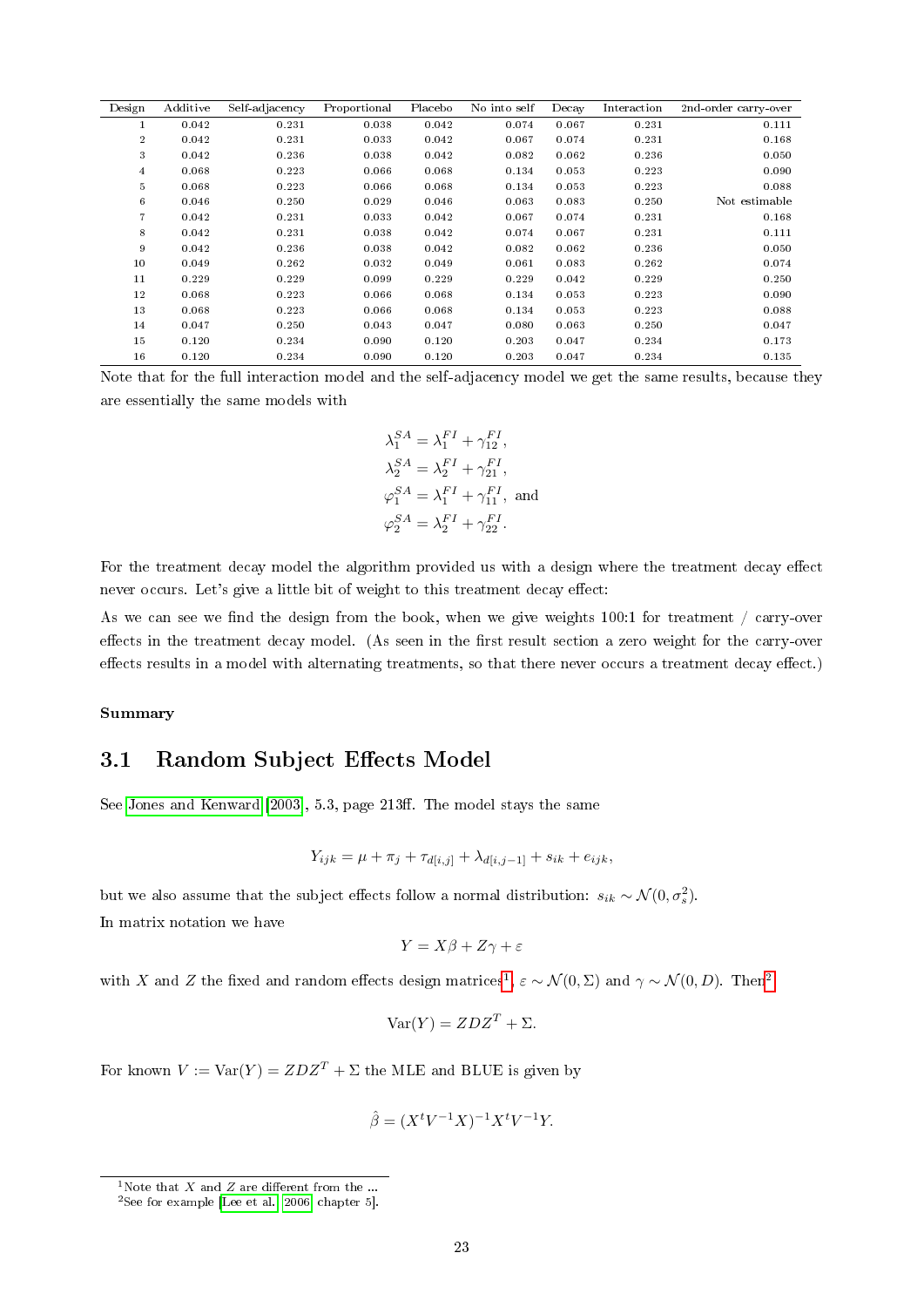## <span id="page-24-4"></span><span id="page-24-0"></span>Appendix A

# Appendix

The appendices are all work in progress.

## <span id="page-24-1"></span>A.1 Appendix - Variance Balance / Partial Balance

**Definition A.1.1** (Variance Balance). A design is variance balanced if  $Var[\hat{\tau}_i - \hat{\tau}_j]$  is constant for all pairs of the *n* treatment effects  $\tau_i$ ,  $\tau_j$ ,  $1 \leq i, j \leq n$ ,  $i \neq j$ .

**Definition A.1.2** (Partially balanced incomplete block design with two associate classes). A *partially* balanced incomplete block design with two associate classes (or short  $\text{PBIBD}(2)$ ) is a design that fulfils the following (see [Clatworthy et al.](#page-28-15) [\[1973\]](#page-28-15)):

- There are  $b$  blocks of  $k$  units each.
- There are v treatments and  $v > k$ , so that not all treatments can occur in a block. Each treatment occurs once in each block and is assigned  $r$  times.
- Let X be the set of treatments. Then there is a partition of  $X \times X$  into three relations, with one relation the identity and the other two relations  $R_1$  and  $R_2$  fulfilling the following properties:
	- A treatment y is called an ith associates,  $i \in \{1, 2\}$ , if and only if  $(x, y) \in R_i$ . Each treatment x has  $n_i$  ith associates.
	- For all  $i, j, k \in \{1, 2\}$  there is a constant numbers  $p_{jk}^i$ , so that for all  $(x, y) \in R_i$  the number of treatments z with  $(x, z) \in R_j$  and  $(z, y) \in R_k$  is  $p_{jk}^i$ .
	- The association scheme is *commutative*, i.e.  $p_{jk}^i = p_{kj}^i$ .
- There are two numbers  $\lambda_1, \lambda_2$  so that  $(x, y) \in R_i$ ,  $i \in \{1, 2\}$ , implies that treatment x and y occur together in exactly  $\lambda_i$  blocks.

### <span id="page-24-2"></span>A.2 Appendix - Matrix Algebra / Linear Models

#### <span id="page-24-3"></span>A.2.1 Generalized inverse

**Definition A.2.1** (Moore-Penrose pseudoinverse). For  $A \in \mathbb{R}^{m \times n}$  a matrix  $A^+$  is called Moore-Penrose pseudoinverse i

1.  $AA^+A = A$ ,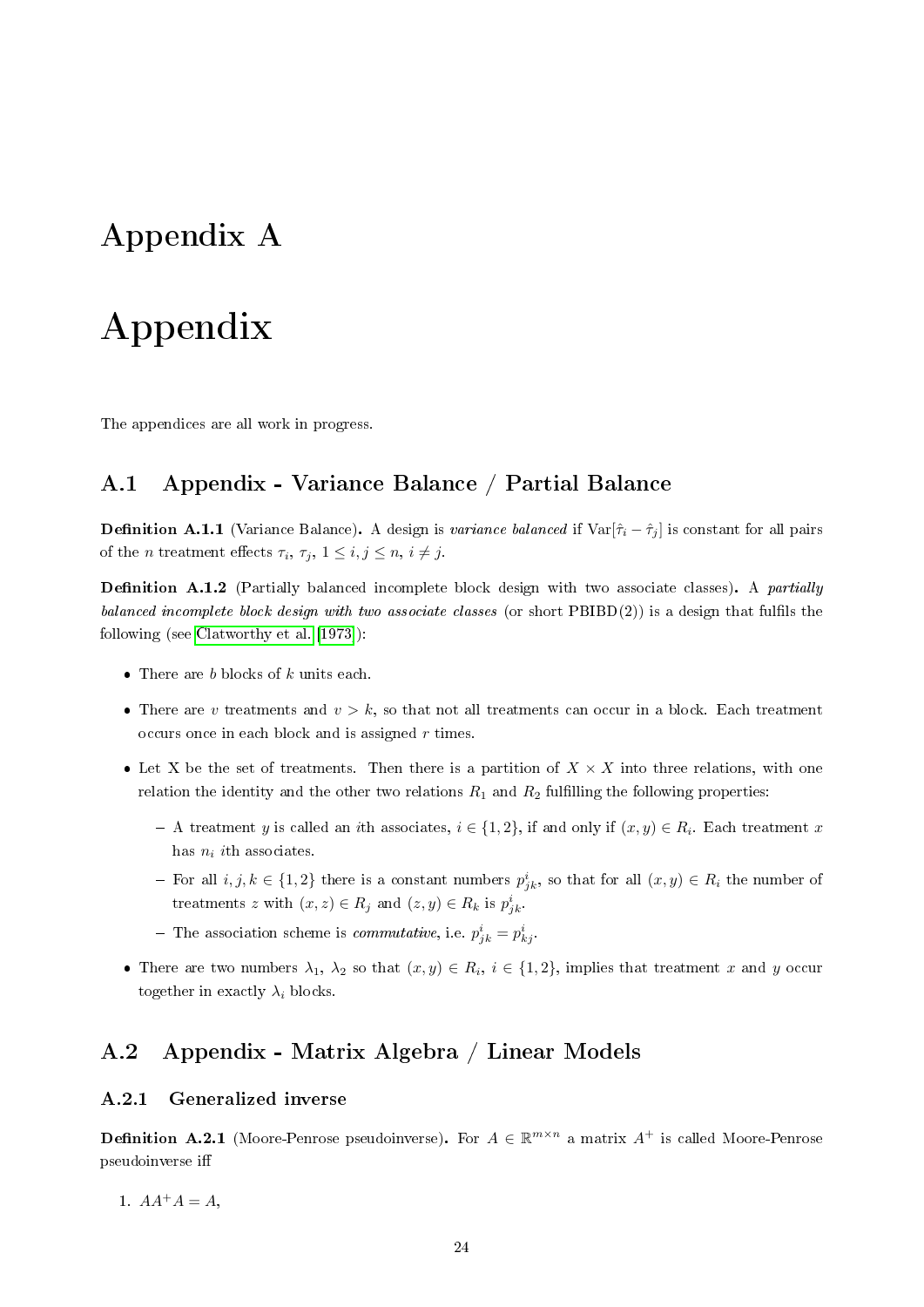<span id="page-25-2"></span>2. 
$$
A^{+}AA^{+} = A^{+}
$$
,  
3.  $(AA^{+})^{T} = AA^{+}$  and

4.  $(A^+A)^T = A^+A$ .

The Moore-Penrose pseudoinverse exists for every real matrix and is unique.

Theorem A.2.2 (Block matrix pseudoinverse). For a block matrix

$$
X := [A \ B]
$$

we have

...

$$
(X^T X)^+ = \left( \begin{bmatrix} A^T \\ B^T \end{bmatrix} [A \ B] \right)^+ = \left( \begin{bmatrix} A^T A & A^T B \\ B^T A & B^T B \end{bmatrix} \right)^+ = \begin{bmatrix} (A^T P_B^{\perp} A)^+ & -(A^T P_B^{\perp} A)^+ A^T B (B^T B)^+ \\ -(B^T P_A^{\perp} B)^+ B^T A (A^T A)^+ & (B^T P_A^{\perp} B)^+ \end{bmatrix}
$$

with the orthogonal projection matrices  $P_B^{\perp} = I - B(B^TB)^+B^T$ ,  $P_A^{\perp} = I - A(A^TA)^+A^T$ . For a proof see for example http: // en. wikipedia. org/wiki/Block\_matrix\_pseudoinverse.

**Theorem A.2.3.** Let  $Ax = b$  a linear equation system in n variables and  $A^+$  the Moore-Penrose pseudoinverse of A. Solutions exist if and only if  $AA^+b = b$  and are given in this case by

$$
\{A^+b + (I - A^+A)y \mid y \in \mathbb{R}^n\}.
$$

*Proof.* If  $AA^+b = b$  we have for every  $A^+b + (I - A^+A)y$  with  $y \in \mathbb{R}^n$ :

$$
A(A^{+}b + (I - A^{+}A)y) = b + Ay - AA^{+}Ay = b + Ay - Ay = b
$$

**Theorem A.2.4.** Let  $y = X\beta + \varepsilon$  be a linear model with  $\varepsilon \sim \mathcal{N}(0, \sigma^2 I)$ . Then  $t^T\beta$  is estimable iff  $t^T (X^T X)^+ X^T X = t^T$ .

#### <span id="page-25-0"></span>A.2.2 Fisher information

For a linear regression model with design matrix X and variance  $\sigma^2$  the information matrix is given by

$$
\frac{1}{\sigma^2} X^T X.
$$

#### <span id="page-25-1"></span>A.2.3 Linear Mixed Models

In the *linear mixed model* the response  $Y$  is given by

$$
Y = X\beta + Z\gamma + \varepsilon
$$

with X and Z the fixed and random effects design matrices,  $\varepsilon \sim \mathcal{N}(0, \Sigma)$  and  $\gamma \sim \mathcal{N}(0, D)$ . Then<sup>[1](#page-0-0)</sup>

$$
Var(Y) = ZDZ^{T} + \Sigma.
$$

For known  $V := \text{Var}(Y) = ZDZ^{T} + \Sigma$  the MLE and BLUE is given by

$$
\hat{\beta} = (X^t V^{-1} X)^{-1} X^t V^{-1} Y.
$$

| I |  |  |
|---|--|--|
|   |  |  |
|   |  |  |

<sup>&</sup>lt;sup>1</sup>See for example [\[Lee et al., 2006,](#page-29-13) chapter 5].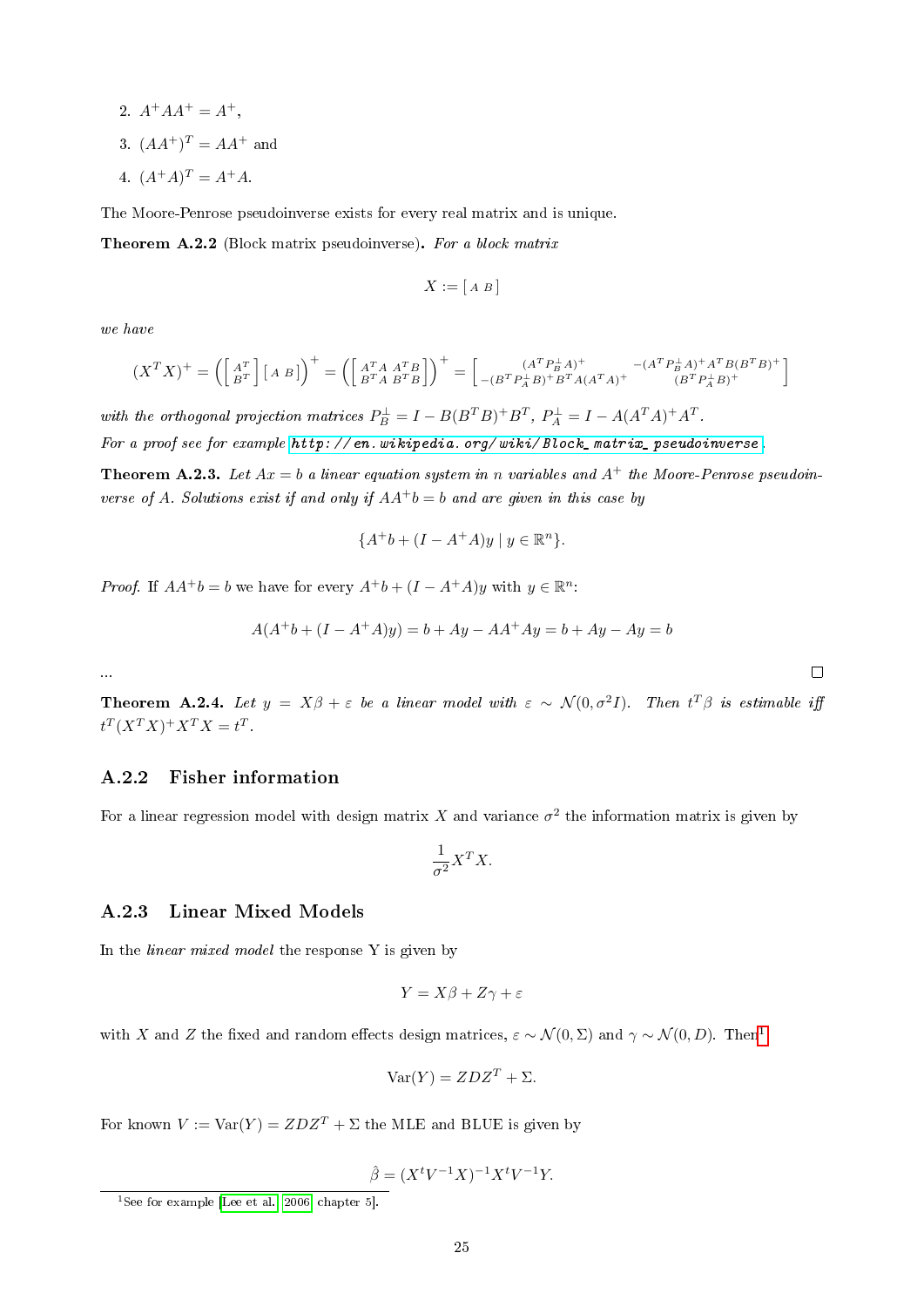## <span id="page-26-0"></span>A.3 Appendix - Internals

### <span id="page-26-1"></span>A.3.1 Naming conventions

Most functions exist as R and  $C/C++$  variant, with the following naming conventions:

We have functions in R and on the  $C/C++$  level with the same name (in our folowing example rcd) that should be used in R and  $C/C++$  respectively. The R function rcd calls the C function rcd2R which handles the conversion from and to the R structures the SEXP are pointing to. Apart from that we often provide an R function with a suffix  $_R$ , i.e. in our example  $rcd_R$ , which is a pure R function and reimplements the same functionality for testing purposes.

```
SEXP createRCDesign2R (SEXP designS, SEXP vS, SEXP modelS) {...}
\text{arma} :: \text{mat} \ \ \text{createRCDesign} \ \ \text{(arma)} : \text{mat} \ \ \text{design} \ , \ \ \text{int} \ \ \text{v} , \ \ \text{int} \ \ \text{model} \ \ \ \{\dots\}createRCDesign \leq function (X, v, \text{ model}) {
   return (. Call ("createRCDesign2R", X, v, model, PACKAGE = "Crossover"))
```

```
}
createRCDesign R \leftarrow function (X, v, \text{ model}) {
  # Same functionality written in R
}
```
<span id="page-26-2"></span>A variable v means always the original number of treatments. A variable vv stands for the maximum number of different settings<sup>[2](#page-0-0)</sup>, either  $v + v^2$  or for the second-order carry-over effects  $v + v^2 + v^3$ .

<sup>&</sup>lt;sup>2</sup>For the no carry-over into self or placebo model there are actually less settings.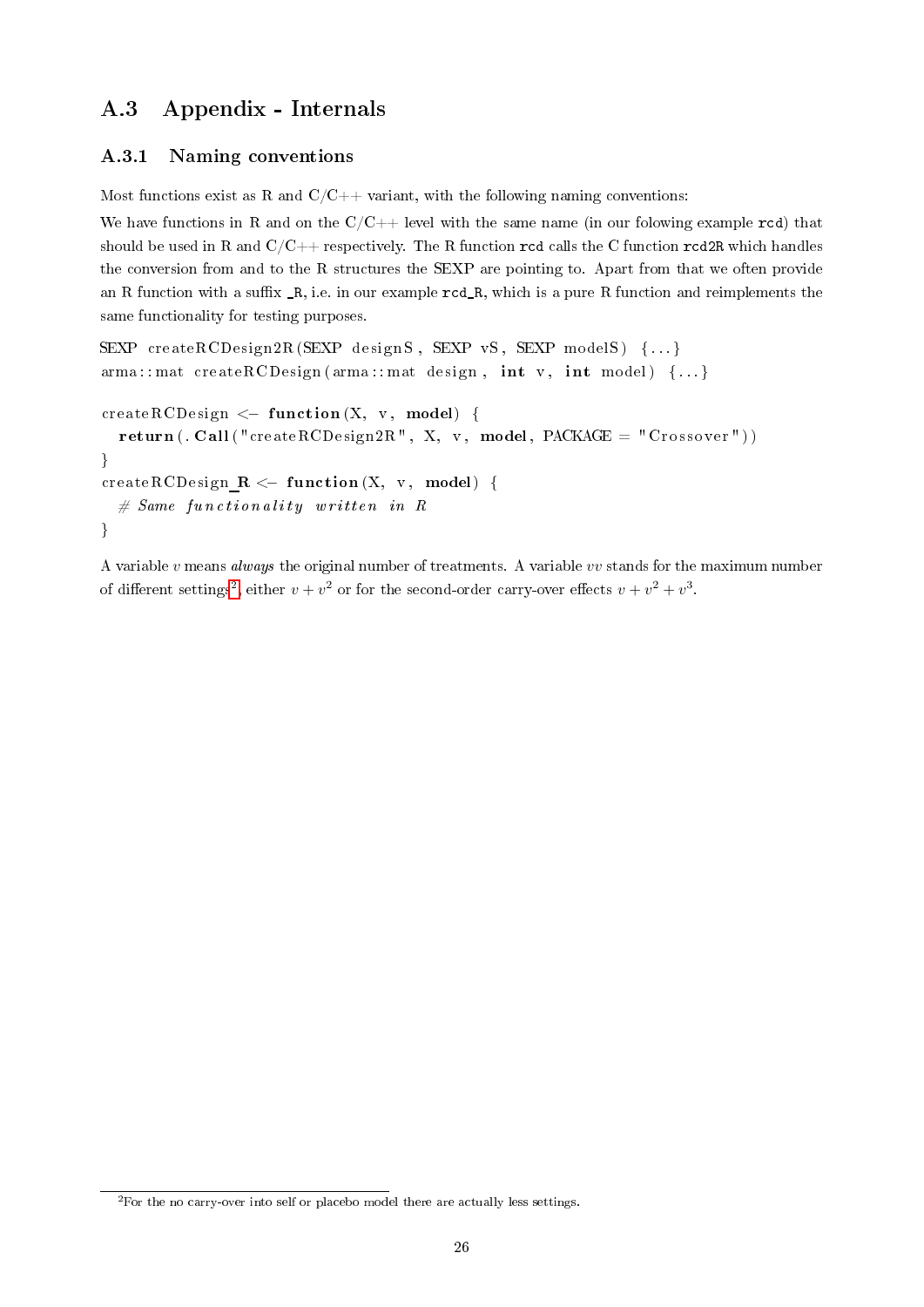# Index

balanced variance, [24](#page-24-4) block design matrix, [7](#page-7-2) efficiency, [21](#page-21-0) Fisher information, [25](#page-25-2) information matrix, [25](#page-25-2) Linear Mixed Models, [25](#page-25-2) link matrix, [7](#page-7-2) model no carry-over into self, [12](#page-12-1) placebo model, [11](#page-11-2) proportionality model, [14](#page-14-1) self-adjacency model, [11](#page-11-2) standard additive, [7](#page-7-2) treatment decay, [13](#page-13-1) with full set of interactions, [9](#page-9-1) with second-order carry-over effects, [15](#page-15-1) Moore-Penrose pseudoinverse, [24](#page-24-4) partially balanced incomplete block design, [24](#page-24-4) PBIB(2), [24](#page-24-4) second-order carry-over effects, [15](#page-15-1) self-adjacency model, [11](#page-11-2) treatment design matrix, [7](#page-7-2)

variance balance, [24](#page-24-4)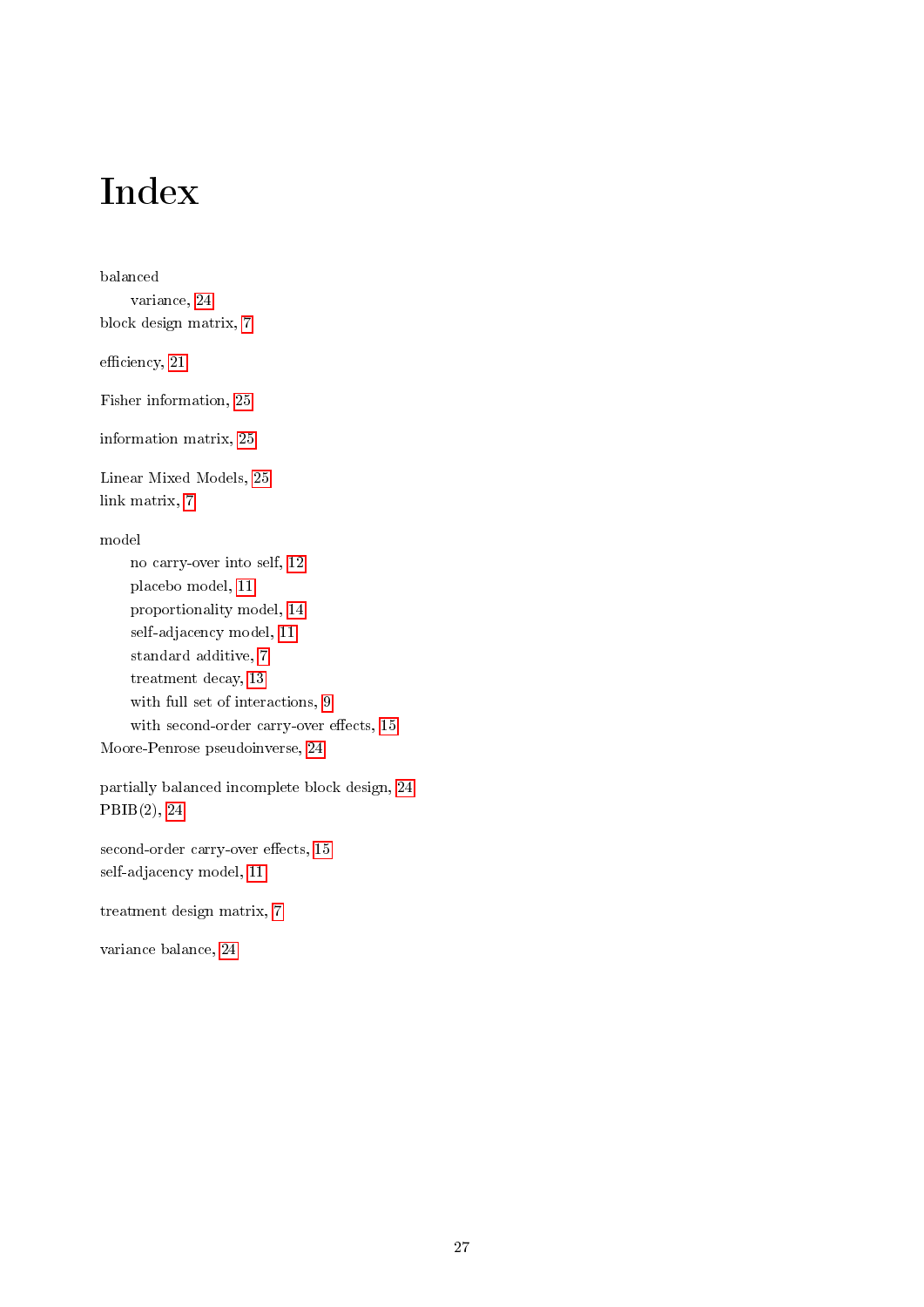# <span id="page-28-0"></span>Bibliography

- <span id="page-28-3"></span>Ian Anderson and DA Preece. Locally balanced change-over designs. *Utilitas Mathematica*, 62:33–59, 2002.
- <span id="page-28-4"></span>DS Archdeacon, Jeffrey H. Dinitz, Douglas R. Stinson, and TW Tillson. Some new row-complete latin squares. Journal of Combinatorial Theory, Series  $A$ , 29(3):395-398, 1980.
- <span id="page-28-5"></span>Glenn Francis Atkinson. Designs for sequences of treatments with carry-over effects. Biometrics, pages 292309, 1966.
- <span id="page-28-6"></span>LN Balaam. A two-period design with t2 experimental units. Biometrics, pages 61–73, 1968.
- <span id="page-28-14"></span>S. Bate and B. Jones. The construction of universally optimal uniform cross-over designs. Technical report, GlaxoSmithKline Biomedical Data Sciences, 2002.
- <span id="page-28-7"></span>II Berenblut. Change-over designs with complete balance for first residual effects. *Biometrics*,  $20(4)$ :  $707-712$ , 1964.
- <span id="page-28-8"></span>EA Blaisdell Jr and D Raghavarao. Partially balanced change-over designs based on m-associate class pbib designs. Journal of the Royal Statistical Society. Series B (Methodological), pages 334–338, 1980.
- Mausumi Bose and Aloke Dey. *Optimal Crossover Designs*. World Scientific Publishing Company, 2nd edition edition, 2009.
- <span id="page-28-15"></span>Willard H Clatworthy, Joseph M Cameron, and Janace A Speckman. Tables of two-associate-class partially balanced designs. US Government Printing Office, 1973.
- <span id="page-28-13"></span>WG Cochran, KM Autrey, and CY Cannon. A double change-over design for dairy cattle feeding experiments. Journal of Dairy Science,  $24(11):937-951$ , 1941.
- <span id="page-28-9"></span>AW Davis and WB Hall. Cyclic change-over designs. *Biometrika*, 56(2):283–293, 1969.
- <span id="page-28-1"></span>Dirk Eddelbuettel and Romain François. Repp: Seamless R and  $C++$  integration. *Journal of Statistical*  $Software, 40(8):1-18, 2011.$
- <span id="page-28-2"></span>Dirk Eddelbuettel and Conrad Sanderson. RcppArmadillo: Accelerating R with high-performance C++ linear algebra. Computational Statistics and Data Analysis, in press, 2013. URL [http://dx.doi.org/](http://dx.doi.org/10.1016/j.csda.2013.02.005) [10.1016/j.csda.2013.02.005.](http://dx.doi.org/10.1016/j.csda.2013.02.005)
- <span id="page-28-10"></span>WT Federer and GF Atkinson. Tied-double-change-over designs. *Biometrics*, pages 168–181, 1964.
- <span id="page-28-11"></span>David J Fletcher. A new class of change-over designs for factorial experiments. *Biometrika*,  $74(3):649-654$ , 1987.
- <span id="page-28-12"></span>I Iqbal and B Jones. Efficient repeated measurements designs with equal and unequal period sizes. Journal of statistical planning and inference,  $42(1)$ : 79–88, 1994.
- J Aneurin John and Maurice Henry Quenouille. Experiments: design and analysis. Griffin London, 1977.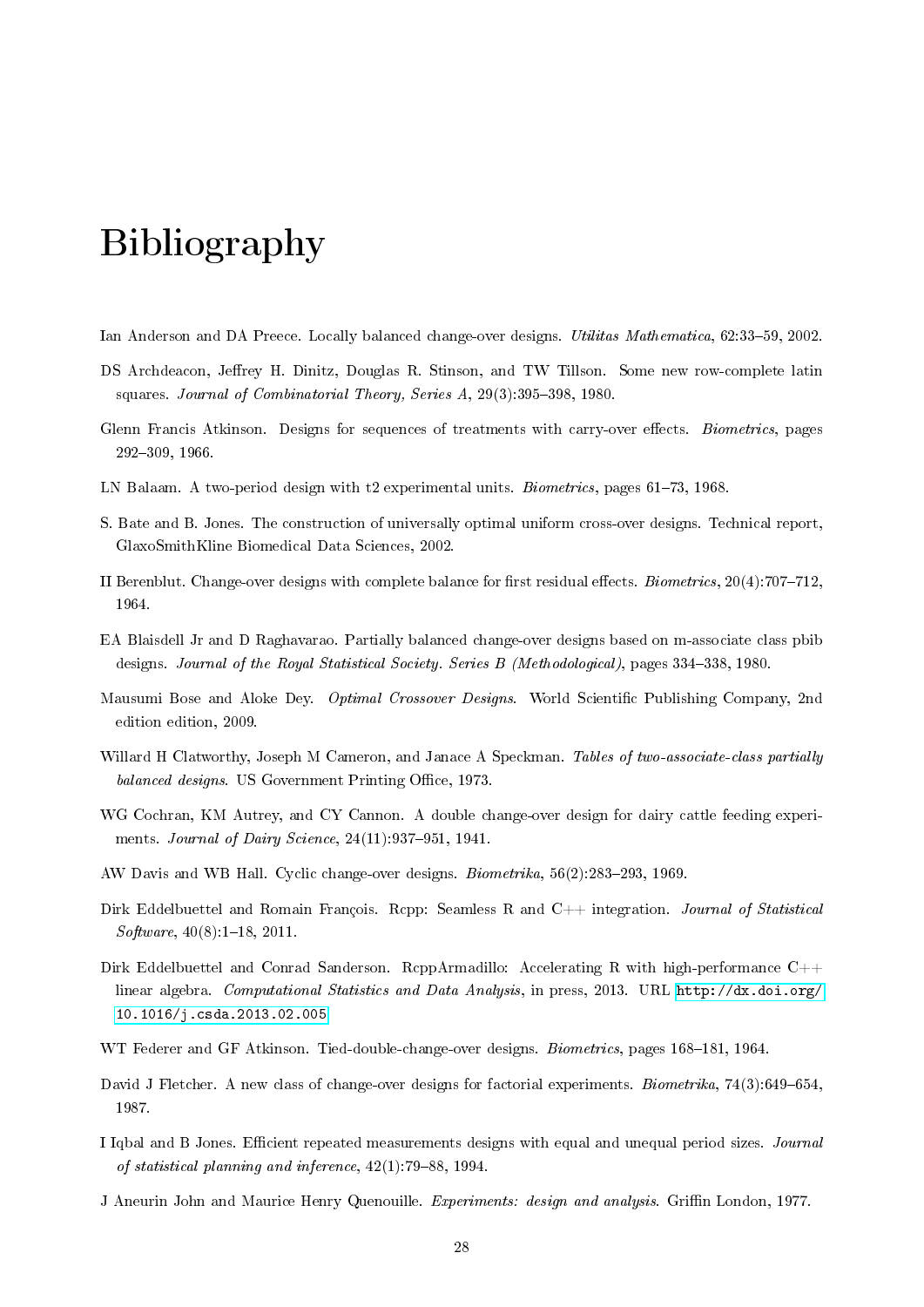- J.A. John and E.R. Williams. Cyclic and Computer Generated Designs. Monographs on Statistics and Applied Probability. Chapman & Hall/CRC, 1995. ISBN 9780412575808.
- <span id="page-29-12"></span>JA John, KG Russell, and D Whitaker. Crossover: an algorithm for the construction of efficient cross-over designs. *Statistics in medicine*,  $23(17):2645-2658$ ,  $2004$ .
- <span id="page-29-11"></span>Byron Jones and Michael G Kenward. Design and analysis of cross-over trials, volume 98. Chapman & Hall, 2nd edition edition, 2003.
- Eugene M Laska and Morris Meisner. A variational approach to optimal two-treatment crossover designs: application to carryover-effect models. Journal of the American Statistical Association, 80(391):704-710, 1985.
- <span id="page-29-13"></span>Youngjo Lee, John A Nelder, and Yudi Pawitan. *Generalized linear models with random effects: unified* analysis via H-likelihood. CRC Press, 2006.
- <span id="page-29-1"></span>SM Lewis, DJ Fletcher, and JNS Matthews. Factorial cross-over designs in clinical trials. *Optimal Design* and Analysis of Experiments, pages  $133-140$ , 1988.
- <span id="page-29-7"></span>HL Lucas. Switchback trials for more than two treatments. Journal of Dairy Science, 39(2):146–154, 1956.
- JNS Matthews. Optimal crossover designs for the comparison of two treatments in the presence of carryover effects and autocorrelated errors. Biometrika,  $74(2):311-320$ , 1987.
- <span id="page-29-2"></span>HD Patterson and Henry Lawrence Lucas. Change-over designs. North Carolina Agricultural Experiment Station and US Department of Agriculture, 1962.
- <span id="page-29-3"></span>Joseph G Pigeon. Residual effects designs for comparing treatments with a control. PhD thesis, Temple University, 1985.
- <span id="page-29-9"></span>P. Prescott. Construction of sequentially counterbalanced designs formed from two or more latin squares. In R. Dutter and W. Grossmann, editors, Proceedings of the 11th Symposium on Computational Statistics held in Vienna, Austria, pages 435-440. Physica-Verlag: Heidelberg, 1994.
- <span id="page-29-4"></span>P Prescott. Construction of sequentially counterbalanced designs formed from two latin squares. Utilitas  $Mathematica, 55:135-152, 1999.$
- <span id="page-29-5"></span>H. Quenouille. The Design and Analysis of Experiment. Hafner Pub. Co., 1953.
- <span id="page-29-6"></span>KG Russell. The construction of good change-over designs when there are fewer units than treatments.  $Biometrika, 78(2):305-313, 1991.$
- <span id="page-29-10"></span>Martin Oliver Sailer. crossdes: Construction of Crossover Designs, 2013. URL [http://CRAN.R-project.](http://CRAN.R-project.org/package=crossdes) [org/package=crossdes.](http://CRAN.R-project.org/package=crossdes) R package version 1.1-1.
- <span id="page-29-0"></span>Simon Urbanek. rJava: Low-level R to Java interface, 2013. URL [http://CRAN.R-project.org/package=](http://CRAN.R-project.org/package=rJava) [rJava.](http://CRAN.R-project.org/package=rJava) R package version 0.9-4.
- <span id="page-29-8"></span>EJ Williams. Experimental designs balanced for the estimation of residual effects of treatments. Australian Journal of Chemistry,  $2(2)$ :149-168, 1949.